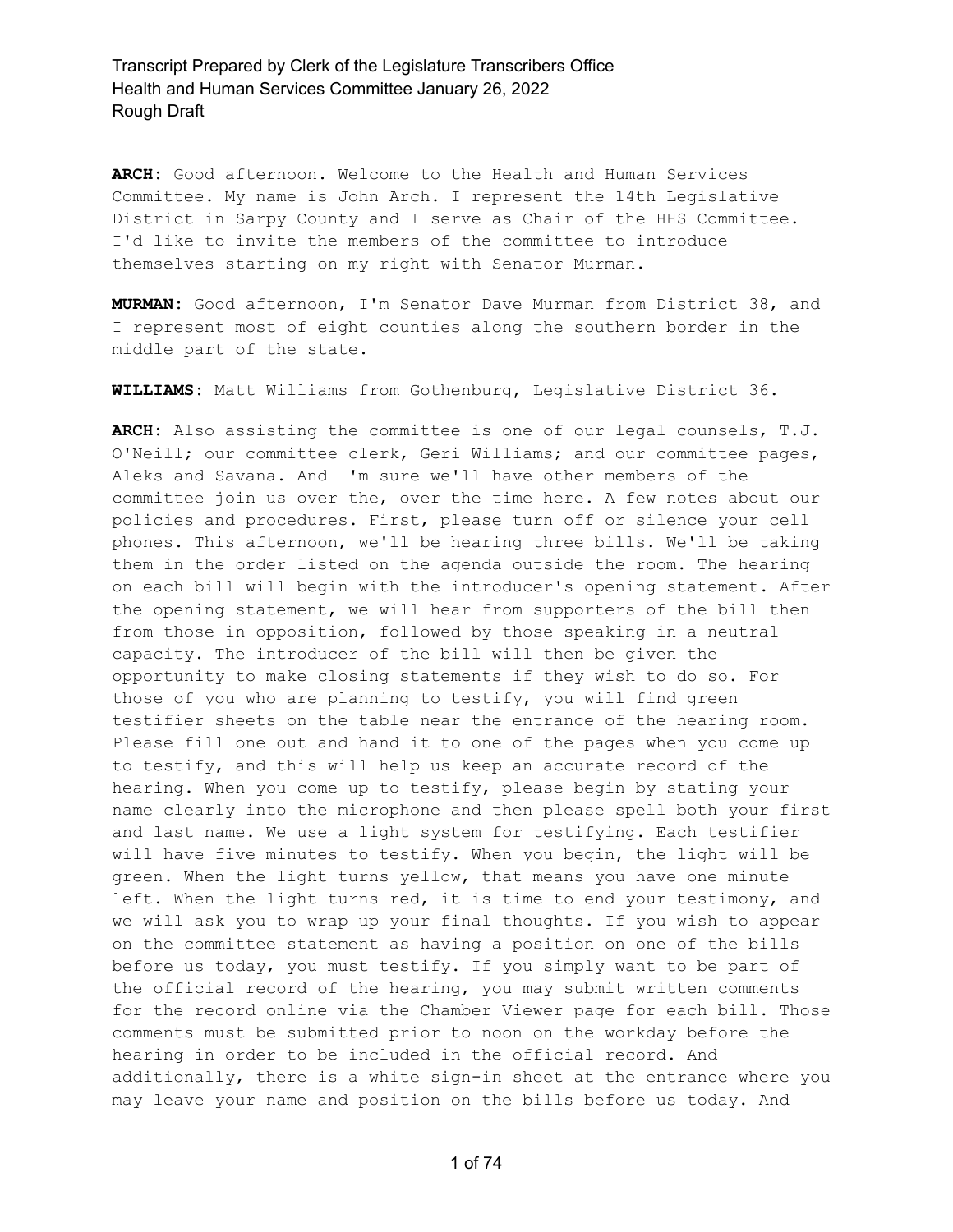with that, we will begin today's hearing with LB929. Welcome, Senator Wishart.

**WISHART:** Well, good afternoon, Chairman Arch and members of the Health and Human Services Committee. My name is Anna Wishart, A-n-n-a W-i-s-h-a-r-t, and I represent the 27th Legislative District, which covers west Lincoln and now because of redistricting parts of southwestern Lancaster County. I'm here today to introduce LB929. It's a bill to expand Medicaid coverage for postpartum women from 60 days to 12 months. And I have to be honest with this committee, I was pretty shocked that this wasn't already the current law in Nebraska. It's astounding to me that a woman who has given birth would not be given a full year of coverage continued if she qualified while she was pregnant, which matches up with the healthcare that her child is being provided. Most people are familiar with the three trimesters of a woman's pregnancy, but more and more experts are recognizing the time after a woman gives birth as the fourth and even the fifth trimester of pregnancy. The weeks following birth are critical to a woman, the baby, and the whole family's long-term health. We are used to the idea of many visits to the pediatrician for a newborn during their first few weeks of life. But for new mothers, typically, there is only one postpartum visit scheduled around six to eight weeks after giving birth. The American College of Obstetricians and Gynecologists recommends a comprehensive postpartum visit within the first 12 weeks, providing a full assessment of physical, social, and mental well-being that includes mood and emotional well-being, infant care and feeding, physical recovery from birth, chronic disease management and health maintenance, and long-term planning for the coordination of continued care. Their committee recommends that changes in the scope of postpartum care should be facilitated by reimbursement policies that support postpartum care as an ongoing process rather than an isolated visit. In fact, our own Department of Health and Human Services agrees with this statement. In their report, Maternal Morbidity and Morality-- and Mortality in Nebraska, which was released September of 2021, they actually recommended extending Medicaid eligibility to one year postpartum pregnancy. Great care is taken during the first three trimesters of a woman's pregnancy, and it is time that the same level of attention and care is paid to women and their families following the birth of a child beyond the fourth trimester. You will hear from many women and advocates today to discuss additional research and experiences that will provide you with the full picture of why this bill is essential for new moms and their babies. This is the bill that I am seriously considering prioritizing. I have 21 cosponsors, which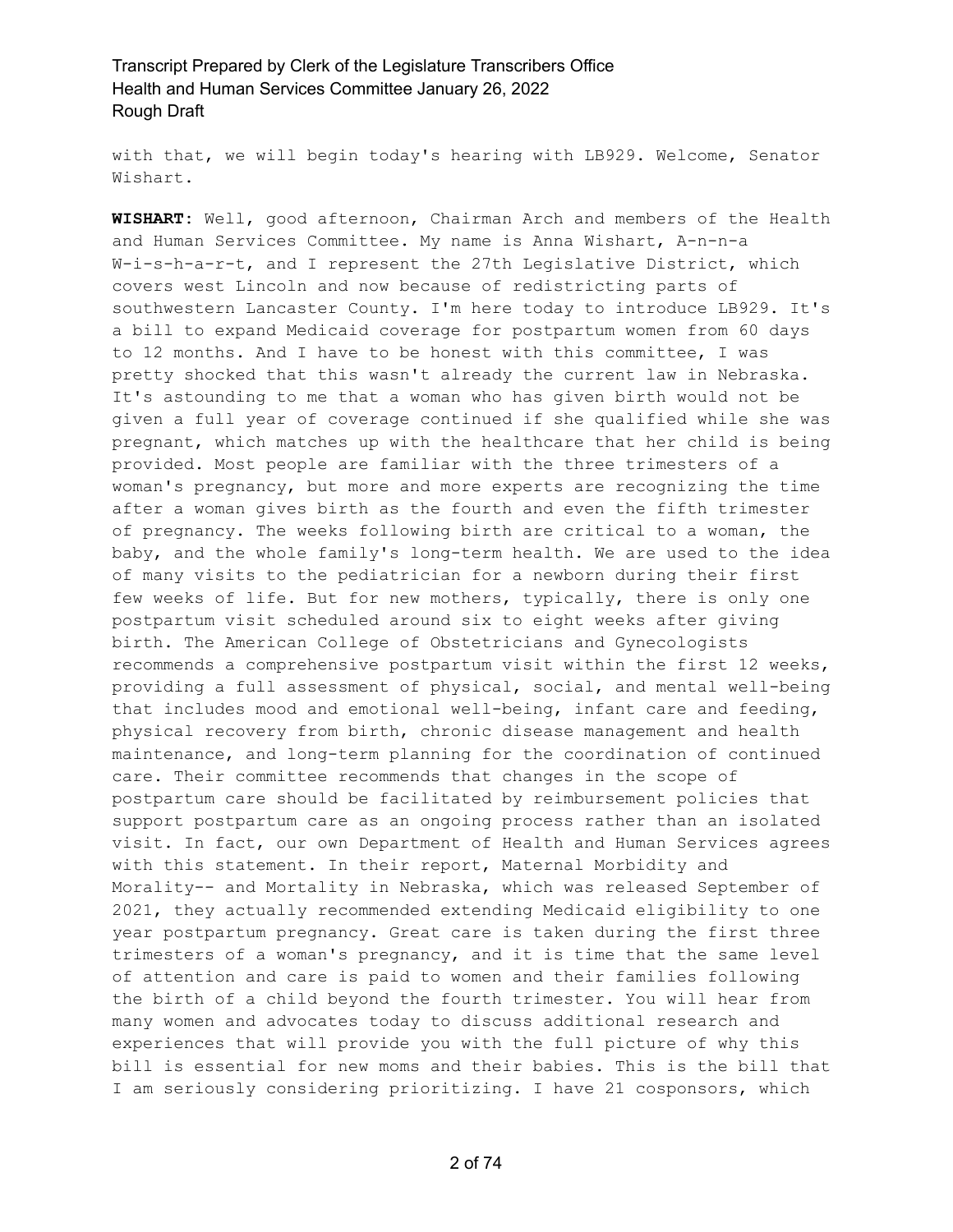is a mix of Republicans and Democrats on this bill currently. That's how important this issue is to me, and I would be happy to answer any questions. And there will be experts following me who can talk specifically to the details of this.

**ARCH:** Are there any questions for Senator Wishart? Seeing none, thank you very much for the introduction. And now--

**WISHART:** If, if you may--

**ARCH:** Yes.

**WISHART:** --Chair can I ask it, can I provide one more--

**ARCH:** Sure.

**WISHART:** --information on the fiscal note? The way the fiscal note was, was drafted, actually, it probably will be less. It did not to take into account Medicaid expansion. Some of the women that are listed in terms of the fiscal note would actually fall in the Medicaid expansion category. So what you're looking at is actually probably not, does not reflect the amount, it will be less than that.

**ARCH:** OK, thank you.

**WISHART:** Thank you.

**ARCH:** First proponent for LB929. If I could, if I could have just a show of hands, how many, how many would like-- how many plan on speaking on this bill? OK. All right. Thank you. Please.

**BOB RAUNER:** My name is Bob, B-o-b, Rauner, R-a-u-n-e-r. I'm testifying on behalf of the Nebraska Academy of Family Physicians, the Nebraska Medical Association, and the Nebraska Association of Physician Assistants, all of whom are in support of this bill. I actually would echo some of what Senator Wishart said. The current-- there's a couple of big reasons to support this. One, is that the current method of, of discontinuing postpartum coverage at 60 days is outdated, basically. There's been a large change in understanding of pregnancy, where they used to think that, you know, the first six weeks everything's taken care of, we move on. But subsequent data, they've shown that about half of maternal deaths happen in the year after birth can be due to things like postpartum cardiomyopathy or blood clots. And not always that's addressed by the time 60 days is up, and so that's one of the reasons why we consider extending what we consider the postpartum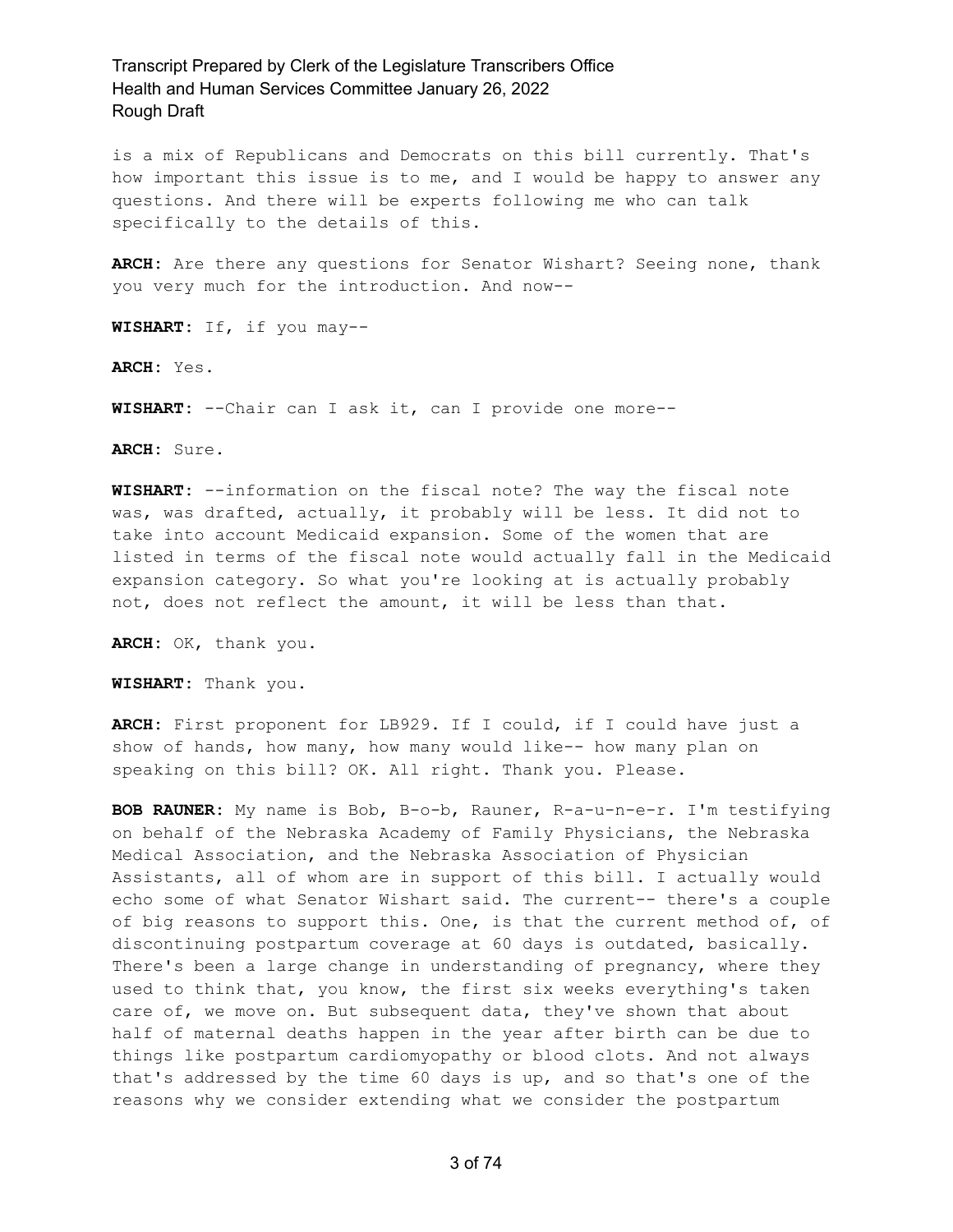period or fourth trimester much longer. I've attached a policy brief that has some reference about this that you can kind of look at if you want to at your leisure. There's other things that you can also prevent. So, for example, a lot of women in, in pregnancy will develop something called gestational diabetes, and sometimes this is the first sign of later Type 2 diabetes. And there's a window of opportunity after the pregnancy where you can intervene, intervene, you can actually prevent and delay the onset of Type 2 diabetes for years or even decades. And so there's some long-term savings that, that people don't think about that if you could intervene during that time and not discontinue coverage prematurely, you could affect that. Also, better access to postpartum care assists improved spacing and planning of subsequent pregnancies. And so it's not just this pregnancy but the next pregnancy you can impact. And so having that adequate time to address some of these issues can put women in a place that their next pregnancy is a much healthier pregnancy. And this is a key intervention. If we want to lower Nebraska's both maternal and infant mortality, this would be intervention that would help us do that. Nebraska is kind of middle of the pack. It's not the worst in the country, it's not the best in the country. But this is something that actually could have a lot of long-term consequences. And the other thing, as Senator Wishart mentioned, I don't think the fiscal note is accurate. It only looks at the cost. And some of those, I think, are a little excessive because it doesn't consider Medicaid expansion, but it doesn't address the cost savings that occur years afterwards. If you can set the next pregnancy up so that it's in a better situation, the next pregnancy will also be less expensive. In my day job, I work on health system projects that both increase health and lower costs. And I think some people don't think about those costs that accrue two, five, ten years later. An example I would use, and I'm not supposed to use handouts so you can flip over to the last page and look at it if you want. But on that graphic, it's the costs of, of healthcare in 20 to 44-year-olds. Far to the right is what cost the most, to the top is what is increasing the most. You'll notice the single biggest category in that age group is pregnancy and postpartum care. Well, most of those costs have already been incorporated up until 60 days, so this extension for that next ten months isn't going to add much to the cost, but what it can prevent is very large. So, for example, a normal vaginal delivery in Nebraska might cost \$7,000, \$8,000. A C-section might be \$20,000 to \$30,000. But if you have a pregnancy that ends up with preterm complications and a kid that ends up the NICU, that can go into the hundreds of thousands of dollars. And some of those complications are lifelong. So you may not just have it that next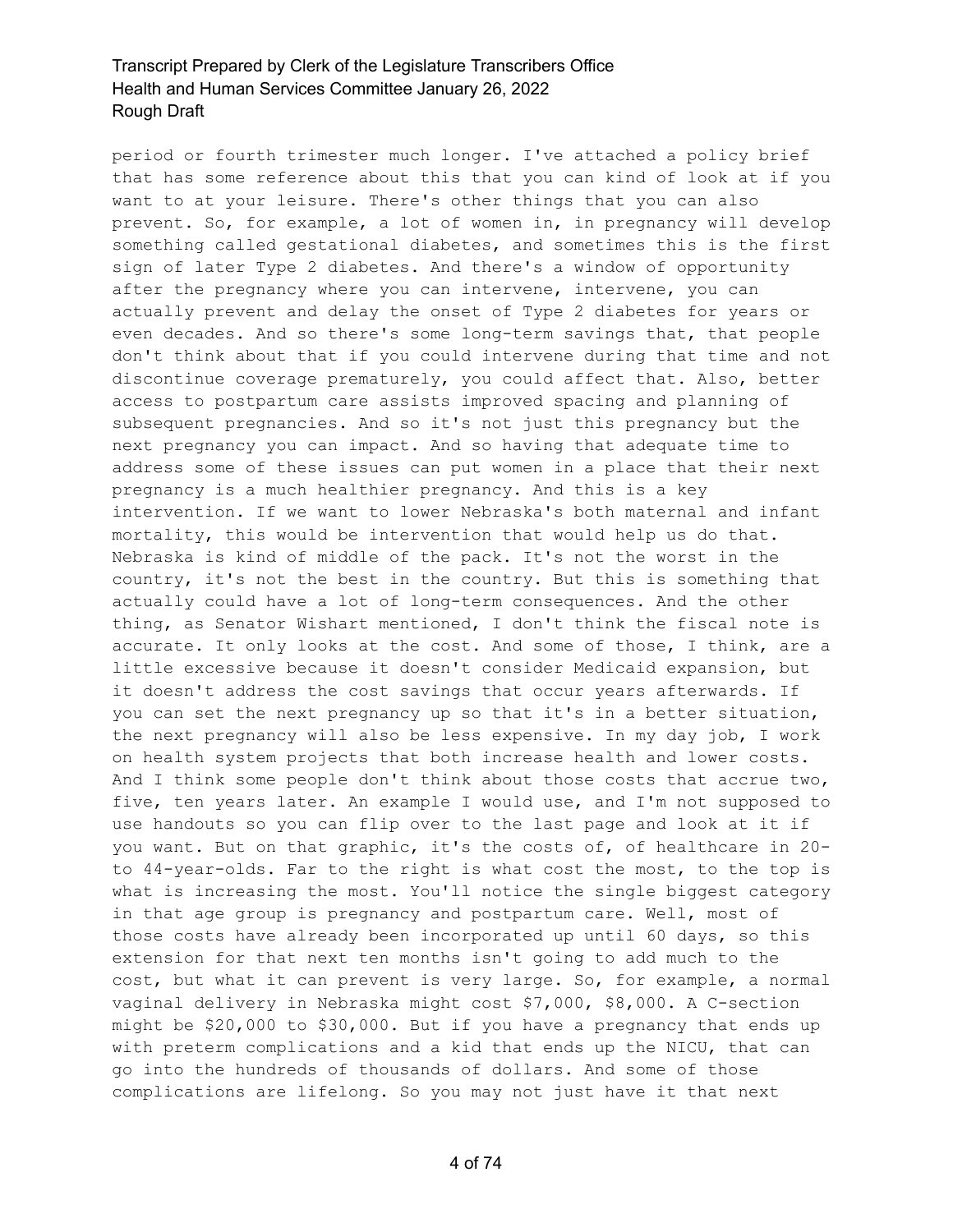year, but years to come. That kid who has cerebral palsy and developmental disabilities, he may be on Medicaid or she may be on Medicaid for decades. And so you have to incorporate some of those costs. Those aren't addressed in the fiscal note. And so I think it's a far underestimate. And what I do in my day job, we actually make a lot of investments in our-- in the care of our patients in year one that plays-- that pays off in the years two and five and ten. And I don't think that's addressed in the fiscal note. And so that's, in short, the reasons I would advocate for this bill and I would be happy to answer any questions.

**ARCH:** Thank you. Are there any questions? Senator Hansen.

**B. HANSEN:** Thank you for testifying. You mention here that-- oh, where's it at, that pregnancy-related deaths continue to rise in the United States. Why is that? Is it just because the rise in diabetes that we, that we see or is there, is there a specific cause or is it kind of multifaceted?

**BOB RAUNER:** It's multifaceted. Diabetes is one of those complications. The risk of our pregnancies going over, over time partly because of diabetes, [INAUDIBLE] chronic disease, higher rates of obesity, high blood pressure. And again, some of those lifestyle changes. The best time to make a difference is when a young mom has a new baby, her life perspective changes a bit and it's a good opportunity to make some of those behavioral changes, and so it's a combination of things. It's also just bad-- poor access to care. When women don't have access to care, they don't get a lot of these things. They're worse in rural areas for minority, low-income people. And so there's-- we have some-- Nebraska, one of the things we do worst on is our health disparities in Nebraska. And they're not just minority or low-income, they're actually urban-rural. We have some of the worst urban-rural health disparities in the country. And so access to care is a big obstacle, and this would help address that.

**B. HANSEN:** OK. All right, thanks. Just curious. Thank you. Appreciate it.

**ARCH:** Other questions? Seeing none, thank you very much for your testimony. Next proponent for LB929. Good afternoon.

**ANDREA SKOLKIN:** Good afternoon, Chairman Arch and members of the Health and Human Services Committee. My name is Andrea Skolkin, A-n-d-r-e-a S-k-o-l-k-i-n, and I'm the chief executive officer of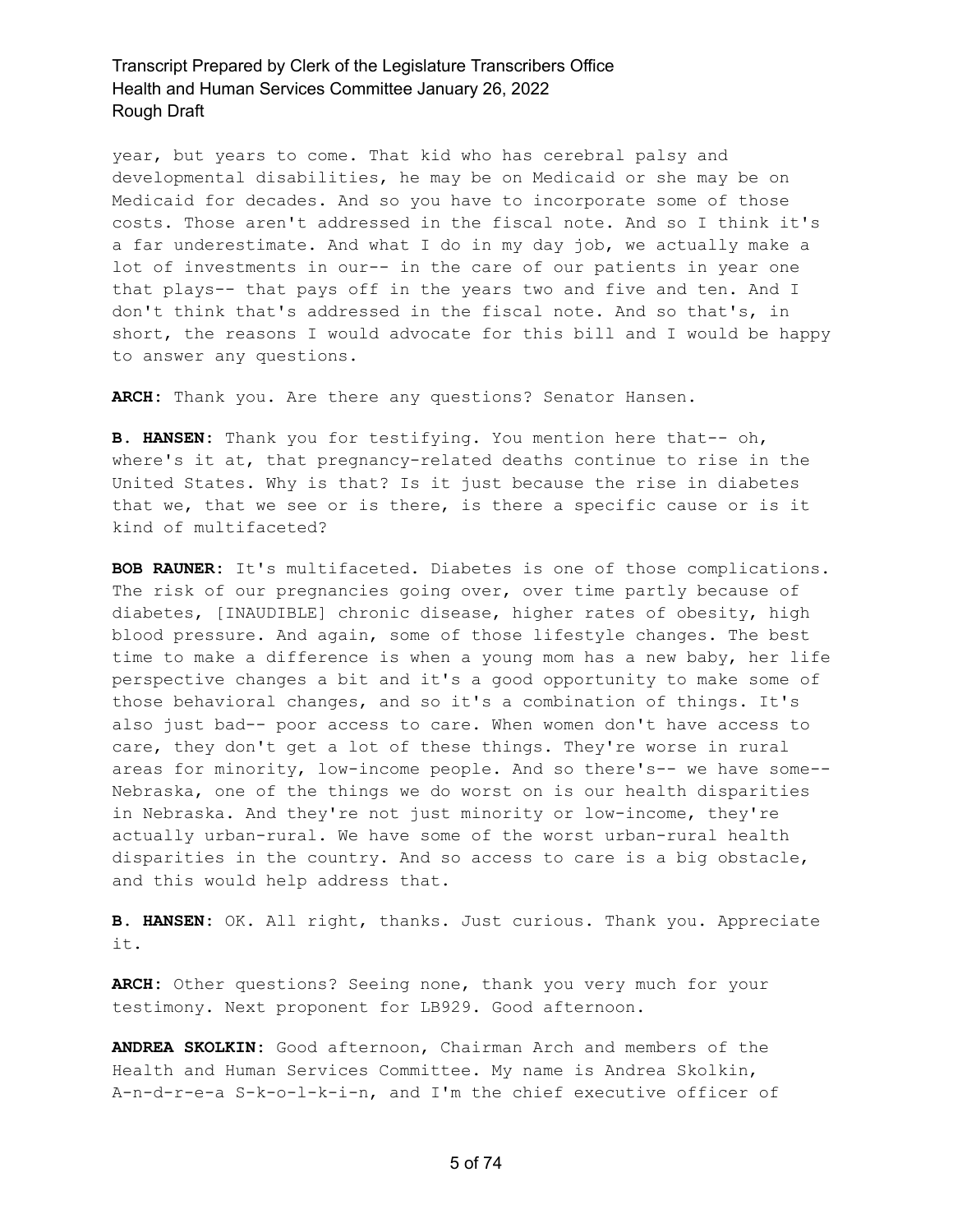OneWorld Community Health Centers. And I'm also here representing the Health Center Association of Nebraska, which is the seven federally qualified health centers. We provide comprehensive primary care services to over 107,000 individuals annually, regardless of insurance status or ability to pay. We are in strong support of LB929 and would like to thank Senator Wishart for introducing the bill. The American Rescue Plan Act of 2021 created a new option for states to expand postpartum Medicaid coverage to a full year, as opposed to the 60 days. Coverage can begin as soon as April '22, and funding for this program lasts a full five years. LB929 adopts this option, and the federally qualified health centers in Nebraska strongly urge support of this bill. We believe that this bill will improve access to needed care and help improve maternal health and mortality rates. Federally qualified health centers in Nebraska provide care to over 2,300 prenatal patients annually. Over 900 of those alone are at OneWorld Community Health Center that gave birth in the last year. Many of these patients were covered by Medicaid. Federally qualified health centers in Nebraska see approximately 13 percent of all Medicaid patients. And nationally, over 40 percent of all births are covered by Medicaid. Medicaid coverage can and does improve access to important services in the postpartum period, including mental health. As many as 20 percent of pregnant women experience depression and in the pre and postnatal period. Pregnancy, as you heard, also can exacerbate chronic health conditions such as heart disease, diabetes, and hypertension. Extending postpartum coverage ensures timely access to needed services, improves continuity of care, and reduces gaps in coverage. This helps people get the care they need when they need it. As you may have seen in the Omaha World-Herald this morning, moms-- a study that the outcomes have just come forward. But it shows that moms that are healthy and have access to financial supports are better able to nurture their babies, which can result in better development in the baby's brain. So we urge you to support this and advance this bill to General File. And again, thanks to Senator Wishart for introducing it. I'm glad to take any questions.

**ARCH:** Thank you. Are there any questions? Senator Hansen.

**B. HANSEN:** Thank you, Chairman. As you were talking, you mentioned a couple things that me me think of a couple of questions. If you can't answer them, that's fine. Maybe somebody afterwards could, and I hope I didn't miss Senator Wishart saying it. But how many other states have coverage of one year for Medicaid? Do you know off the top of your head?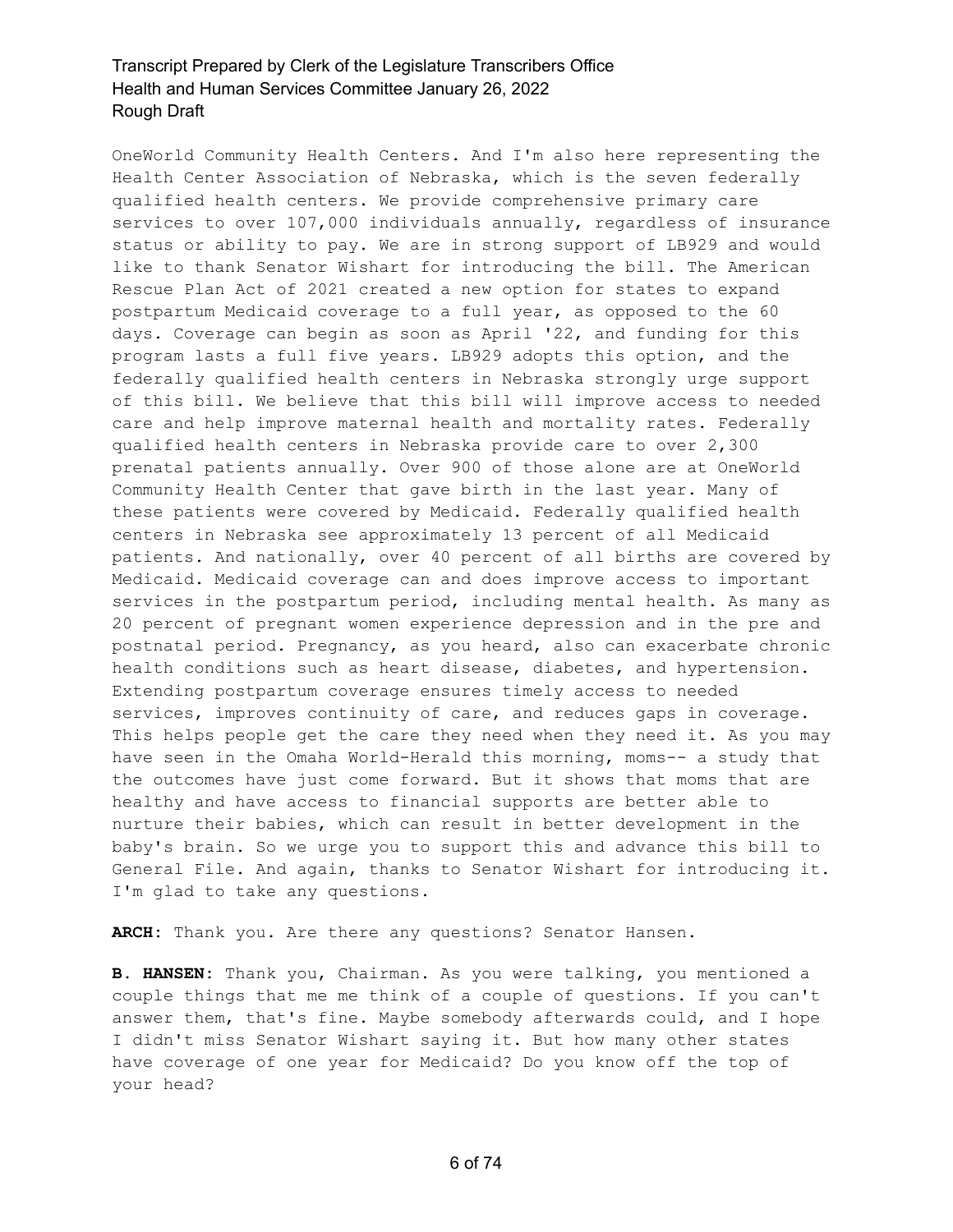**ANDREA SKOLKIN:** I don't know the answer to that question.

**B. HANSEN:** And that's fine. Like I said, maybe--

**ANDREA SKOLKIN:** I'm sure there's a follow-up testimony that will include that.

**B. HANSEN:** OK. The other question I had, and again, in case you can't answer it, but I, I, I recognize a common theme here also is that the disparity of, of people of color compared to people who are white and other kinds of cultural, I think, disparities. When we-- when other states have implemented the yearlong Medicaid, I'm curious to know if that has improved that disparity or improved that gap? That's kind of the only kind of statistic I'm just kind of curious of, so.

**ANDREA SKOLKIN:** Again, I was hoping I'd be knowledgeable on that. But I am not. I can't assume-- I mean, I can make assumptions. But we know just from our personal experience at OneWorld, the moms that get everything they need fare better than the moms that don't.

**B. HANSEN:** Sure. I, I appreciate it.

**ANDREA SKOLKIN:** But that's anecdotal not every-- you know, our data.

**B. HANSEN:** Yep, and that's perfect. I appreciate it. Thank you.

**ANDREA SKOLKIN:** Um-hum.

**ARCH:** Other questions? Seeing none, thank you very much. Next proponent for be LB929. Good afternoon.

**CAROL GILBERT:** Good afternoon, Chairperson Arch and members of the Health and Human Services Committee. I'm Dr. Carol Gilbert. For the record, that's C-a-r-o-l G-i-l-b-e-r-t. I am a faculty member of UNMC. However, today I am speaking for myself and not as a representative of the university. My academic training is in mathematical statistics and public health. I worked for many years at a maternal and child health membership organization called CityMatCH. CityMatCH is located at UNMC and it has 170 local public health department members across the country. So we partner with these health departments to decrease health disparities in maternal and child health and improve outcomes for everyone. And I'm here today in support of LB929, which will draw down federal matching dollars from the American Rescue Plan to extend postpartum coverage under Medicaid from the current 60 days to a full year. Roughly half of states are expected to extend coverage under

7 of 74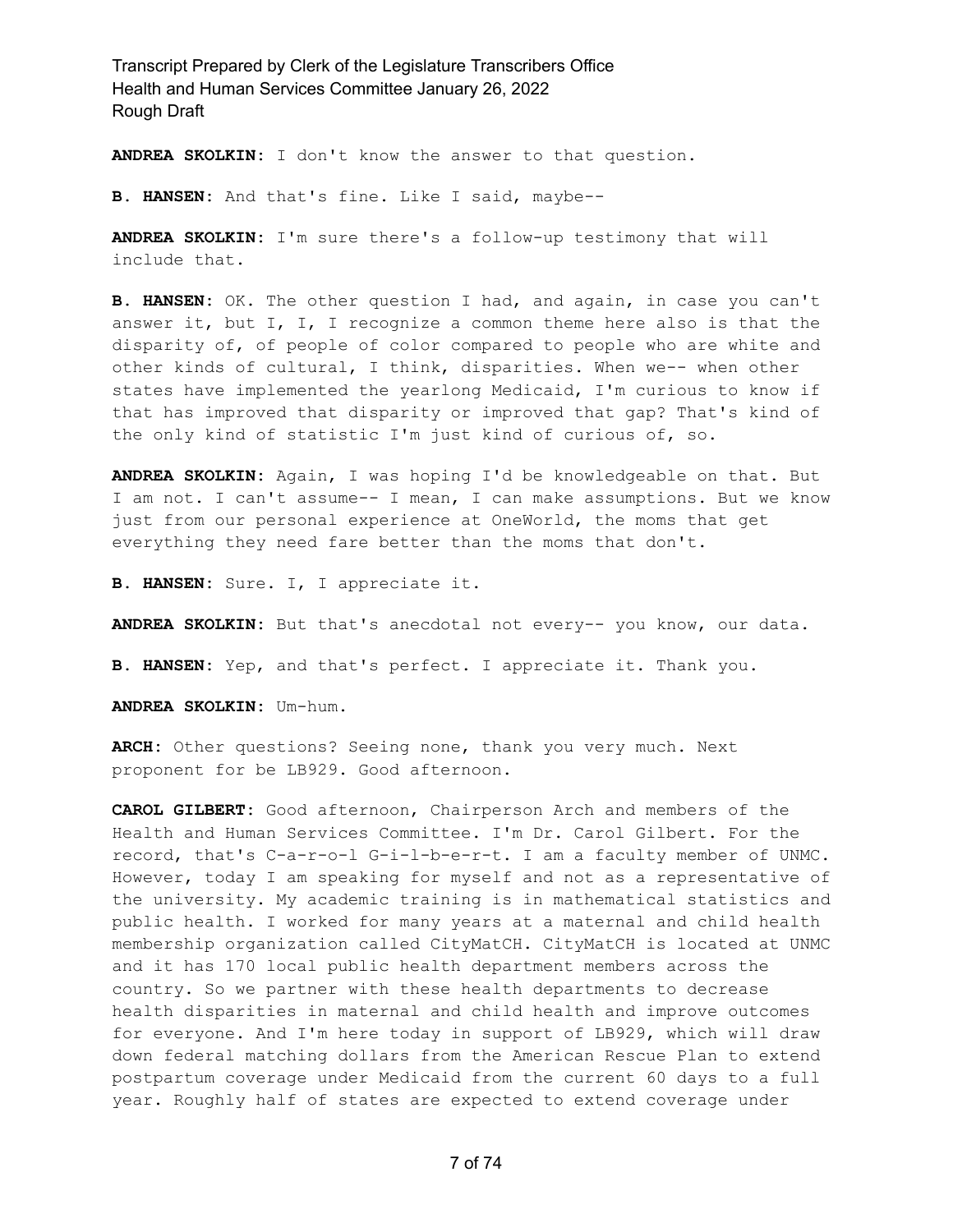this new opportunity, and I believe Nebraska should be in this group of states for three reasons. First, extending postpartum coverage is good health policy, as you've just heard. Women who receive extended postpartum care are less likely to have another pregnancy within 18 months. If they had an adverse pregnancy outcome, they're less likely to have another and references, some references for this are in Appendix A. As the committee knows, our nation has a high maternal mortality rate, and extending postpartum coverage would also help with this likely. In, in Appendix B, I've included data presenting an overview of pregnancy-related deaths among the 13 states that undertook extensive 5-year reviews, and you can see in the highlighted column that about 12 percent of pregnancy-related, that's causally related, deaths took place in the period after the minimum Medicaid coverage ends between 43 days and one year postpartum. Nebraska's Department of Health and Human Services issued a report that was mentioned earlier on maternal morbidity and mortality and found that more than half, 59 percent of pregnancy-associated deaths occurred in that period after standard Medicaid coverage. The report also said that women with public insurance at their baby's birth were more than two and a half times more likely to die compared to women with private insurance for delivery. So passage of this bill will likely save lives, the health part. And second, extending postpartum coverage crosses political boundaries. Among the 12 states that didn't expand Medicaid. As part of the ACA, seven have already taken action to extend the postpartum coverage, and six already have passed this. The list is in Appendix C. One of these states is Texas, which actually started working on this way before others did and way before the American Rescue Plan, because they had very high maternal mortality rates. There's a reference for that also. Further evidence of consensus on-- of the importance of extending postpartum care is the fact that the Surgeon General appointed by President Trump, Jerome Adams, issued a call to action that put forward the definition of postpartum as the period immediately after the birth of a child and up to 12 months after delivery. In Appendix D, you can see a map showing that half of the U.S. states have now adopted or taken steps toward extending coverage for postpartum care past the six weeks. Our nation is rapidly coming to terms with the fact that extended insurance coverage for postpartum care is needed to save the lives of women and infants. The third thing is that this is good physical-- fiscal policy and with federal funding for five years. And so I urge the committee to advance this bill and thank Senator Wishart for introducing it.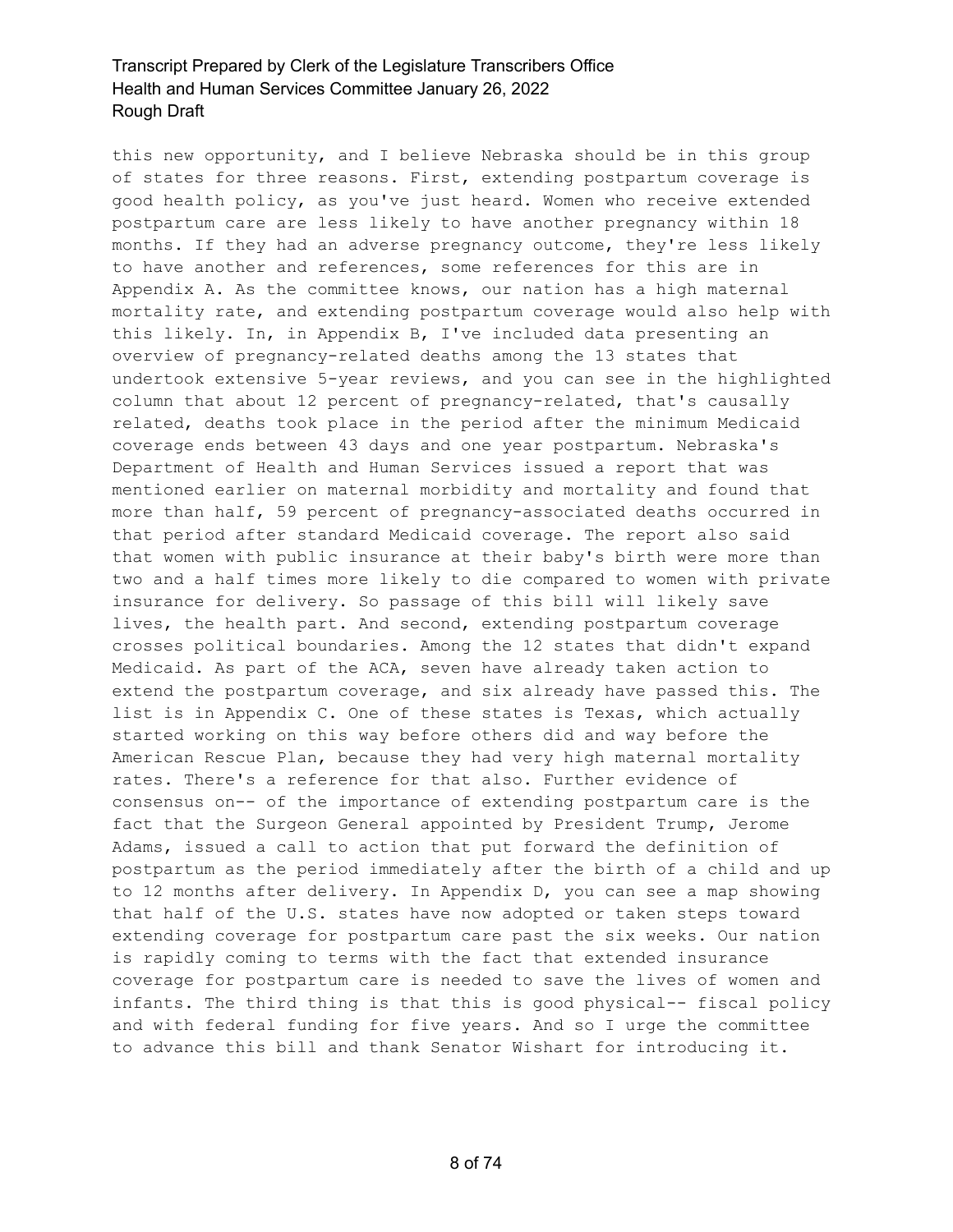**ARCH:** Are there questions? Seeing none, thank you very much for your testimony. Next proponent for LB929.

**ANN ANDERSON BERRY:** Good afternoon, Chair Arch and members of the Health and Human Services Committee. I am Dr. Ann Anderson Berry. For the record, A-n-n A-n-d-e-r-s-o-n B-e-r-r-y. I'm a faculty member of UNMC and the medical director of the Nebraska Perinatal Quality Improvement Collaborative. However, I am not speaking as a representative of the university today. I am here speaking as an individual and on behalf of NPQIC. I'm here testifying with regards to LB929. As a medical director of NPQIC and a neonatologist, I work with hundreds of families each year with high-risk medical situations for both mother and baby. Additionally, I work with healthcare professionals from across the state who are dedicated to providing care that leads to the best outcome for Nebraska mothers and infants working to ensure that every family has the healthiest start possible. Unfortunately, we still face situations every day where inadequate access to healthcare impacts mothers and, therefore, their ability to care for their children. In the neonatal intensive care unit, we have many preterm and seriously ill newborns whose days extend past the 60 days postpartum that Nebraska currently provides postpartum coverage in Medicaid. It is common for mothers to discuss their health with me as their infants' doctor. When medical coverage expires, mothers lament their inability to fill their antihypertensive medications, seek care for prenatal depression or easily treated illnesses like mastitis, which is an inflammation and infection of the breast in a breastfeeding mother, which left untreated, can prevent breastfeeding and cause serious illness in the mother. What is less obvious and just as concerning, is the impact of this lack of healthcare on the newborn infant, the family, and other Nebraskans. As healthcare providers, we know that postpartum care is an ongoing process that typically requires multiple visits and follow-up care that may last a full year. This is particularly important for those who experience pregnancy complications or have chronic conditions, such as hypertension or diabetes. The implications of lack of healthcare coverage for maternal health is profound and plays a role in rising U.S. maternal mortality rates. Suicide drives mortality rates in the first year among pregnant and postpartum people and has risen over the past decade with poor access to treatments among communities of color and low-income women driving disparate outcomes. Mental health treatment and coverage can prevent that. As a neonatologist, I know from experience the death of a mother is one of the most tragic events that can befall a family and a community. The short and long-term impact of such a tragedy on her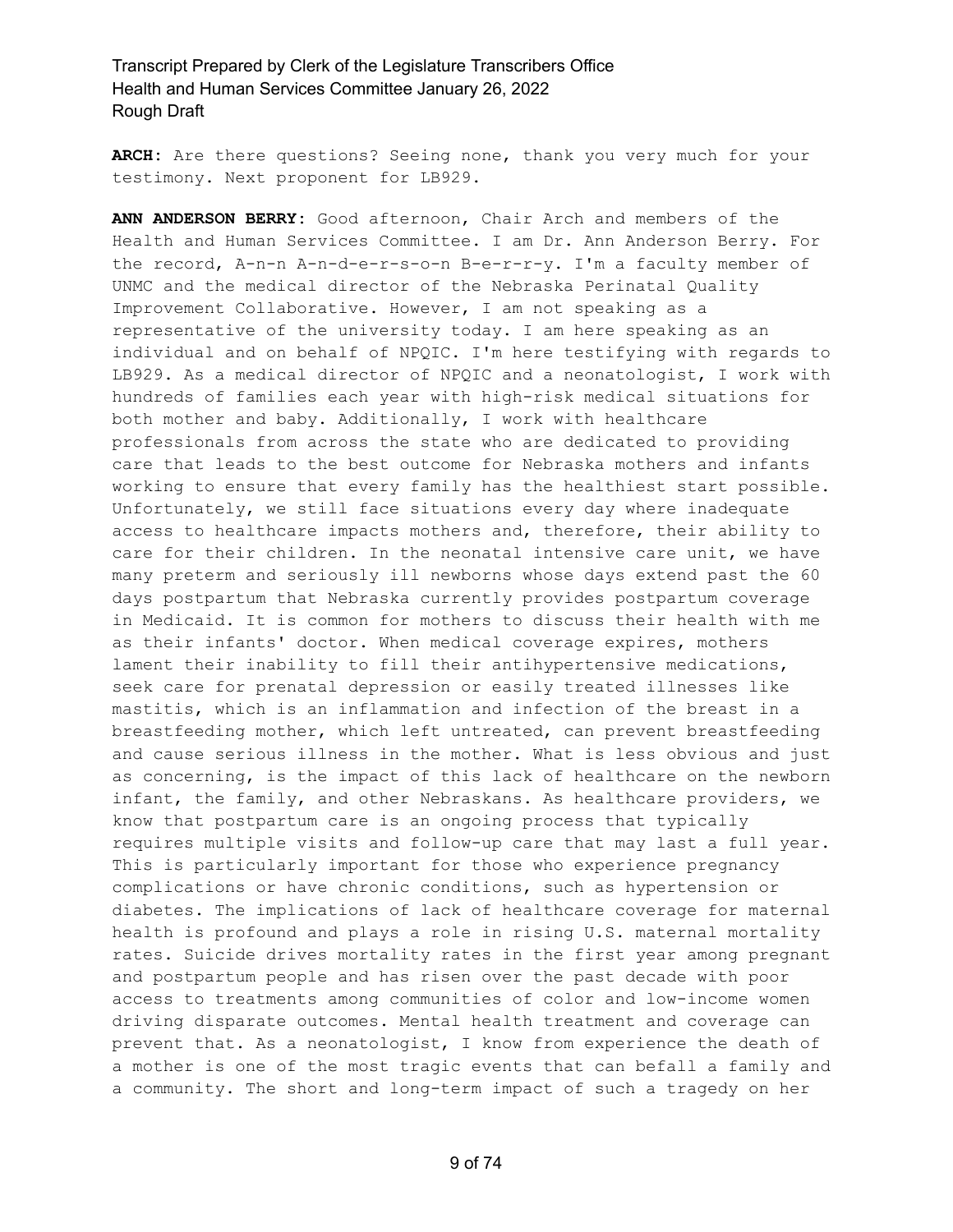surviving children, family and community and the healthcare professionals who cared for her cannot be underestimated- overestimated. We also know that the health of the child linked to mother's health-- is linked to mother's health. Improving these outcomes for mom will also improve the health of the child as noted in the 2020 Surgeon General's Call to Action and the Health and Human Services Action Plan. Lack of access to healthcare and insurance coverage contributes to poor outcomes and racial and ethnic health disparities. Extending coverage provides an opportunity to monitor recovery from pregnancy and birth, as well as to address ongoing health concerns and behavioral health. Improving women's overall health reduces chances of complications during subsequent pregnancies, preventing potential subsequent NICU admissions, which are incredibly expensive, as you've already heard. A study in 2017 found that improved maternal coverage was associated with improved attendance at well-child visits, which are the primary platform for growth and developmental screening, vaccination, and provision of anticipatory guidance. Children who attend these visits are more likely to complete immunizations and less likely to have avoidable hospitalizations reducing state expenditures. New parents need to thrive, especially during the critical time before and after birth. The first year of parenting is filled with anxiety and exhaustion. Mother is physically recuperating from childbirth, especially if she suffered from pregnancy complications. This is coupled with the demands of caring for infant, scarce money and time, and all of this plus a lack of sleep is strongly correlated with postpartum depression. Untreated maternal depression significantly impacts the health and well-being of women, infants, and families. Low-income mothers are more likely to experience depression as high as 40 to 60 percent. Perinatal depression is associated with poor outcomes in children including increased morbidity and mortality, family dysfunction and increased risk of abuse and neglect, impaired child-- parent-child interaction bonding, and attachment issues leading to delays in motor, cognitive, and language development, discontinuation of breastfeeding, failure to thrive in colic and emotional and behavioral disorders that persist into adolescence. Untreated maternal depression is associated with increased medical costs and inappropriate medical treatment of the infant. Mothers not covered under Medicaid may not get the appropriate care, including diagnosis, therapy, or medication. In conclusion, Nebraska's mothers and babies need the work of not only our prenatal collaborative, but all stakeholders including most importantly our state governing bodies. Supporting maternal healthcare for 12 months after delivery will have a positive impact on Nebraska babies and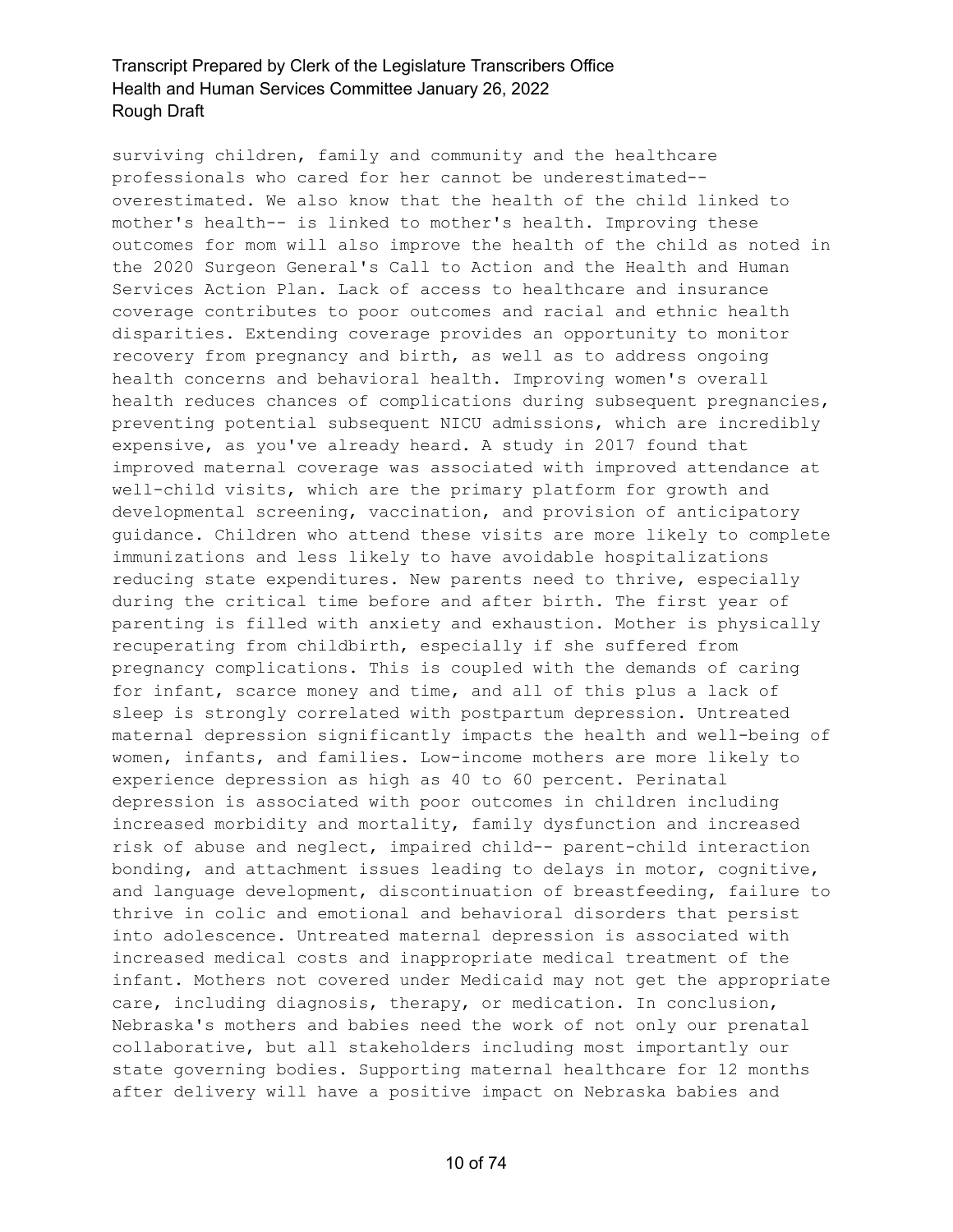their families. I urge you to provide this coverage to Nebraska mothers. Thank you to Senator Wishart for introducing this legislative bill. Together Nebraska's perinatal collaborative will continue to work so that Nebraska will be a state where a great life starts with healthy moms and healthy babies. And I'll finish by answering Senator Hansen's question. Twenty-five states have enacted the motion to move to this-- to adopting this; 18 have accepted it and 7 are in progress. And that's as of January 21. Nebraska was not on that list yet. Let's hope it becomes on that list.

**ARCH:** Thank you. Are there questions? Senator Hansen.

**B. HANSEN:** And you said it was 25. Sorry.

**ANN ANDERSON BERRY:** Twenty-five, 18--

**B. HANSEN:** Thanks for testifying. Sorry.

**ANN ANDERSON BERRY:** Yeah, absolutely. Twenty-five, 18 are fully implemented, 7 are in the process.

**B. HANSEN:** And that's the postpartum, you're testifying the 1115--

**ANN ANDERSON BERRY:** That's the 12, that's the year.

**B. HANSEN:** --just the 1115 waiver. OK. All right.

**ANN ANDERSON BERRY:** Yeah. Yep, with this federal supplement.

**B. HANSEN:** Cool.

**ANN ANDERSON BERRY:** And, you know, so I am hopeful that we'll add Nebraska and that others through their legislative sessions will, will move on.

**B. HANSEN:** And one more just professional question. I know you mentioned in your testimony that you're-- that we're starting to see suicide rates or even depression among postpartum mothers on the incline. I've seen it as well.

### **ANN ANDERSON BERRY:** Yes.

**B. HANSEN:** Why do you think that is in just your professional opinion?

**ANN ANDERSON BERRY:** Well, it's very stressful to raise a child and we have increasing comorbidities. We have increasing costs to raise a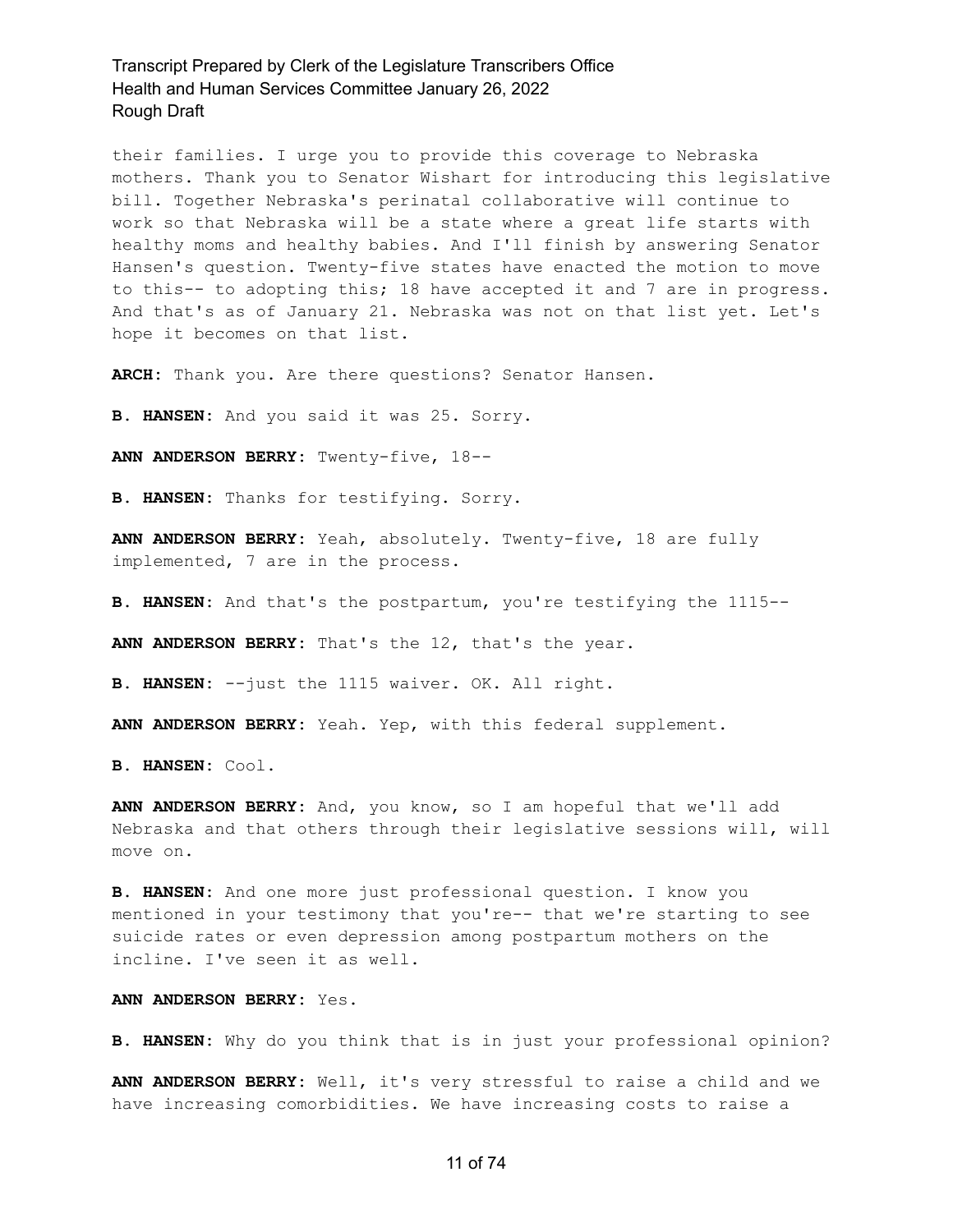child. We have the pandemic that we're dealing with. There's a lot of stressors on families, and we know our maternal mortality rate in the U.S. has been rising over decades, but it's taken a significant increase in recent years. I can't even imagine what it's going to be like when we start to get the reports from 2020, 2021, and 2022 with the impacts of the pandemic. As I testified earlier to this committee, maternal mortal-- or maternal depression rates are as high as 33 percent now with the onset of the pandemic in preliminary reports, and we know that maternal suicide drives a fair amount of maternal mortality because maternal mortality is measured up to a year after delivery. And so I think we cannot underestimate the impact of peripartum depression on maternal health and how it drives not only mental health, but also the physical health and well-being of not only the mom, but also the children and our community.

**B. HANSEN:** OK, thank you.

**ANN ANDERSON BERRY:** Yeah.

**ARCH:** Other questions? Seeing none, thank you very much for your testimony.

**ANN ANDERSON BERRY:** Thank you for the opportunity.

**ARCH:** Next proponent for LB929. Hello.

**JO GILES:** Hello, good afternoon, Chairman Arch and members of the Health and Human Services Committee. My name is Jo Giles. That's J-o G-i-l-e-s, and I'm the executive director of the Women's Fund of Omaha. The Women's Fund testifies and strong support of LB929, a bill to extend postpartum coverage for Medicaid recipients from 60 days to 12 months. The majority of pregnancy-related deaths, about 60 percent, are preventable and increased access to postpartum healthcare through Medicaid in the year following childbirth will save lives. The CDC names access to clinical care, inappropriate or delayed treatment, lack of continuity of care, and case coordination or management as contributing factors to those preventable pregnancy-related deaths. All of these factors would be addressed by expanding postpartum Medicaid coverage to 12 months. The most recent data available in Nebraska show that 39 percent of pregnancy-related deaths occurred in the later postpartum period. So that's the 43 days to one year. The maternal death review process in other states has found that a significant number of maternal deaths have occurred outside the 60-day Medicaid postpartum coverage period. For example, we found in Illinois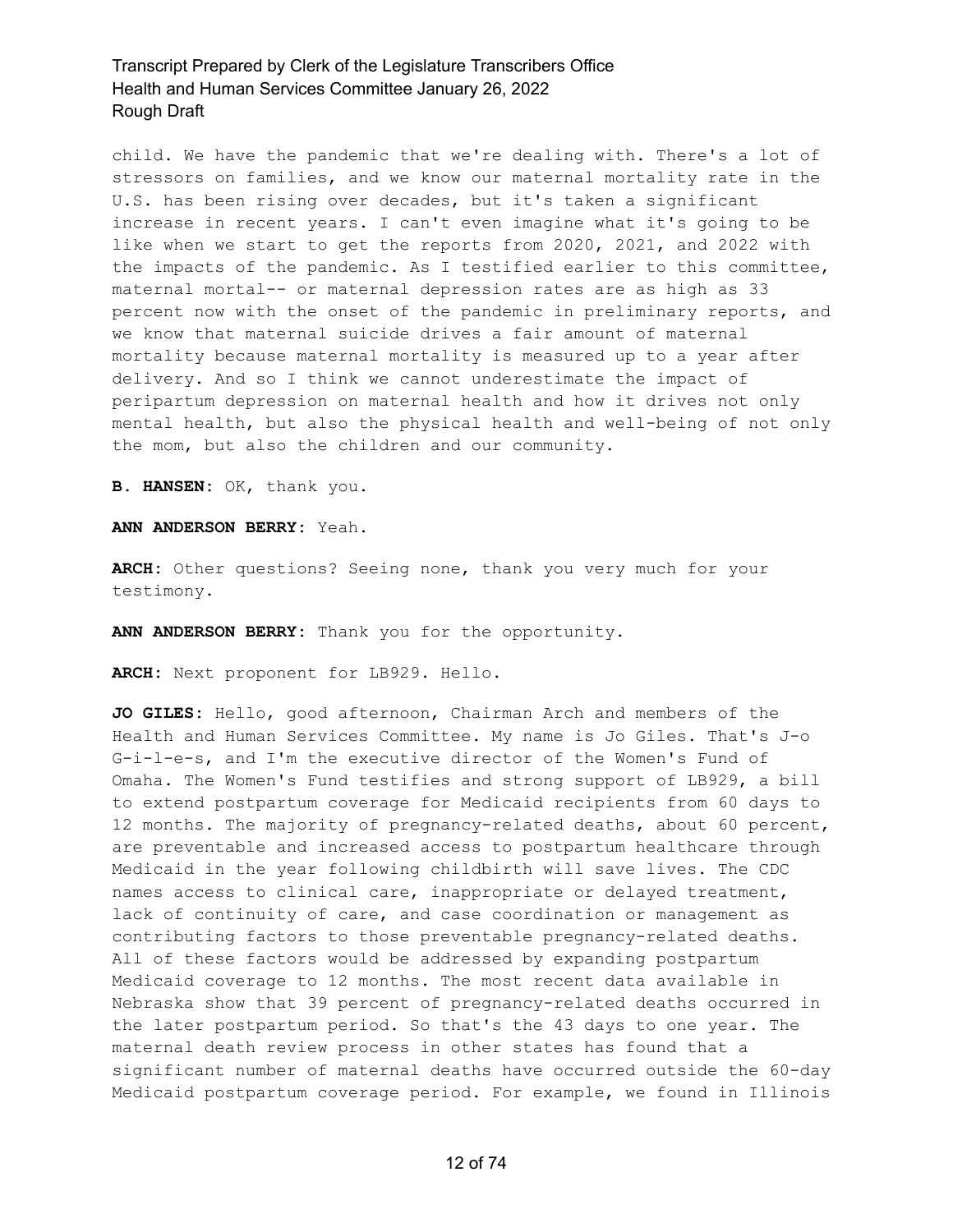it was 51 percent of all maternal deaths occurred after that period, 56 percent in Texas, and 62 percent in West Virginia. In Illinois, poor continuing-- continuity of care and the lack of care coordination were identified as factors that contributed to the death in 93 percent of preventable pregnancy-related deaths in that postpartum period. So expanding postpartum coverage would mitigate delays in treatment, support that continuity of care, and provide lifesaving care during this vulnerable period. Expanded postpartum coverage through Medicaid also can reduce costs to the overall program through access to preventative care and family planning. Postpartum coverage could reduce costs by better managing healthcare conditions before they become chronic or more expensive to treat. Additionally, expanded postpartum coverage would also increase access to family planning services, which can reduce unintended pregnancies, thus generating savings and averted prenatal care, birth and healthcare costs for the first year of the child's life through Medicaid. The most common pregnancy and postpartum complication, as has, as has been mentioned, is perinatal depression. That includes major and minor depressive episodes that occur. They occur either in pregnancy or in the first 12 months after delivery. One in every seven birthing people experience perinatal depression. It can lead to poor health outcomes for mother and baby and is associated with an increased risk of suicide and a leading cause of maternal mortality. The good news is that that is treatable, and extending postpartum care and Medicaid coverage to recipients would be key in addressing maternal depression and promoting the health and safety of moms and babies in Nebraska. Medicaid plays an important role in supporting maternal health, paying for 35 percent of Nebraska births in 2018. According to national data, Medicaid paid for a larger share of births in rural areas and among black and Latinas. Self-reported Medicaid coverage drops to 18.8 percent for the postpartum period. So if we think about the perinatal period, the percentage of self-reported insured during that period of time is very low, so 1.5 percent and then it jumps to 14.5 percent for the postpartum period. National research demonstrates that half of all uninsured new mothers report losing Medicaid after pregnancy as the reason they became uninsured. Extending Medicaid coverage through the postpartum period would address coverage gaps, ensure healthcare support, and contribute to the safe and healthy start to life for babies and parents in our state. The Women's Fund respectfully urges your support of LB929 with a vote to move this to General File to protect the health of new moms and babies by extending Medicare coverage for 12-month postpartum period. Thank you and I am happy to try to answer any questions.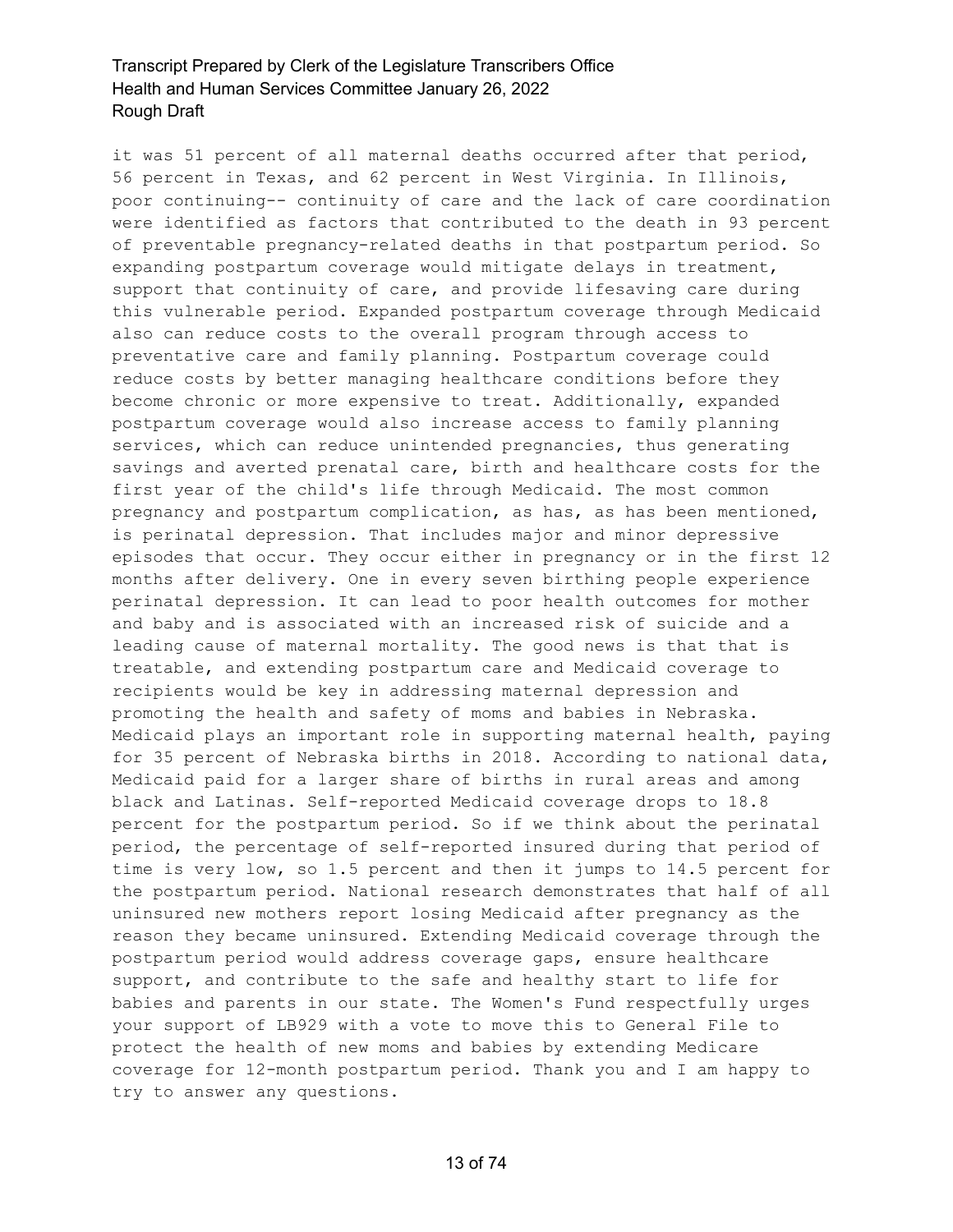**ARCH:** Thank you. Are there any questions? Seeing none, thank you for your testimony.

**JO GILES:** Thank you.

**ARCH:** Next proponent for LB929.

**CHRISTIAN MINTER:** Good afternoon, Chairperson Arch and members of the Health and Human Services Committee. I am Christian Minter. That's C-h-r-i-s-t-i-a-n M-i-n-t-e-r. I am manager of Maternal and Infant Health Initiative for March of Dimes, leading nonprofit organization fighting for the health of all moms and babies. Thank you for this opportunity to offer testimony in support of LB929. We can measure the health of our state by looking at the health of our moms and babies. We are not a healthy society when the rate of maternal death, severe morbidity, and mental health disorders continue, continue to increase and when moms do not have consistent access to health insurance and healthcare. While parenthood is a joyful time, the experience of pregnancy and childbirth can take a toll both physically and mentally. Women continue their postpartum recovery for up to one year after birth. In the United States, 30 percent of maternal deaths occur one week to 365 days after birth, and black women have a higher risk of maternal death occurring 43 to 365 days after birth compared to white women. In Nebraska from 2014 to 2018, nearly 60 percent of maternal deaths were due to medical reason and 59 percent of maternal deaths occurred more than 43 days after birth. The Nebraska Maternal Mortality Review Committee found that the majority of maternal deaths were preventable and the top contributing factors included lack of access to care or financial natural resources and continuity of care. Just last week, we sat in this room and talked about the importance of perinatal mental health screenings that should occur during postpartum and well-child visits. Approximately one in eight Nebraska women report experiencing symptoms of postpartum depression. Providing moms with access to screenings, referrals, treatment and health insurance to cover this expense is critical throughout the first year of postpartum period. Left untreated, postpartum depression and other mental health disorders can impact the mom's ability to carry out daily life activities or care for her baby and cause developmental delays in children. In Nebraska, many moms are depending on Medicaid for health insurance during pregnancy and postpartum. In 2020, one in three Nebraska births were covered by Medicaid. This number is much higher among women of color. Native American and black women are two and a half times more likely to have their birth covered by Medicaid than white women. Extending Medicaid coverage to 12 months postpartum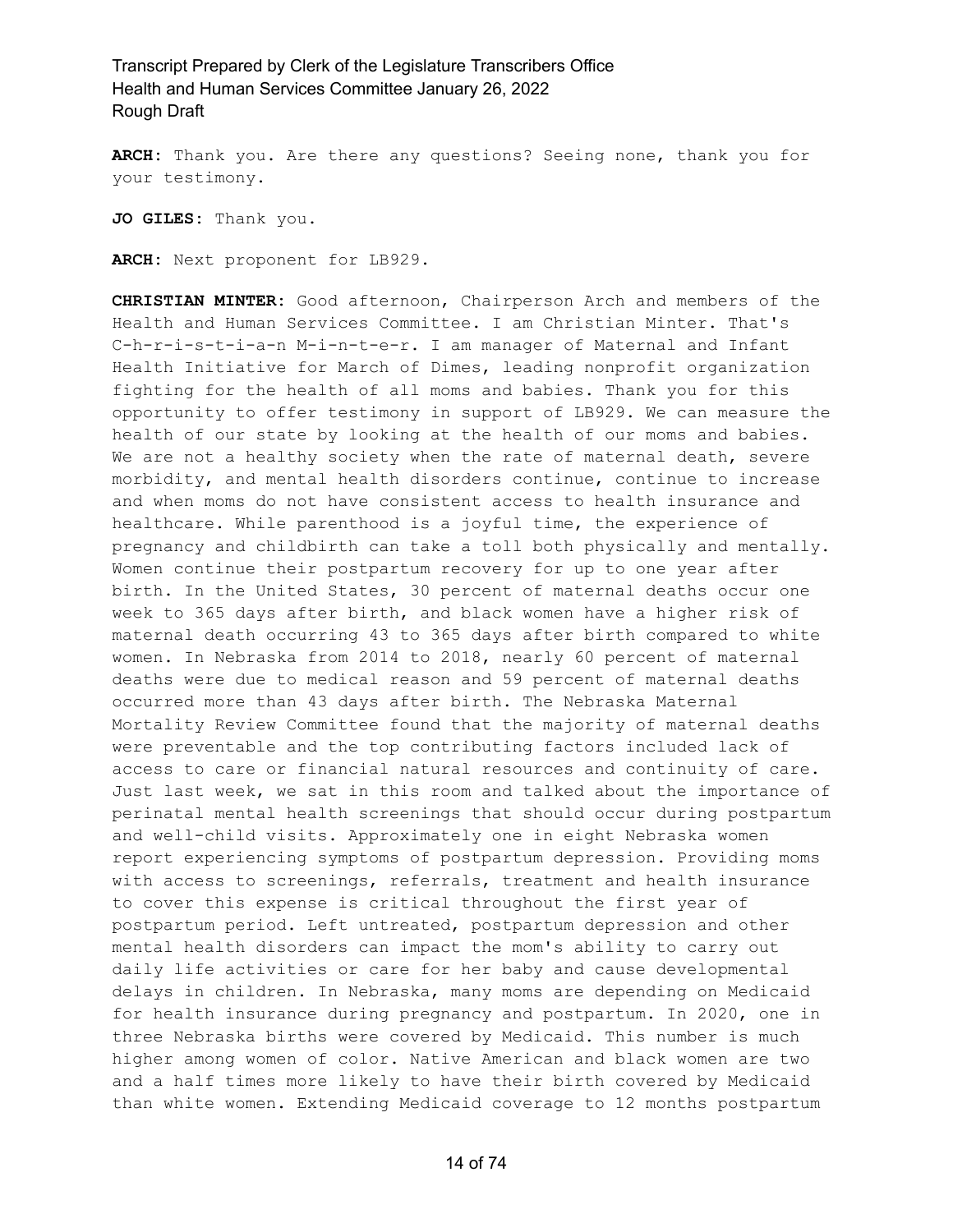has a significant impact on a large number of the state's birthing population and can help address maternal health disparities. Uninterrupted coverage helps to ensure access to the continued care that Nebraska moms need during the postpartum period. By extending Medicaid postpartum coverage, you are making an investment in the lives of Nebraska moms and the health and well-being of our state. When our moms are thriving, our communities are a healthier place. I encourage you to support LB929 and help improve access to perinatal healthcare. Thank you for prioritizing the health of Nebraska moms and their families.

**ARCH:** Thank you. Are there any questions? Seeing none, thank you very much for your testimony. Next proponent for LB929.

### **NYOMI THOMPSON:** Hello.

**ARCH:** Hi.

**NYOMI THOMPSON:** Good afternoon, Chairman Arch and the rest of the Health and Human Services Committee. My name is Nyomi Thompson. That's N-y-o-m-i T-h-o-m-p-s-o-n. I'm here to testify on behalf of myself, not as a representative of any organization I'm affiliated with. I wanted to share my personal story with you all in support of LB929. I am a black single mother in addition to a Nebraska transplant. Almost two years ago, I gave birth to my beautiful daughter. This life-changing event happened several months before finishing my second master's degree at the University of Pennsylvania. During my pregnancy, I was more determined than ever to finish graduate school. I wanted to go above and beyond in my accomplishments in order to obtain an exceptional job and to provide a comfortable life for myself and my daughter. Postpartum, I spent my time completing classes, upholding my extracurricular responsibilities, and completing an internship. I balanced those commitments while nursing and caring for a newborn alone at the beginning of the pandemic. As a person who is predisposed to mental health issues, in addition to the way my life was set up, I developed severe postpartum depression. My condition escalated 90 days postpartum. I knew my daughter felt the weight of my emotions. I started snapping at her more, she'd cry more, and I felt like a failure as a mother. This carried into my studies. My work quality diminished. I didn't feel like myself. I knew something had to change to reach my personal goals and, more importantly, set my daughter up for immediate and long-term success. Receiving mental health services was imperative to realign myself with my goals. Therefore, I reached out to a therapist and received help. As a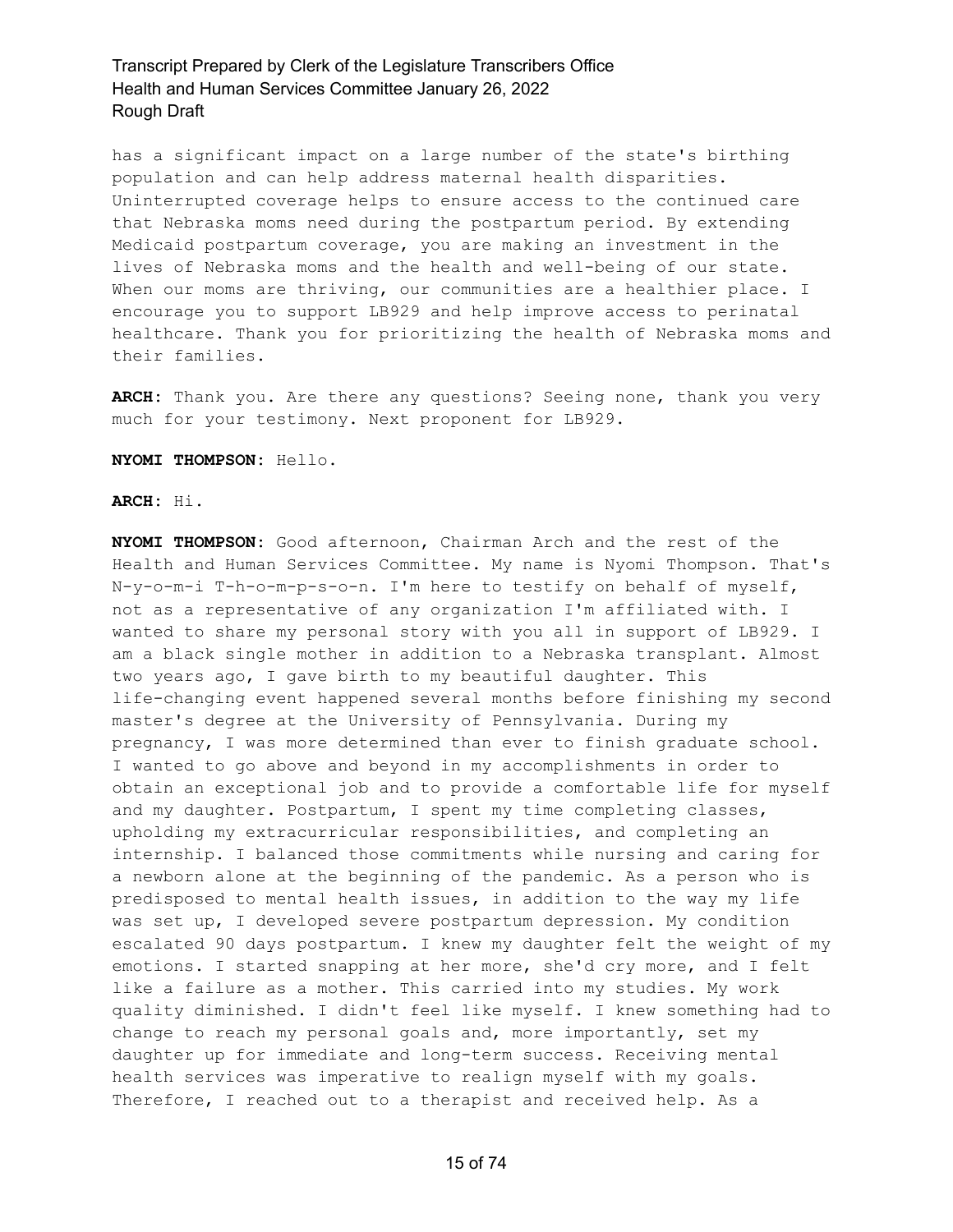graduate student with little income, I was fortunate enough to qualify for Medicaid after Pennsylvania 60-day postpartum cut off. It was only due to that financial support that I received the help I needed, graduated from my dual degree program with a near-perfect GPA, and landed my dream job as a policy analyst here in Nebraska. Extending Medicaid postpartum coverage won't only address the physical traumas that come with childbirth, it will provide mental health services to address the mental trauma that can cripple the livelihood of families. In addition, extending coverage will give more young, talented birthing people the opportunity to achieve economic sufficiency for their families and contribute to making Nebraska the best it can be. I encourage you to advance LB929 and thank you for your time.

**ARCH:** Thank you. Are there any questions? Senator Cavanaugh.

**M. CAVANAUGH:** Thank you. Thank you for your testimony. First of all, what's your daughter's name?

**NYOMI THOMPSON:** Troy Emery Jean [PHONETIC].

**M. CAVANAUGH:** And she's almost two now?

**NYOMI THOMPSON:** Yeah, she'll be two in March.

**M. CAVANAUGH:** OK. Well, I just that, that you're were very impressive. Having children myself and knowing how hard it is to juggle things, I just very much appreciate you taking the time to tell us this because that is quite the story and quite the journey. So thank you.

**NYOMI THOMPSON:** Thank you. It was hell but we made it, so.

**ARCH:** Questions? Seeing none, thank you very much.

**NYOMI THOMPSON:** Thank you.

**ARCH:** Next proponent for LB929.

**JENNIFER GRIFFIN MILLER:** Hello.

**ARCH:** Hello.

**JENNIFER GRIFFIN MILLER:** Senator Arch and members of the Health and Human Services Committee, I appreciate you taking the time to hear our testimony today. I'm Jennifer Griffin Miller. My last name is G-r-i-f-f-i-n M-i-l-l-e-r. I'm a faculty member at the University of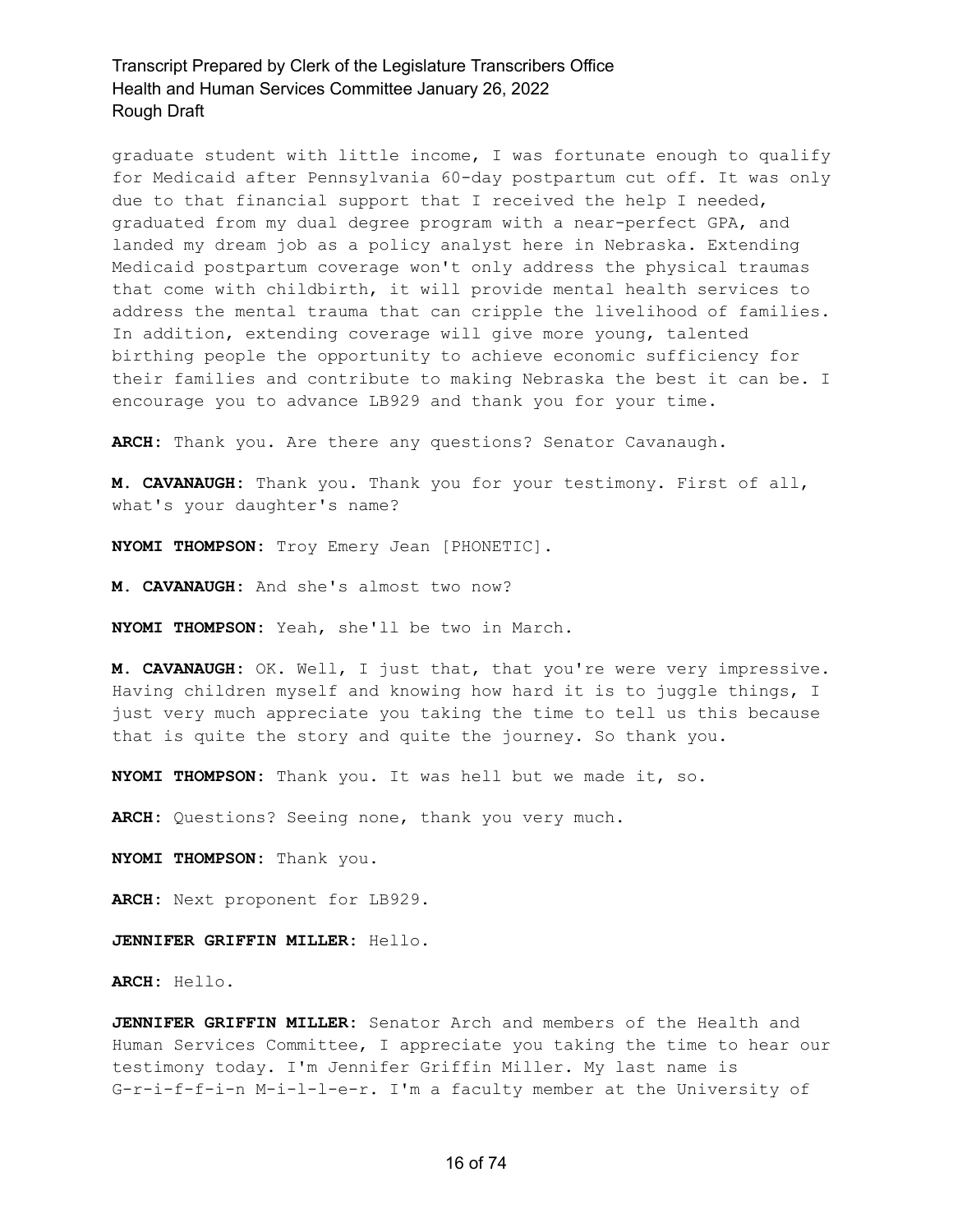Nebraska Medical Center. I'm a physician, obstetrician, gynecologist, and I'm the medical director of the Olson Center for Women's Health at Nebraska Medicine. I'm here today in my individual capacity in support of LB929, which would extend Medicaid coverage for eligible women in the first year after birth. As an OB/GYN, our relationship with our patients often begins at the time of a new pregnancy. For some women, especially those who may be of low income in our communities, this may be the first time in their adult lives when they had good access to healthcare. It's also a time when women will feel a new commitment to focusing on their health because they know it impacts the health of their unborn children. We work hard as OB/GYNs to capitalize on the opportunity to identify and treat health concerns that will improve outcomes for women and babies. We know that management of key medical issues make a huge difference in the outcome of pregnancies. And when I talk about pregnancy outcome, I'm talking about healthy moms and healthy babies at the end of the pregnancy. We know that maternal mortality has increased in Nebraska, and there's no one who is more important to the healthy life of a child than its mother. The key medical issues that we address every day are hypertension, which may exist before or during pregnancies, diabetes, obesity, substance abuse disorders, and perinatal depression. Women often enter pregnancy with some of these conditions, and they are often more likely to continue to exist beyond that six-week postpartum visit. At a postpartum visit when a mother is returning to her pre-pregnancy physiologic state, we, as OB/GYNs, make a plan to establish ongoing issues with the patient. The postpartum visit marks the beginning of the inter-pregnancy care and well-women care that make a huge difference, not only for maternal health and well-being, but will also reduce adverse outcomes in subsequent pregnancies. It is critical to have continuity of care for mom following pregnancy in order to have good outcomes for mom and baby. For some of the examples that we see every day at those postpartum visits, our treatment of high blood pressure, which can reduce the risk of stroke in the mother postpartum, as well as long-term vascular disease that will affect her future pregnancies and her long-term health, treatment of depression and substance abuse disorders, which we know that this treatment can reduce the risk of suicide, infanticide, and can also improve quality of life for mom and baby. We follow up abnormal screening tests such as pap smears, and this can help us to prevent cervical cancer. We manage contraception, and this allows women to space their pregnancies adequately so that they can have the healthiest possible outcome with future pregnancies. We also support breastfeeding, maternal nutrition, and obesity management, which is obviously crucial to the health of the entire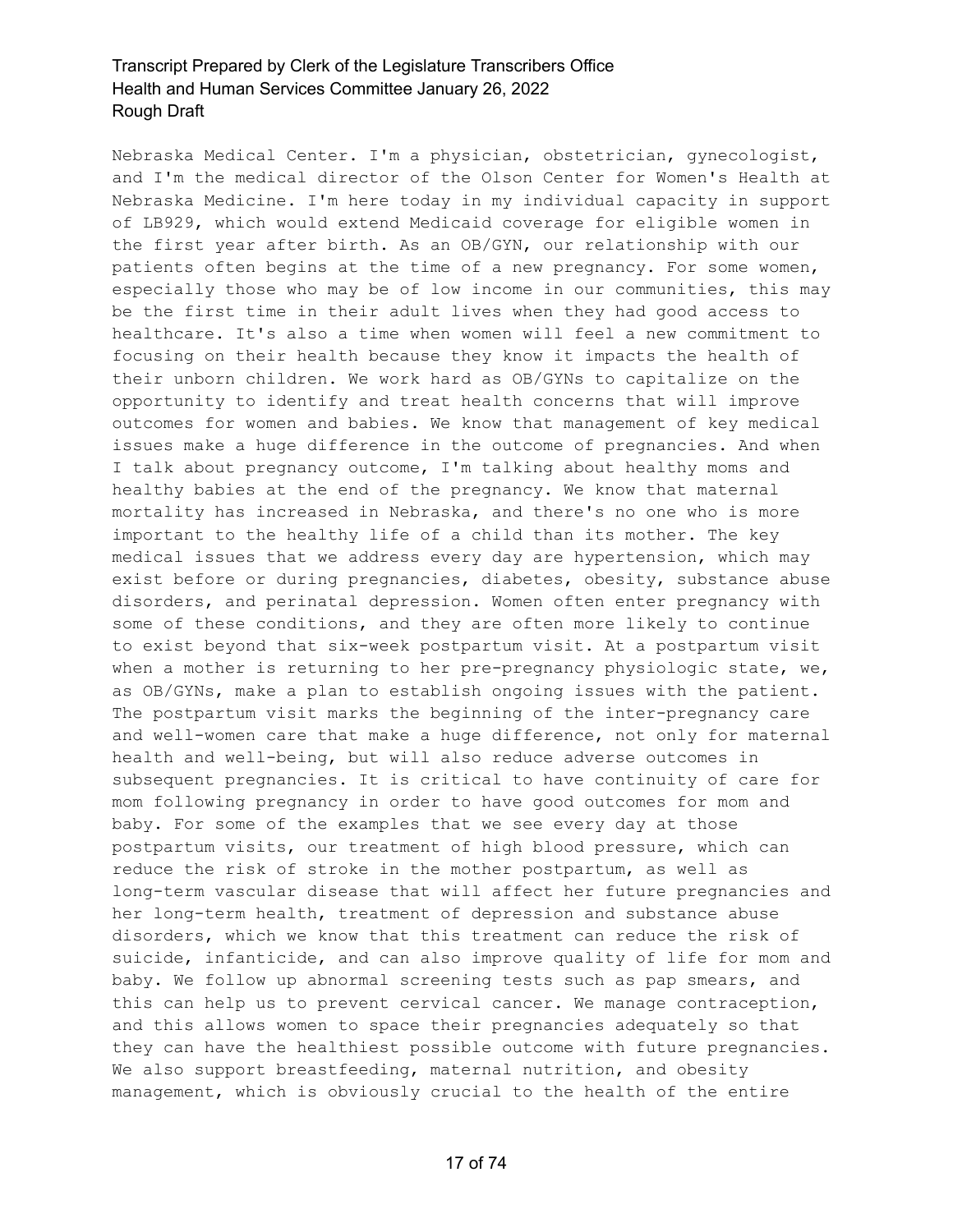family going forward. We know that none of these things end at the postpartum visit. To make a difference, we really need to prioritize the access to inter-partum pregnancy-- inter-pregnancy care as well as well-woman care. As a physician, it's particularly heartbreaking if we establish a relationship with a patient, and we emphasize to her the importance of ongoing care for hypertension or depression, and then knowing that she's going to walk out of our clinic unable to actually access that care or medications that she needs going forward. We also certainly fear that women will suffer from adverse outcomes due to their lack of treatment, and we've certainly seen that in many cases. Whether-- rather than making postpartum visits the end of the road for our women in Nebraska, this should be part of a continuation of healthcare and healthcare relationships that women establish during pregnancy. We know intuitively that mom's well-being makes a huge difference to her family and to society, and evidence supports that inter-conception or inter-pregnancy care as well as well-woman care are key determinants of lifelong health and outcomes for subsequent pregnancies. Thank you for your time.

**ARCH:** Thank you. Are there questions? Senator Williams.

**WILLIAMS:** Thank you, Chairman Arch. And thank you, Dr. Griffin Miller, for being here. As, as I think about this when, when you're visiting with a, a mom shortly after childbirth.

### **JENNIFER GRIFFIN MILLER:** Right.

**WILLIAMS:** What I think you're telling us is that you are making a plan, but you know that at the end of 60 days you're going to, in many cases, have to end that. If we were to pass this legislation, how would you change your management of, of that situation?

**JENNIFER GRIFFIN MILLER:** Right. So I think that we know that a lot of things that we would recommend at the end of a pregnancy are going to require ongoing treatment. So for example, if you had a new diagnosis of hypertension. We manage hypertension during the pregnancy slightly different than we do after the pregnancy, but they're both very important. If you yourself had a new diagnosis of hypertension, your doctor would say, let's start this medication and let's see you back in two months and see how you're doing on it. And is your blood pressure controlled? Or could you stop by and get a blood pressure check at the doctor's office, you know, a couple of times a month or something like that? So really, our strategies for dealing with care after pregnancy is very similar to how we deal with our patients in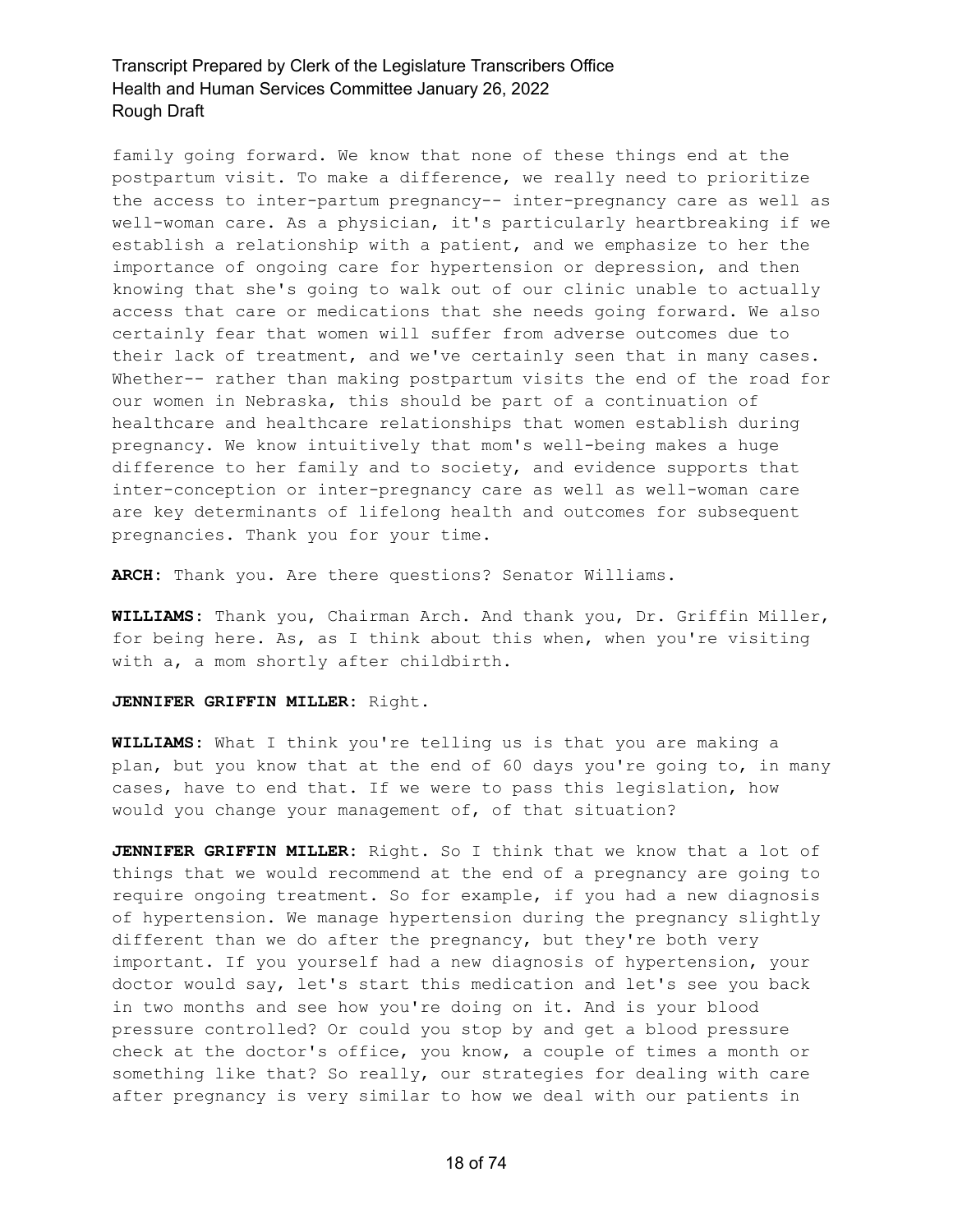general, which is when we have new diagnoses, we want to make sure that they're stable on their medications, that things are going well. And with a new mom, there's even more reason to expect that things might not be because we know they're dealing with the stresses of a newborn. Their physiology is changing. You know, their bodies are changing. So there's a lot of variables that affect kind of how their body responds to new medications and to treatment and what's going on in their lives. So ideally, we'd want to be able to see that person back, in some cases, frequently. In other cases, a woman might not need to be seen right away. They may have medications that can be managed, you know, with greater intervals of, of visits. But I guess that's, that's the general answer to your question.

**WILLIAMS:** Thank you.

**ARCH:** Senator Hansen.

**B. HANSEN:** Thank you. I appreciate some of the stuff you mentioned here, support of breastfeeding, maternal nutrition, obesity management. Because again, I guess if we're trying to use taxpayer money to help the overall health and well-being, I think of, of, of our state and one of the things that's crucial we look at is not just the management of current conditions, but also the prevention of conditions--

#### **JENNIFER GRIFFIN MILLER:** Right.

**B. HANSEN:** --that might be coming forward. Do you know if Medicaid covers any of that at all by chance?

**JENNIFER GRIFFIN MILLER:** So yes, Medicaid covers nutrition services at the Olson Center for Women's Health. We have a nutritionist available to women that they will access during the pregnancy if they're covered by Medicaid, as well as during the postpartum interval. Obviously, those services kind of drop off if the woman doesn't continue to have coverage, but certainly a lot of those things, lactation consultants, WIC. They're all services that we offer to women during and after the pregnancies.

**B. HANSEN:** OK. Because that seems again one, another common theme that what I'm hearing from the testimony is the two main things I think we're kind of looking at is diabetes and mental health, right? And so and I see with diabetes, I think that's, you know, treatment of the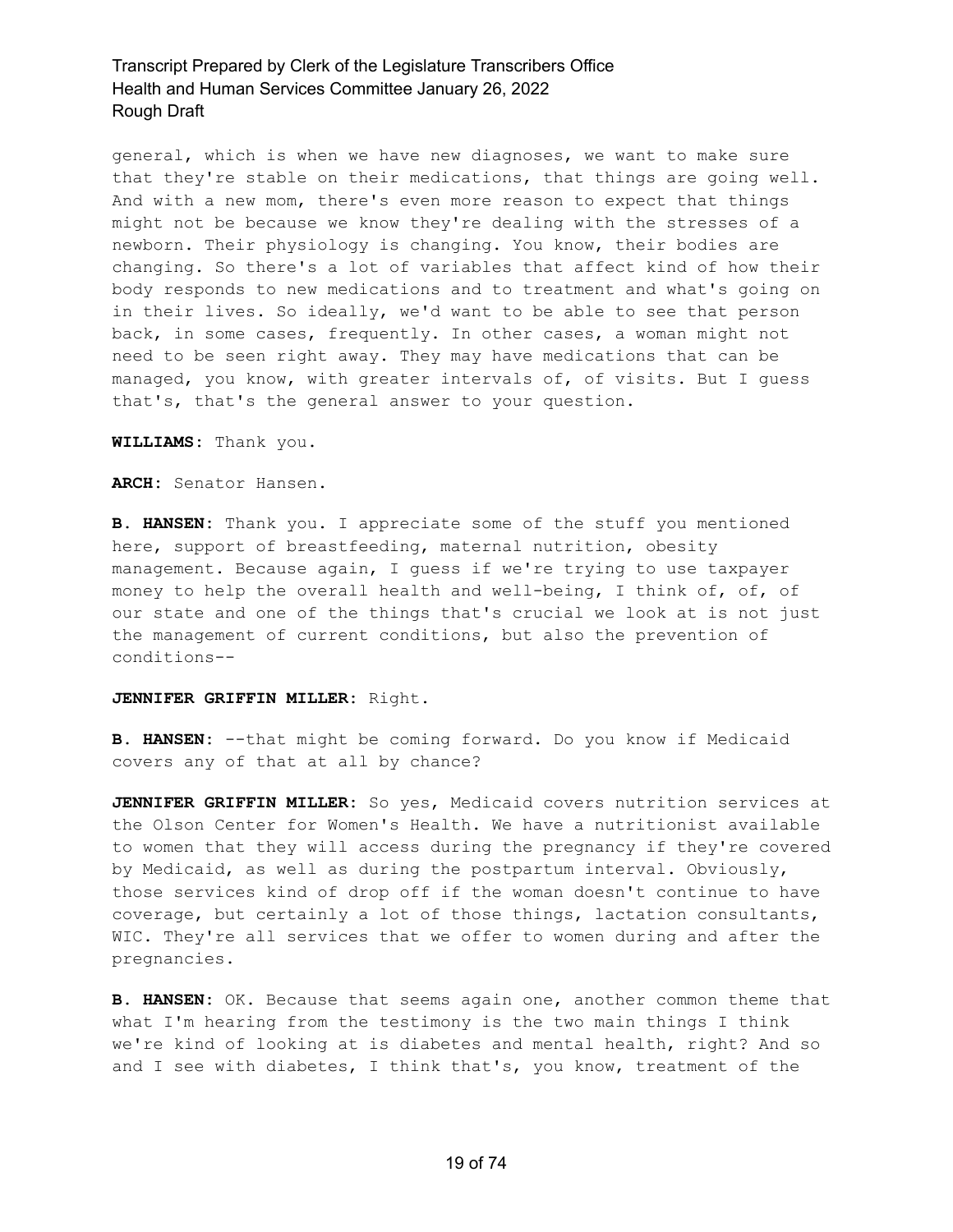current condition also trying to figure, OK, how do we prevent that? And I'm, I'm--

**JENNIFER GRIFFIN MILLER:** Correct.

**B. HANSEN:** --assuming that comes, like, well-mom visits, they probably have them, like, once every three months or at postpartum?

**JENNIFER GRIFFIN MILLER:** So normally, like a well-- like a, a woman who's had a pregnancy normally will have a visit with her physician at six to eight weeks postpartum, potentially other visits prior to that. And then from that point on, it just really depends on the individual person, what their medical conditions are, and what kind of support they need. I think, you know, diabetes you mentioned, very important. Frequently diabetes, we do diagnose during pregnancy for the first time. Some moms come in with diabetes, but many times it's the first time we've identified diabetes as a concern. And so at that postpartum visit, we're able to say, do you have ongoing diabetes? And is this something we need to continue to address with you to make you healthy for your next pregnancy? Hypertension is also a huge one. Hypertension and stroke and vascular events are actually a, a big source of maternal mortality in, in the United States. Hypertension, as I mentioned, you need to see people on a regular basis to make sure that the interventions you're starting are actually effective because if they're not effective, then that woman is still at risk. And so and it also certainly affects long-term health outcomes for the rest of their lives. So these are just all things that in the most ideal role for a physician, we want to have a woman with those diagnoses getting regular follow-up care. So we know that what we're doing is actually making an impact.

**B. HANSEN:** Sure. Yeah. Thank you. Appreciate it.

**ARCH:** Thank you. Other questions? Seeing none, thank you very much for your testimony.

**JENNIFER GRIFFIN MILLER:** Thank you.

**ARCH:** Next proponent for LB929.

**CANDY ZOLLICOFFER:** OK. Hello.

**ARCH:** Hello.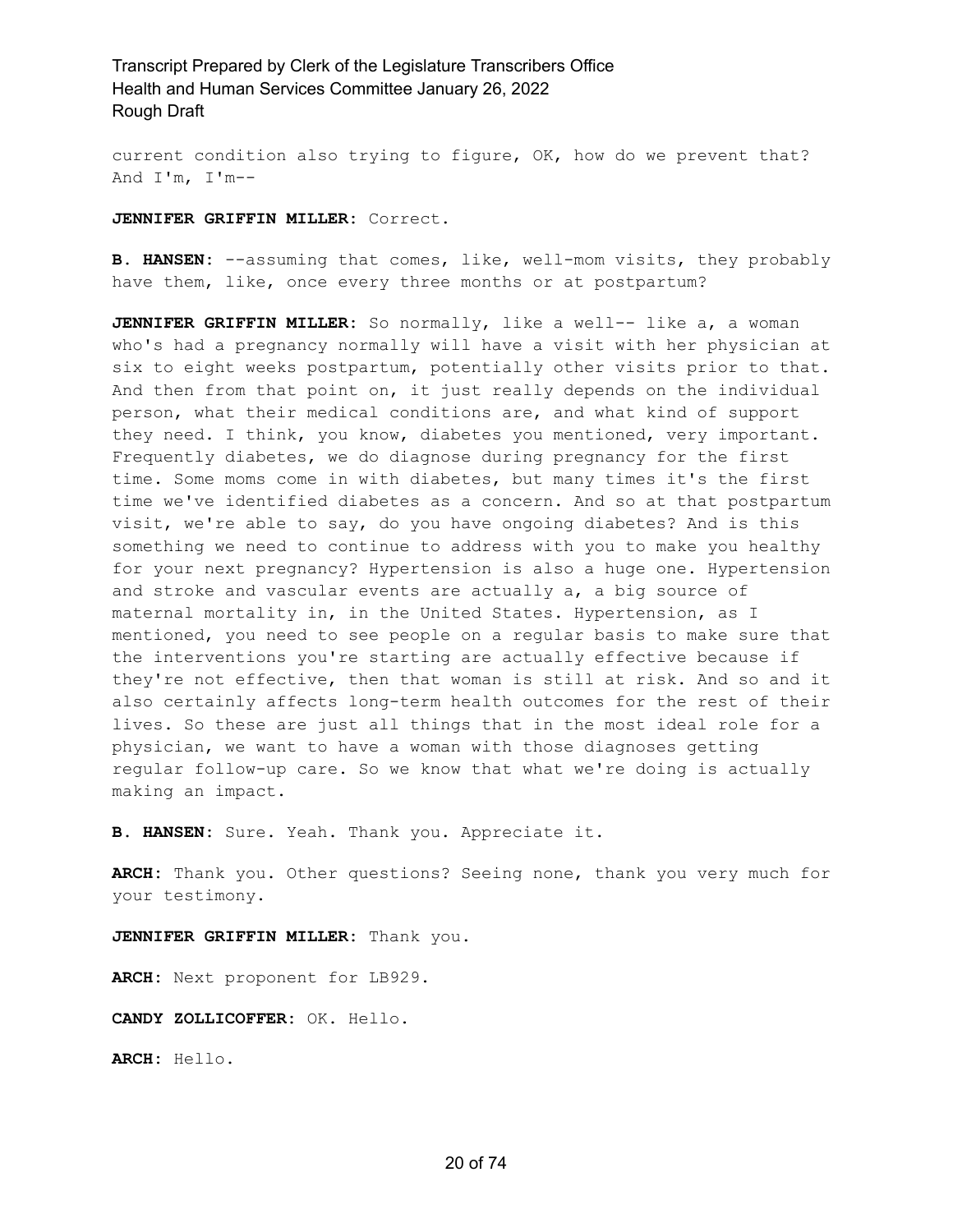**CANDY ZOLLICOFFER:** Good afternoon, Senator Arch and the members of the committee. Thank you for taking the time to listen to my story. My name is Candy Zollicoffer, C-a-n-d-y Z-o-l-l-i-c-o-f-f-e-r. It's a, it's a mouthful. But I am a wife. I'm a mother of four. I'm a community breastfeeding advocate, and I desire to have healthy births and I desire for other people, other birthing persons to do it as well. I'm here as an individual in support of LB929, as well as a member of I Be Black Girl. And I really just want to request and urge that you expand postpartum coverage after birth from 60 days to 12 months. I'm here to share my personal story. As I said, I'm a mother of four. My third pregnancy, I experienced postpartum depression, something that I'd never experienced before, and I was able to find a therapist to help me through that process. My fourth pregnancy, my little guy. He is currently 19 months, so I had him during the pandemic. During that time, excuse me, I delivered him and all of my appointments prior to his delivery, I had to go by myself because of COVID, because of COVID restrictions. I was diagnosed early on at the 20-week mark with gestational diabetes and learned later that it wasn't actually gestational diabetes but preeclampsia. So preeclampsia, excuse me, is a-- it's hypertension. It's a dangerous complication characterized by high blood pressure, and it usually begins after 20 weeks of pregnancy in a woman whose blood pressure had, had been normal. So this was not something that I had prior to being pregnant. Preeclampsia is very fatal, and during my entire pregnancy, up until I learned that I had preeclampsia at 34 weeks pregnant, I moved from my provider and moved to the Nebraska to the Olson Center Nebraska Medicine, where I was able to receive care. When you have preeclampsia, preeclampsia, as the previous person spoke, you have to have care every single week. I had appointments every week for my-- for the care of my preeclampsia. I also was battling extreme morning sickness where I was sick most of the day. Because of these combinations, I had to leave my work where I was a fundraiser at a nonprofit. I've been there for five years, worked-- working with Fortune 500 companies, as well as high individuals who are able to give at high capacity. I left that work at the height of a fundraising season to be on essentially bed rest and attend appointments every week. Initially, I was on six medications and due to just the urge of my, my doctor, I was-- my new doctor at Nebraska Medicine was able to come off of those medications and only have two. Because we had, my husband and I had limited income, I did use-- was able to access Medicaid in order to pay for those medications, attend every single appointment, as well as receive care after. After I delivered my son, not only did I experience-- continue experiencing the effects of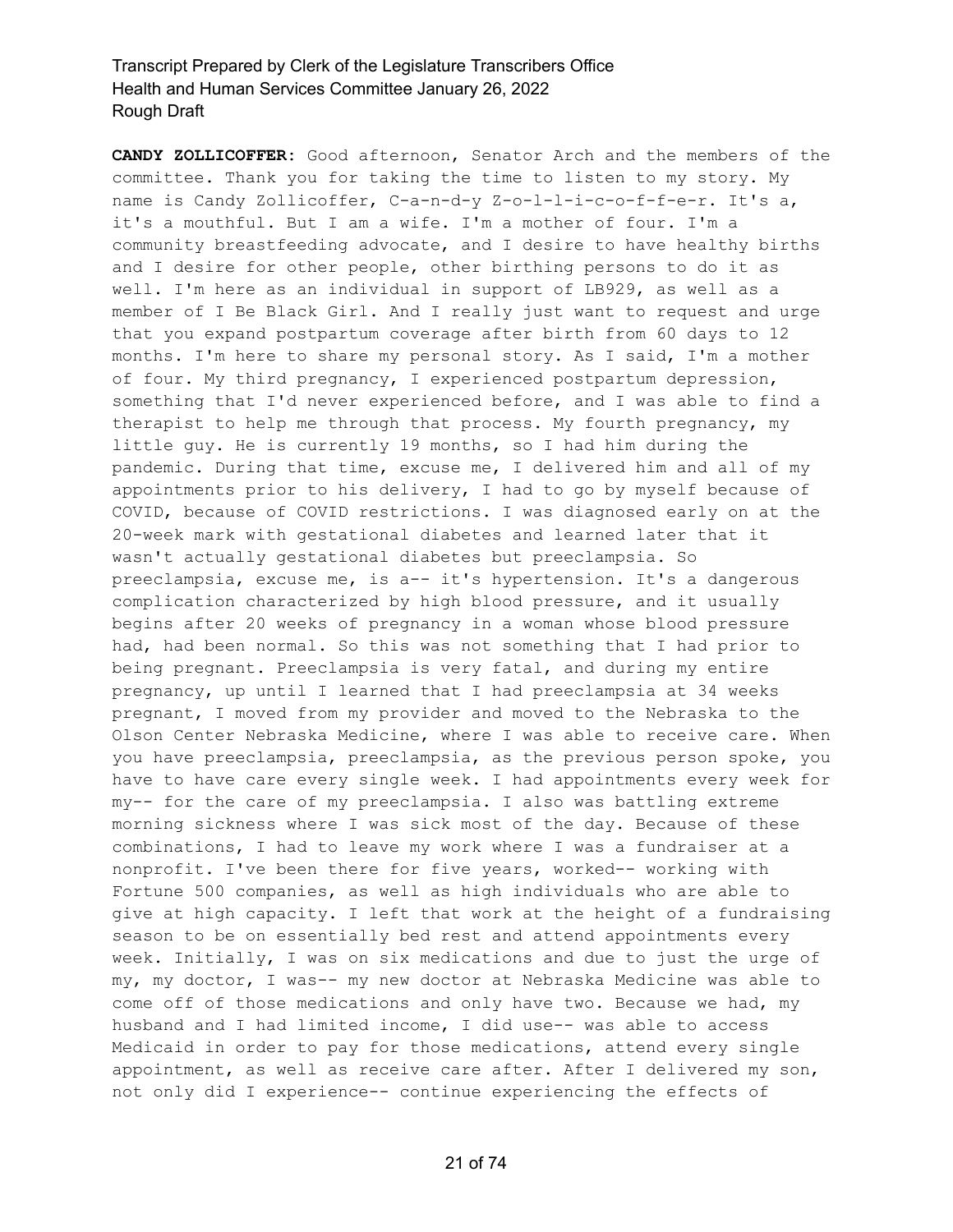preeclampsia, but I also experienced postpartum anxiety, carpal tunnel and tendinitis in my hand, in my arm. And so without that care or without the support of Medicaid, I would not have been able to afford all of the care that I needed in order to have a healthy postpartum experience. And so I urge you to pass LB929, and I really appreciate you listening to my story.

**ARCH:** Thank you for your testimony. Any questions? Senator Cavanaugh.

**M. CAVANAUGH:** Thank you. Thank you so much. And how is your son after going through the preeclampsia?

**CANDY ZOLLICOFFER:** You know, he, he's doing great. It's actually been a very-- his story to me is inspiring. Right now, or after I delivered him because of the preeclampsia and the tendonitis, I wasn't able to really hold him because my hands were very weak, and so, but he is a healthy little guy. He has been experiencing some effects from a- from another disorder that he was born with. And so he was in NICU actually for a couple of months ago for about six and a half weeks. But he is better now, or not NICU, PICU. So he's better now. But you know, he's, he's overall a, a very sweet and joyful little guy.

**M. CAVANAUGH:** Well, thank you. I, I've had personal experiences with losing people to preeclampsia, and so I know how serious that can be. So thank you.

**CANDY ZOLLICOFFER:** Yes, thank you so much.

**ARCH:** Senator Hansen.

**B. HANSEN:** Thank you. You have four kids?

**CANDY ZOLLICOFFER:** Yes.

**B. HANSEN:** And you had postpartum anxiety? I have one kid.

**CANDY ZOLLICOFFER:** Yes.

**B. HANSEN:** Man.

### **CANDY ZOLLICOFFER:** Yes.

**B. HANSEN:** I don't know whether to congratulate you or say I'm sorry, but that's, that's a lot of stuff gong on.

**CANDY ZOLLICOFFER:** They're wonderful.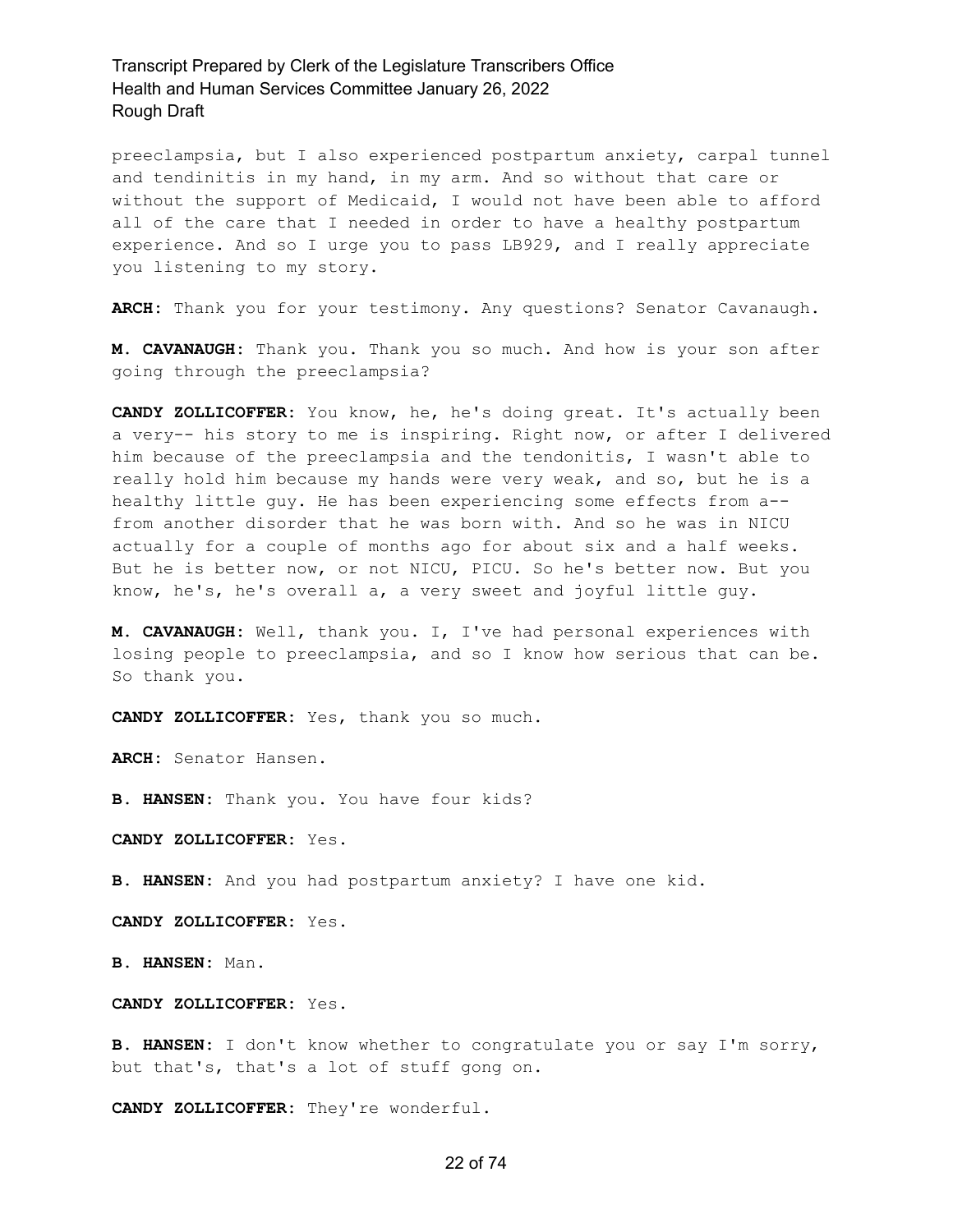**B. HANSEN:** Just actually more of a question as a participant of Medicaid.

**CANDY ZOLLICOFFER:** Um-hum.

**B. HANSEN:** Did you find it hard to enroll in Medicaid when, like, was it a pretty easy process for the most part when you were, when you were pregnant?

**CANDY ZOLLICOFFER:** I feel like for the most part it was easy. It's, it's, it's a long process. So I will say that it is a long, a longer process than what I would have liked. And so-- but yeah, it--

**B. HANSEN:** OK. Just curious because I know with preeclampsia and then you have, you know, financial issues then I know time is of the essence sometimes in applying for that and getting it. I'm just more from, from some issues.

**CANDY ZOLLICOFFER:** Yeah, there was definitely a gap.

**B. HANSEN:** OK, just kind of curious.

**CANDY ZOLLICOFFER:** There was a gap in that, in that care. But thankfully it was approved and I was able to get some things taken care of.

**B. HANSEN:** All right, thank you.

**CANDY ZOLLICOFFER:** You're welcome.

**ARCH:** Other questions? Seeing none, thank you very much.

**CANDY ZOLLICOFFER:** Thank you.

**ARCH:** Next proponent for LB929.

**CLAIRE WIEBE:** Hi. Good afternoon, Chairperson Arch and members of the Health and Human Services Committee. So we've already heard some really awesome testimony today, so I'm going to keep mine pretty short. My name is Claire Wiebe, C-l-a-i-r-e W-i-e-b-e, and I'm the senior manager of public affairs at Planned Parenthood North Central States in Nebraska. Our mission at PPNCS is to empower vital generations by providing and advocating for sexual and reproductive health so that more people can choose their own path to a healthy and meaningful life. And to that end, we are strongly in favor of LB929,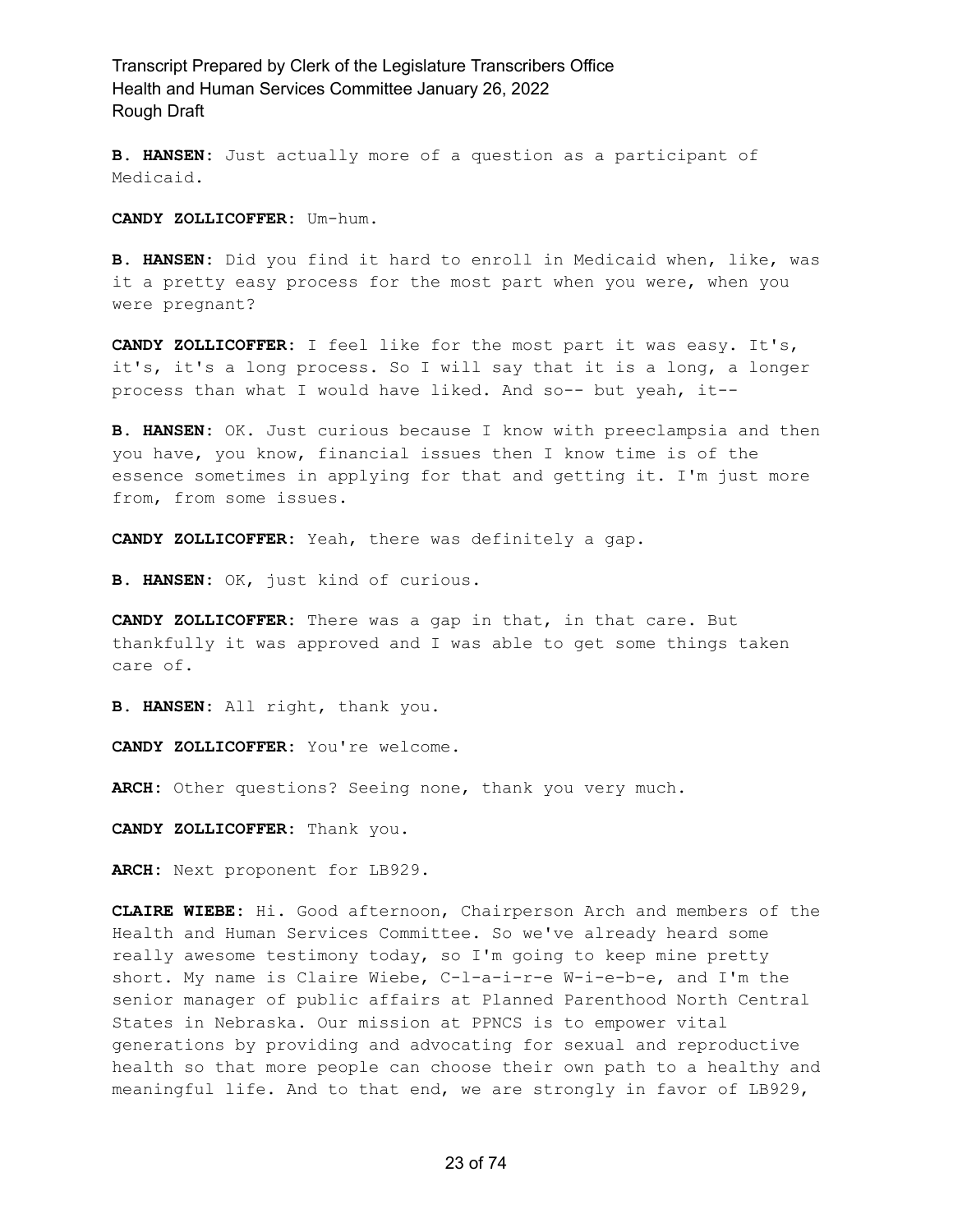which would extend vital healthcare services to new families across our state. The United States is experiencing a maternal health crisis and Nebraska is no exception. We're the only industrialized nation where maternal mortality is actually on the rise, and more than half of maternal deaths each year are preventable. We also can't overlook the disparities in birthing and postpartum care experienced by black people and other people of color in our state. In Nebraska, the share of births for black people covered by Medicaid is 65 percent, which is much higher than other groups. The Legislature has the power to narrow this gap and improve birth outcomes for all Nebraska families with LB929. When new parents have access to the healthcare they need, the chances of post-birth complications decrease. According to the American College of Obstetricians and Gynecologists, nearly 70 percent of women describe at least one physical problem in the first year of the postpartum period, and about one in nine women experience postpartum depression, which can be a debilitating condition that puts mothers and their families at risk for negative health outcomes. Expanding Medicaid coverage for the first year after birth will help doctors identify these issues, treat them and ensure that all Nebraska parents and families have a healthy start. When people choose to parent, they deserve to have safe, healthy pregnancies, and all Nebraska families deserve that healthy start. LB929 is a commonsense measure that would help Nebraska families to thrive. So we'd like to thank Senator Wishart for bringing LB929, and we would like to urge the committee to vote it out onto General File. Thank you.

**ARCH:** Thank you. Any questions? Senator Hansen.

**B. HANSEN:** OK. Thanks.

**ARCH:** You can flip a coin.

**B. HANSEN:** I think this is a question that I asked earlier. I just don't know if it's really been answered yet, and you kind of mentioned in your testimony about, again, it's that disparity between white and black maternal morbidity rates.

### **CLAIRE WIEBE:** Yeah.

**B. HANSEN:** And then you mentioned the Legislature has the power to narrow this gap and improve birth outcomes. And so I'm curious for the states that-- if, if you know, again, states that have implemented yearlong postpartum Medicaid coverage, has it narrowed the gap? Have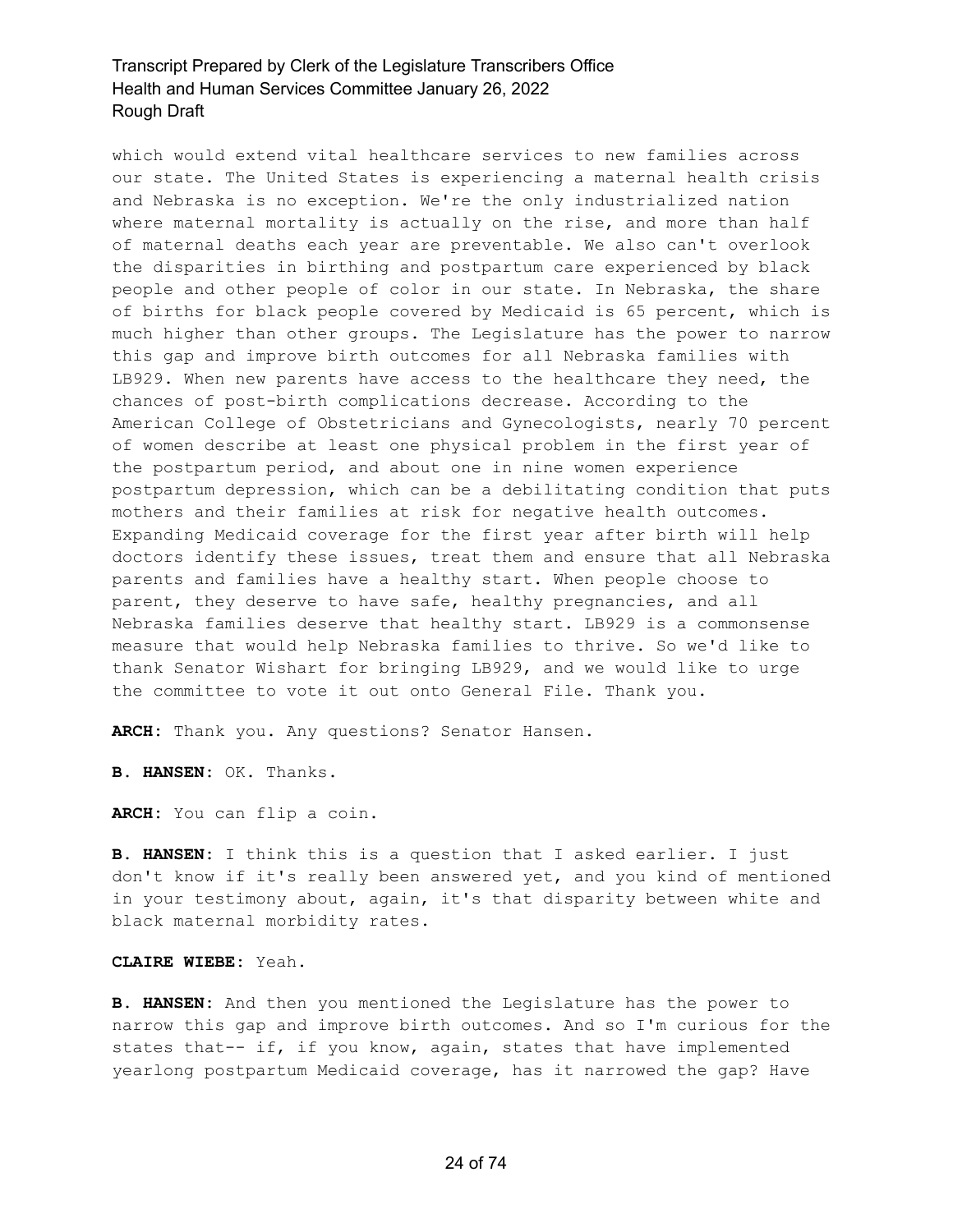we seen, have we seen, have we seen that proven, I guess in statistics or data? I just don't know.

**CLAIRE WIEBE:** Yeah, that's a good question. And I, I don't know the answer off the top of my head. I'm sure-- I mean, my educated guess would be that, yes, increasing access to healthcare increases better outcomes no matter what. But again, I don't have a statistic--

**B. HANSEN:** Yeah.

**CLAIRE WIEBE:** to that-- for that at the moment.

**B. HANSEN:** I think you made a good point. I think I would expect it to, yeah,--

**CLAIRE WIEBE:** Yeah, absolutely.

**B. HANSEN:** --increase the health outcomes of everybody that, that, that participates. But I'm just curious to know if that does narrow the gap there, so.

**CLAIRE WIEBE:** Yeah.

**B. HANSEN:** But, yeah, thank you.

**CLAIRE WIEBE:** Good question.

**ARCH:** Senator Cavanaugh.

**M. CAVANAUGH:** Thank you. Thank you for being here.

**CLAIRE WIEBE:** Um-hum.

**M. CAVANAUGH:** As a healthcare provider, I assume, but please let me know if I'm correct that you provide prenatal and postpartum coverage.

**CLAIRE WIEBE:** Yeah. So Planned Parenthood usually refers out for that coverage, but this bill helps us, you know, knowing folks would be covered if we were to see them in our clinic and then refer them out. Yeah.

**M. CAVANAUGH:** And what percentage of your patients would be covered under this program?

**CLAIRE WIEBE:** That is a good question. And again, I would have to get back to you, I don't know--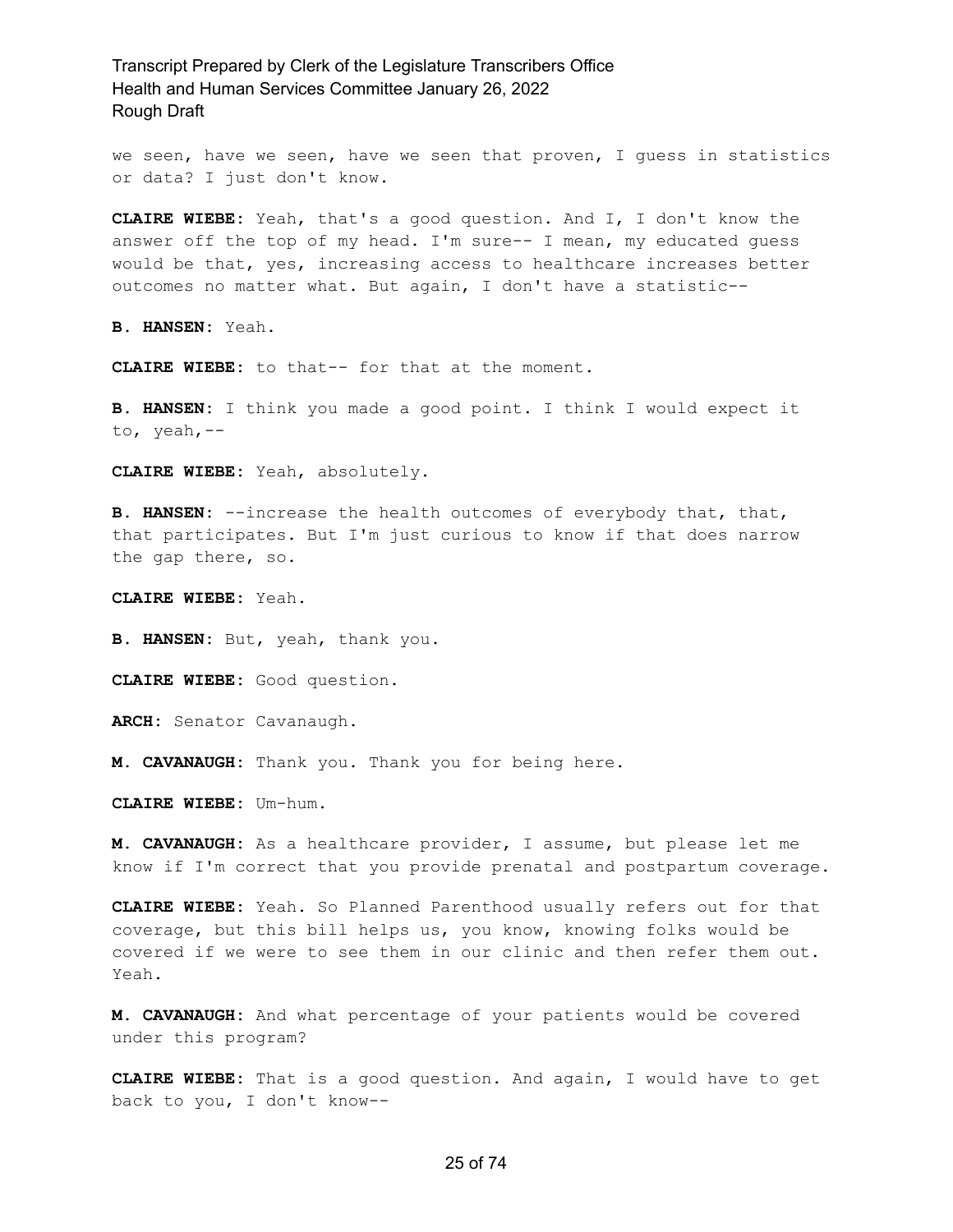**M. CAVANAUGH:** Thank you.

**CLAIRE WIEBE:** --off the top of my head. Yeah.

**ARCH:** Thank you. Other questions? Seeing none, thank you very much.

**CLAIRE WIEBE:** Thank you.

**ARCH:** Next proponent for LB929.

**KAREN BELL-DANCY:** Good afternoon.

**ARCH:** Good afternoon.

**KAREN BELL-DANCY:** Senator Arch and other members of the committee, my name is Karen Bell-Dancy, K-a-r-e-n B-e-l-l hyphen D-a-n-c-y, and I am the executive director of the YWCA of Lincoln. As many of you know, the mission of the YWCA of Lincoln is the elimination of racism and the empowerment of women. Members and supporters of the YWCA in Lincoln include women from many different faiths, ages, backgrounds, beliefs, and cultures. It is the state of Nebraska that we have been engaged in for over 134 years, and we are proud to be a part of this community. I am here in strong support of LB929, a bill which requires the submission of a Medicaid and state plan amendment to expand postpartum coverage. I want to express my gratitude to Senator Wishart for introducing this very important bill. I also want to thank you, the members of this committee, for your time and thoughtful attention and consideration. Forgive me, my sheet went out of order and I am messing up on my time. In many cases of maternal mortality, they occur in the postpartum period. Annually in the United States, approximately 700 deaths occur from pregnancy-related complications, of those for which timing was known, 51.7 percent occur between one and 365 days postpartum. As a result of these statistics, extending the Medicaid coverage to postpartum people beyond 60 days is nationally emerging as a key strategy to address these maternal mortality rates. In Nebraska, Medicaid currently provides coverage for beneficiaries for a period of 60 days postpartum. Passage of this bill will extend that period to 12 months. In 2013, the Nebraska Legislature had the foresight to pass the Child and Maternal Development [SIC] Review Act. And I won't go into all the specifics of the act. But since 2014, Nebraska has examined maternal mortality rates via a multidisciplinary Maternal Mortality Review Committee. For this purpose, maternal mortality is defined as the death of a person while pregnant or within one year of the end of the pregnancy. In 2021, the MMRC issued a 27-page report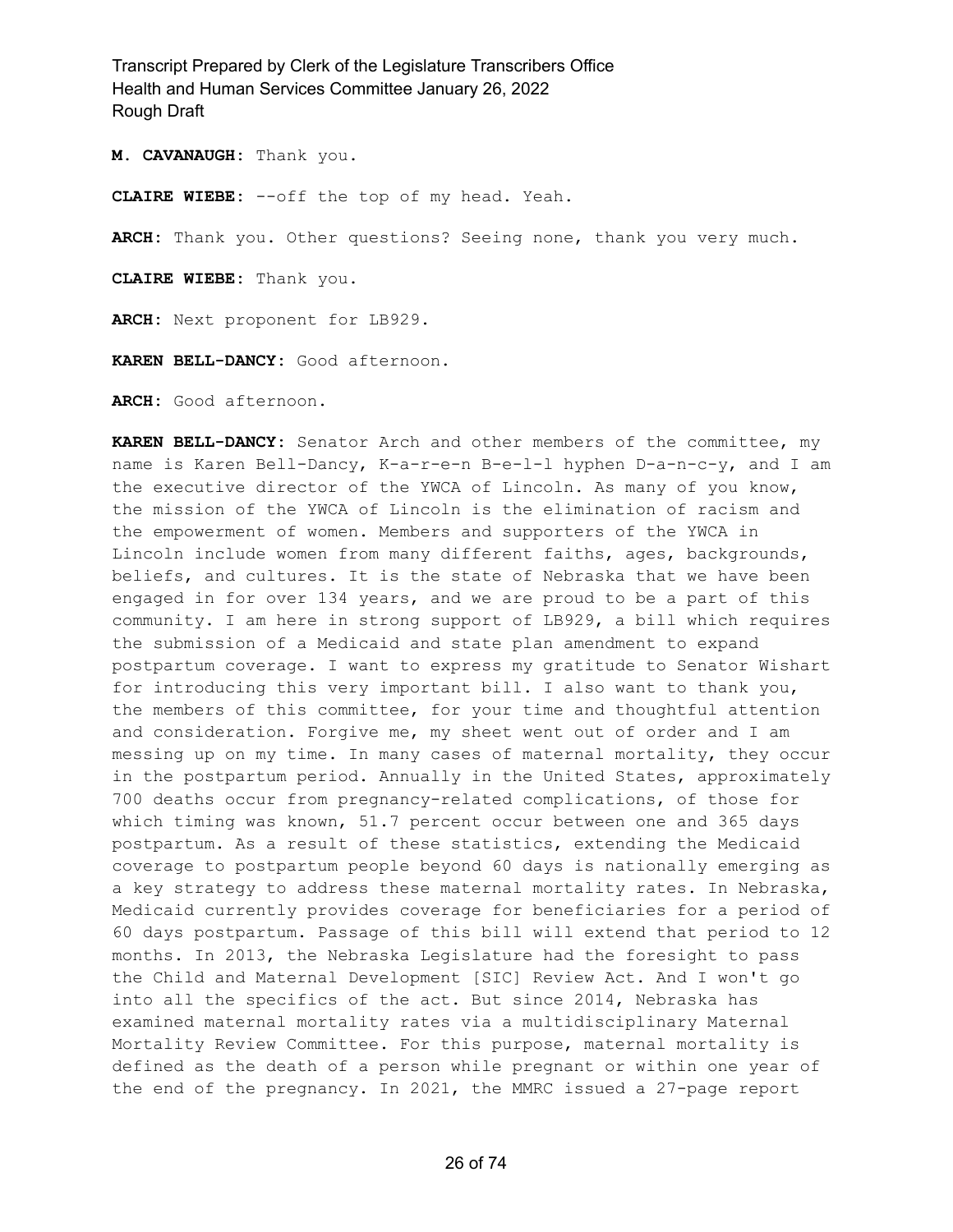summarizing their findings from 2014 through 2018. For your convenience, I've included a link to the entire report at the bottom of this testimony, and there is a couple of other sources as well. Just a few points, a few bullets that I would like to note. Women with public insurance at their baby's birth were more than two and a half times more likely to die compared with women with private insurance for delivery. Many pregnancy-related complications, including death, occur after the 60-day limit. Fifty percent of Nebraska pregnancy-related date-- deaths were due to medical factors. The most common contributing factors to maternal deaths included lack of access, financial resources, and continuum of care. And we've talked about that. We've heard that testimony earlier. As I mentioned before, one of the intents of the Child and Maternal Death Review Act of 2013 was to provide future legislators with recommendations to enable them to make necessary changes in response to child and maternal deaths. In 2014 through 2018, the report says Medicaid eligibility one year post-pregnancy was among the top ten recommendations of the MMRC in response to maternal deaths in Nebraska. Passage of LB929 is imperative, is a very concrete action that this Legislature can take to preserve and improve the lives of low-income Nebraska women and their families. After all, the need for healthcare services does not end at two months after childbirth. I strongly encourage you to move this bill out of committee. And with that, I'll apologize, I had a root canal so I can take questions that you may have.

**ARCH:** Thank you for coming after that.

**KAREN BELL-DANCY:** Thank you. This is very important.

**ARCH:** Questions? Well, see none.

**KAREN BELL-DANCY:** Thank you.

**ARCH:** Hope you recover well.

**KAREN BELL-DANCY:** Yes, thank you.

**ARCH:** Thank you for your testimony. Next proponent.

**LELYNDA BRIGGS-LINSTADT:** Good afternoon.

**ARCH:** Good afternoon.

**LELYNDA BRIGGS-LINSTADT:** My name is, and this is a long one, sorry, Lelynda Briggs-Linstadt, L-e-l-y-n-d-a B-r-i-g-g-s hyphen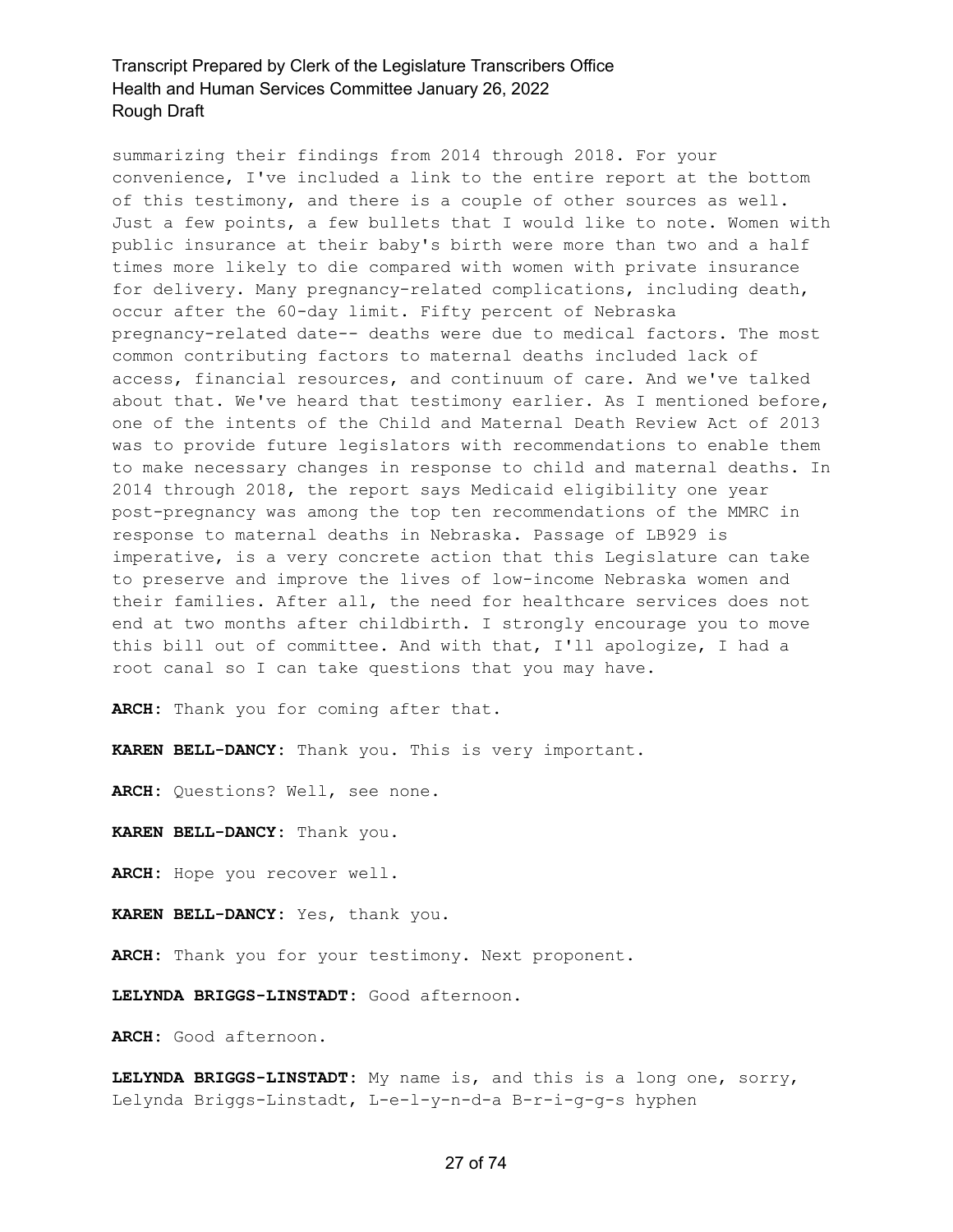L-i-n-s-t-a-d-t. I come to you as an individual supporting LB929. My birthing and postpartum experience continue to affect me to this day-- I-- and also affects my family. I worked 40-hour weeks as an early childhood mental health consultant. All the way up until the evening I went to the hospital to deliver. I saved up all of my PTO so that I would have hopefully enough time for maternity leave. However, even with insurance paperwork, that wasn't enough. So by the time I went to put in for my maternity leave, I was thankfully informed that there was going to be a lapse of insurance coverage between that and when I returned to work. So even with short-term disability, my now husband working full, full time, we were able to get by. However, I did end up having to apply for and thankfully was granted Medicaid coverage to continue my healthcare after I delivered. As I progressed during my pregnancy, my doctor noted that my blood pressure continued- consistently elevated. Hypertension had never been a medical concern for me or anyone in my family to my knowledge. It got to the point where I did get to-- I did have to start going weekly to have my blood pressure monitored and also had to get a kit at home to monitor my blood pressure as well. While I was in labor the evening to deliver my son, I was placed on a magnesium IV because I was-- my blood pressure got into the upper 300 range and I was in danger of having a stroke while I was delivering my son. Here I was in the hospital with a newborn trying to bond with my child, spending time with my husband for him to bond with my child-- with our child-- guess he's his, too, and, and also trying to nurse and having medical professionals come in every hour on the hour, either for blood work or to monitor my blood pressure. So being, imagine being told relax, take it easy. I can't, because you're poking and prodding me every hour on the hour. I ended up being in the hospital for an additional eight days post-delivery due to having to go back and forth between medications, dosages, and also going back and forth between floors because there's the labor and delivery floor. And if you are on IV, you have to be on that floor because you have to be consistently monitored. But then I was able to go back to the maternity floor because, oh, no, your blood pressure went down. We think you're almost ready to go home. We moved a total of four times between the two floors over the course of eight days. So addition, in addition to that, by the time we were finally able to go home, my husband had used up all of his PTO and he had to immediately go back to work the next day. And so here I am at home with a newborn trying to nurse, bond with my child, do the typical, you know, new mom things as this is my first born. He'll be three in March. And also moni-- having, having to continue to monitor my blood pressure up to three times a day and report it to my OB/GYN. Even to this day, I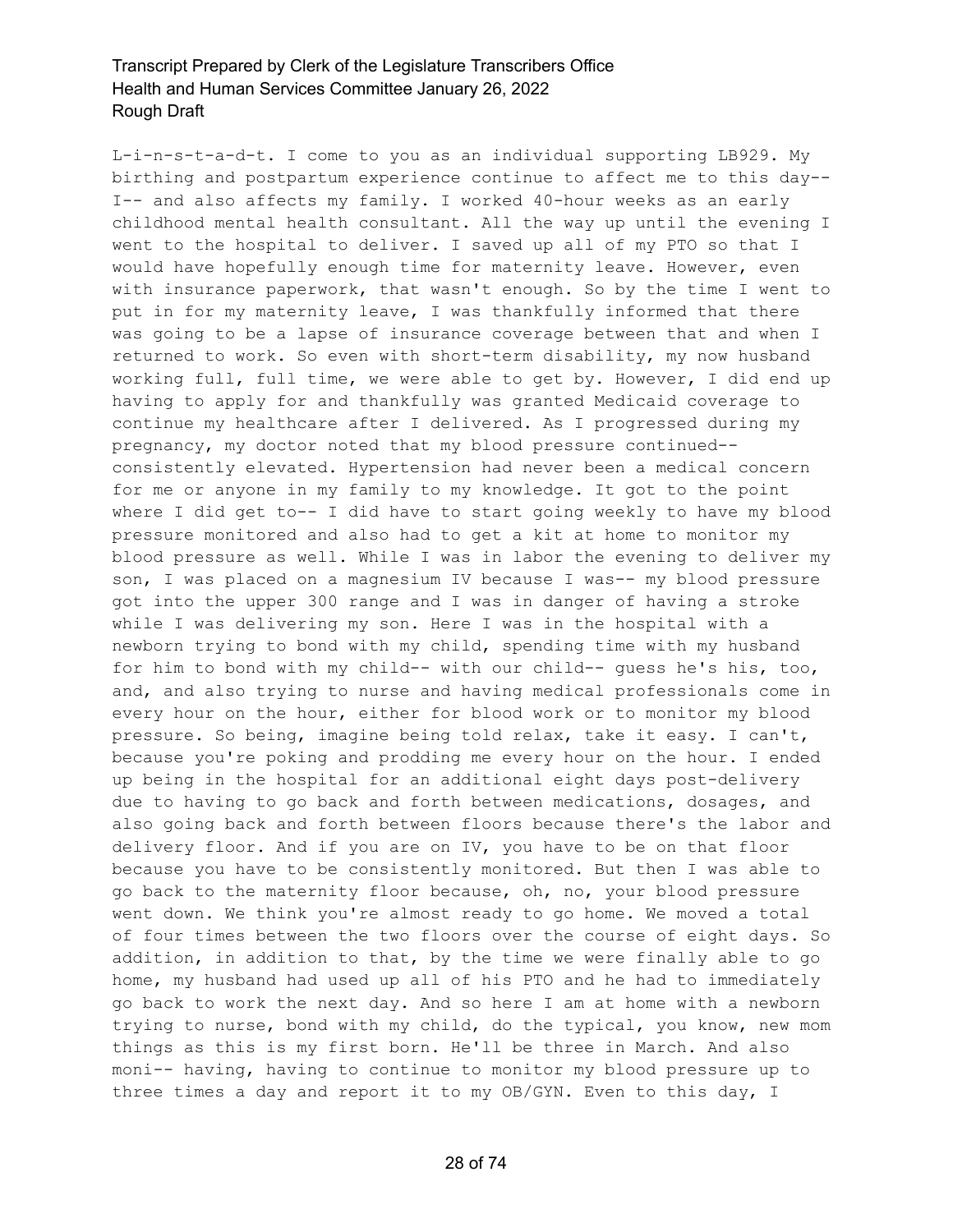continue to have to maintain medication management to manage my blood pressure, which, as I noted earlier, was never a issue for me medically. That in addition to the, quote unquote, usual postpartum concerns of anxiety, depression, which again, I still manage to this day. Thankfully, I have medical professionals that listened to me, advocated for me, and supported me. I also had supportive family and friends that were able to help me. Thankfully, I was-- I have insurance that was able to cover me past that 60-day limit once I returned to work, but that so many women don't have that and that should not be an issue to this day. So I thank you for your time and for listening to me, and I really hope that you support this bill.

**ARCH:** Thank you. Are there any questions? Senator Cavanaugh.

**M. CAVANAUGH:** Thank you. Thank you so much for sharing your story. I actually just wanted to thank you and all of the mothers that have talked today about postpartum depression because we need to destigmatize it and make sure that everyone's getting help. I, too, suffer from that. So thank you.

**LELYNDA BRIGGS-LINSTADT:** Absolutely. And as a mental health professional, I thought I had all the resources and tools. And it turns out, no, I did still need support and help.

**M. CAVANAUGH:** Yeah, it's hard.

**LELYNDA BRIGGS-LINSTADT:** Um-hum.

**ARCH:** Thank you. Any other questions? Seeing none, thank you very much for your testimony. Next proponent for LB929.

**ASHLEI SPIVEY:** Good afternoon, everyone. And thank you, Senator Arch, and the rest of the Health and Human Services Committee members. My name is Ashlei Spivey, A-s-h-l-e-i S as in Sam -p as in Paul -i -v as in Victor -e-y, and I'm representing I Be Black Girl. I Be Black Girl supports LB929, which expands postpartum coverage from 60 days to one year. I Be Black Girl is a collective that creates space for black women, femmes and girls to access and reach our full potential to authentically be the reproductive freedom. This means we get to decide if and when we get pregnant and deserve to have an environment that allows us to thrive when we parent and raise our children. At I Be Black Girl our goal is to expand access to quality and culturally relevant maternal health services. We know that if you center those impacted by the inequities, including black women and birthing folks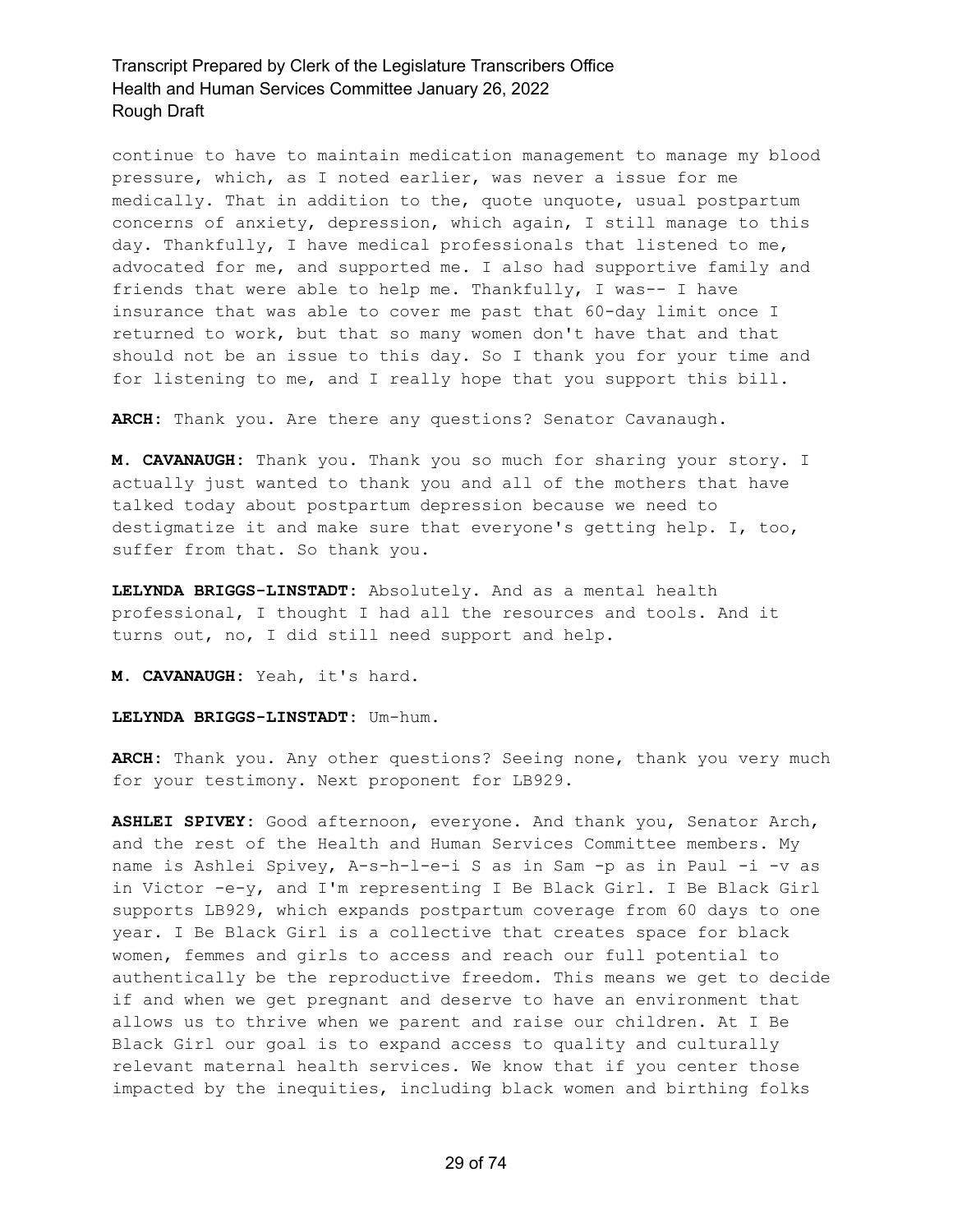when considering policy solutions, all women and birthing people will benefit. Black women are three to four times more likely to die during or after delivering. The top leading causes of death for black women when pregnant, giving birth, and after birth are mostly all preventable causes. To improve black women's maternal health, we need a comprehensive approach that addresses our health across the lifespan, including improving access to the delivery of quality care. Expanding postpartum coverage absolutely does that. And this is what we know. Many pregnancy-related deaths can be prevented, and many factors stem from lack of insurance. In Nebraska, around one in three births are covered by Medicaid. Of Nebraskans who died from pregnancy-related issues, 60 percent were due to medical factors. Of factors contributing to maternal mortality, almost 40 percent are due to lack of access, financial resources, or continuity of care. Many pregnancy-related complications, including death, occur after that 60-day limit. LB929 will also extend mental health treatment for moms facing postpartum depression, or PPD. More than 50 percent of low-income mothers experience depression between 14 days and one year post-birth, which again is well over the 60-day coverage time frame. PPD can create issues in bonding, feeding, and cause mental, emotional and developmental complications in children, which we heard a lot of that testimony today. As I mentioned, centering those most impacted and the solution will have a positive ripple effect for all birthing people. And we know that the current state of maternal health services, including the length of postpartum coverage, are disproportionately impacting black birthing folks negatively. Inequities experienced by black birthing people are in part due to the antiquated laws that cap state Medicaid coverage. About 26 percent of Nebraska's Medicaid beneficiaries are black, despite being about 5 percent of the state's population. The share of births covered by Medicaid is much higher for black birthing people at about 65 percent. The severe maternal morbidity rate, or near-death experiences, is 63 percent higher for women in black communities in 2020 than in white communities. Black birthing people are most likely compared to white birthing people to endure risk factors during their birth that increase the likelihood of infant mortality or death and can have long-term, negative consequences for children's health. Advancing LB929 aligns to the values of protecting human life through natural death. This policy will provide a huge step in the right direction to realizing accessible maternal health services in Nebraska for moms and babies. So I hope and encourage you to support the advancement of LB929 to General File. Thank you so much for your consideration.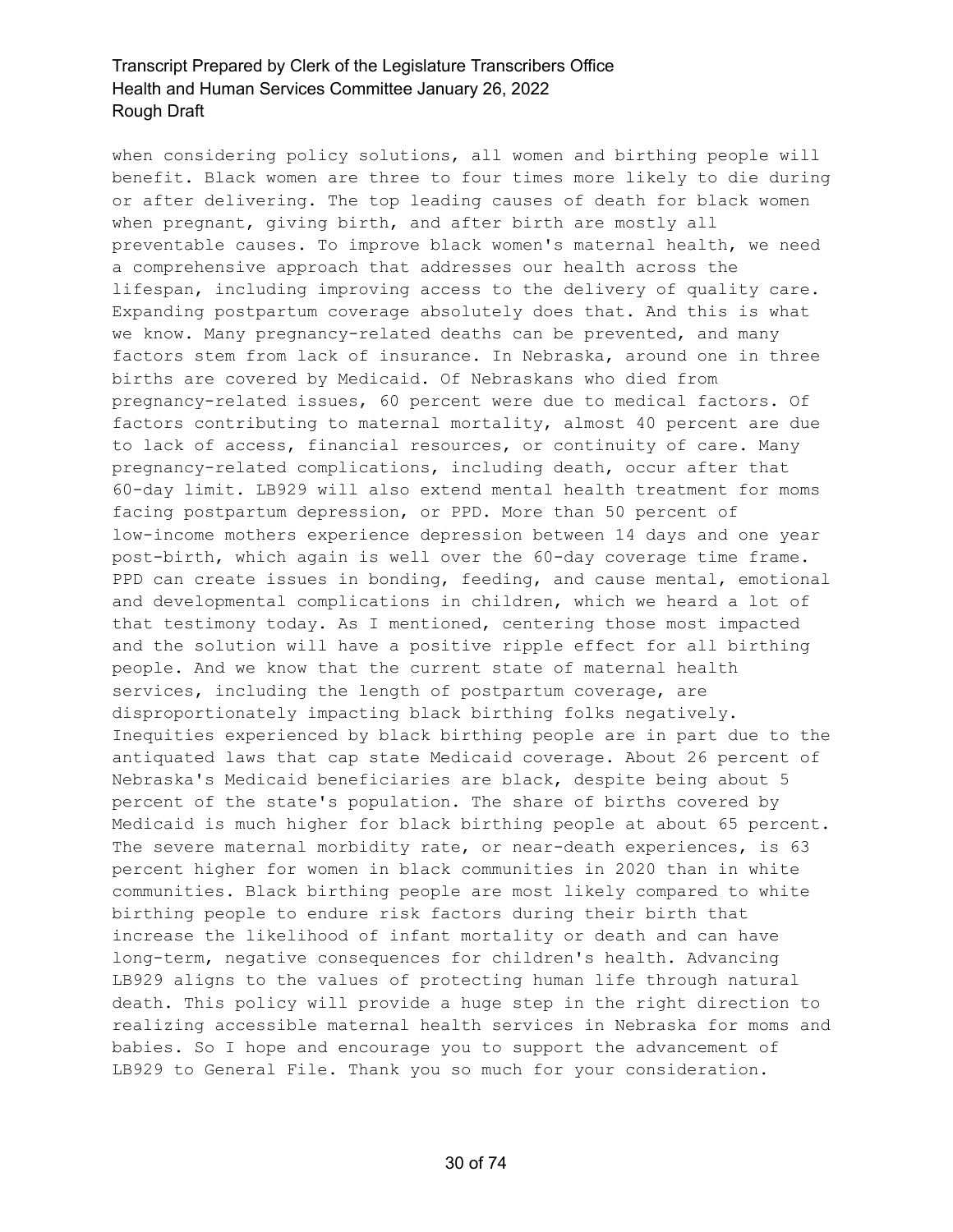**ARCH:** Thank you. Are there questions? Senator Hansen.

**B. HANSEN:** Thank you. You list off a lot of statistics here. So I'm-- I, I, I figure maybe I could ask you this. And again, if you can't answer it, maybe somebody else could.

### **ASHLEI SPIVEY:** OK.

**B. HANSEN:** I was just thinking about it while you're talking there. So sorry. If we're looking at the potential cost savings with implementing yearlong postpartum care to the state, I'm curious to know other states that have, that have implemented yearlong postpartum care, if that has decreased? We would assume if we're taking care of them sooner, they won't be getting diabetes--

#### **ASHLEI SPIVEY:** Exactly.

**B. HANSEN:** --as opposed to waiting to get diabetes. And now our new Medicaid coverage and its more extensive and we have, you know, more. So I'm curious to know if we've seen that in other states. So if we have implemented this, we're seeing less cases of diabetes overall, we're seeing less cases of hypertension, which, which are then in turn save the taxpayer money and less money the state has to pay for overall Medicaid if we did implement it. I'm just curious to know if you were seeing it in your stats.

**ASHLEI SPIVEY:** Yeah, I mean, you know, the expansion is relatively new and a lot of states are using that state amendment through ARPA. And so most of these statistics come from Health and Human Services through the Maternal Mortality Review Committee and in the PRAMS Committee, which is a Pregnancy Risk Assessment Monitoring System. And so I think, you know, when you think about the data collection and what will come out there really is the opportunity to utilize those two entities to collect the data over this period of time with all of the new expansions happening and then to see the results in, you know, a few years. But I think just based on the professional medical testimony of doctors and what we know to be true around access and resources, that this will absolutely have a positive swing in what we're seeing in terms of birthing people.

**B. HANSEN:** OK. I think you made a good point. It's still kind of early yet and we were talking to some other people who said there are more states that are starting to implement it, they're starting to kind of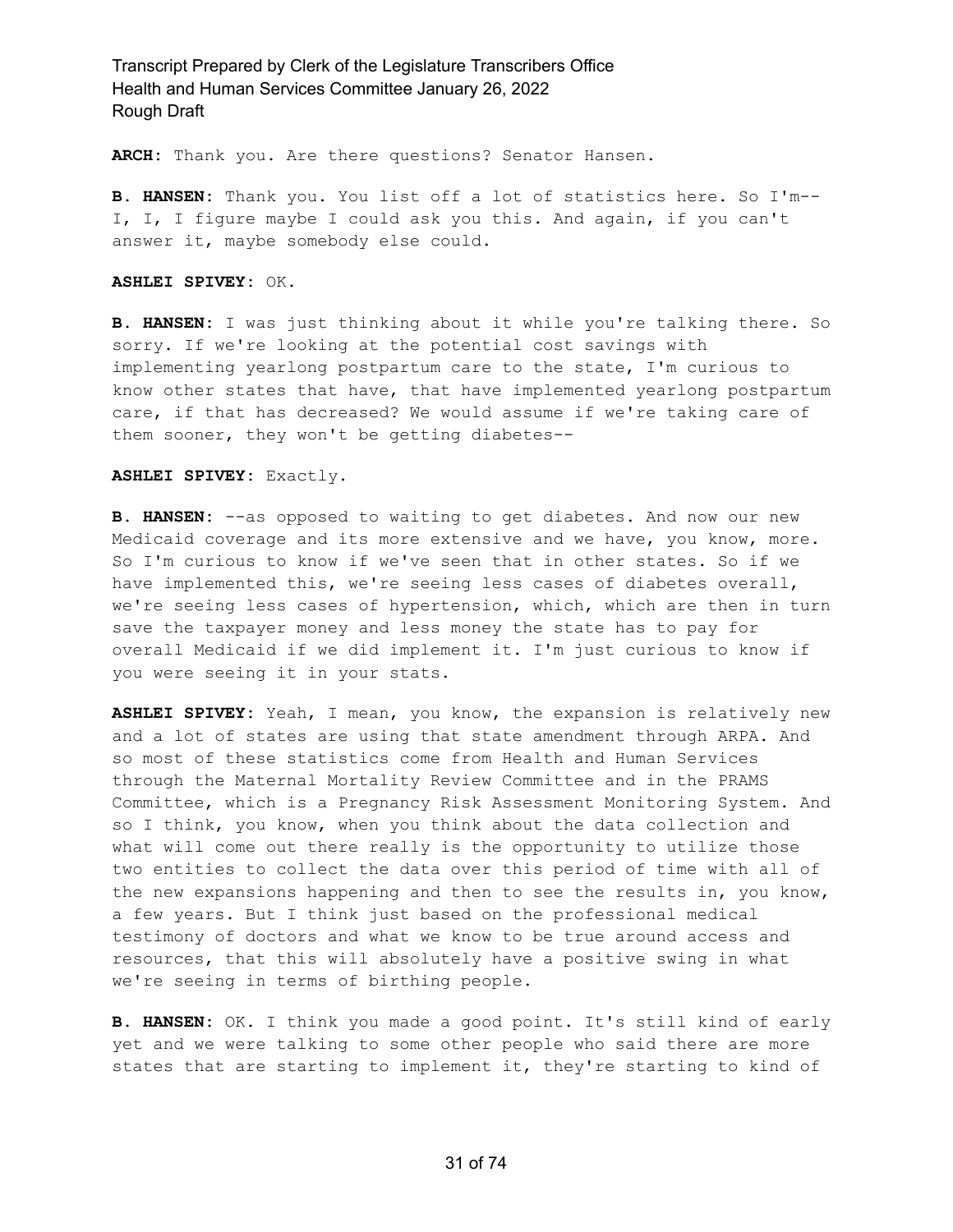get at legislation. So I'm sure some that data might come out here soon to see how much maybe it saved them, whether it did or not.

**ASHLEI SPIVEY:** Absolutely. And we partner, so part of our role is to think of ourselves as an intermediary and community. So we partner with the Perinatal Collaborative, with MMRC, we have Nebraska Med at the table, CHI, like, all of these medical institutions, as well as community-based organizations like [INAUDIBLE] Association and we're looking and thinking about like, how do we share these metrics over time? What are the right sets of interventions? And what we for sure know to be true is that this access piece is something that we can change, and we'll absolutely have positive impacts as we think about then the other factors that need to be addressed. So it really is a comprehensive approach, and this is a very accessible way for us to start to chip away at what we're seeing happening to birthing people.

**B. HANSEN:** OK. Thank you.

**ASHLEI SPIVEY:** You're welcome.

**ARCH:** Thank you. Other questions? Thank you,--

**ASHLEI SPIVEY:** Thank you all so much for your time.

**ARCH:** --for your testimony. Next proponent for LB929.

**BRIAN KRANNAWITTER:** Chairman Arch and members of the Health and Human Services Committee, good afternoon. My name is Brian, B-r-i-a-n, Krannawitter, that's spelled K-r-a-n-n-a-w-i-t-t-e-r, and I'm the government relations director for the American Heart Association here in Nebraska, and I'm here to testify to, to express our support for LB929. I also want to thank Senator, State Senator Wishart for bringing this issue forward. Extending Medicaid coverage to 12 months after delivery is critical to identifying and treating chronic and postpartum health issues, pregnancy-related complications, including high blood pressure, blood clots, cardiovascular disease, stroke and other heart problems may not surface until weeks or even months after delivery. Health issues such as gestational diabetes or pregnancy-related hypertension are conditions that require ongoing monitoring and active management. And on a personal note, and I, I know there's been a couple of examples of the issue preeclampsia. I have a very good friend, and during her pregnancy she was diagnosed with preeclampsia. Hope I'm saying that right. And part of that is high blood pressure. And in fact, she was-- the technical term, she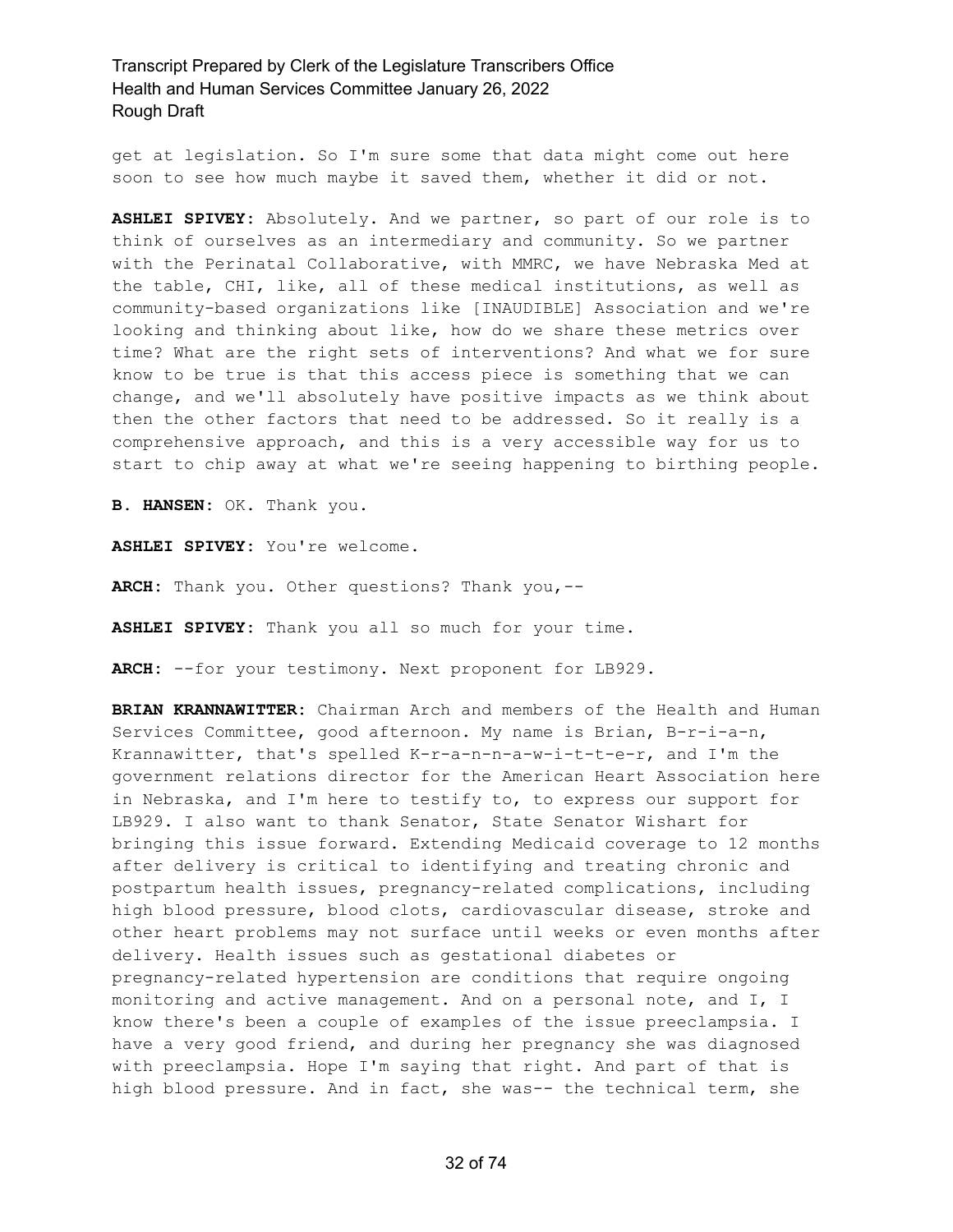was sudden severe, sudden onset severe preeclampsia, and she has a treatment plan with her doctor. But it's been ongoing for months, even after the birth of her daughter and her daughter is now three years old, and she's still addressing the issues and dealing with the issues of preeclampsia. Guidelines from the American College of Obstetricians and Gynecologists recommend that postpartum care should be an ongoing process with services and support tailored to each woman's individual needs. Organizations including the American Medical Association, American Academy of Pediatrics, American College of Physicians, and the Society for Maternal-Fetal Medicine all support extending postpartum coverage. Extending postpartum Medicaid coverage to 12 months would align the mother's coverage with that of her baby as Senator Wishart said in her opening statement. And with that, I would just say, please support LB29 [SIC--LB929]. Thank you.

**ARCH:** Thank you for your testimony. Any questions? Seeing none, thank you very much. Next proponent for LB929.

**KELSEY ARENDS:** Good afternoon. Chairperson Arch and the Health and Human Services Committee, my name is Kelsey Arends, that's K-e-l-s-e-y A-r-e-n-d-s, and I'm the Health Care Access Program staff attorney at Nebraska Appleseed, testifying today in support of LB929 on behalf of Nebraska Appleseed. We are a nonprofit legal advocacy organization that fights for justice and opportunity for all Nebraskans. One of our core priorities is working to ensure that all Nebraskans have access to quality, affordable healthcare. Nebraska Appleseed supports this bill because it addresses significant issues facing Nebraskans' health by extending essential postpartum coverage in Medicaid. Extending Medicaid's postpartum coverage to 12 months after birth is important in promoting the health and well-being of all Nebraskans. Poor maternal health is a significant problem in the United States, and maternal deaths have been increasing since the year 2000. It is estimated that at least one-third of all maternal deaths happen in the postpartum period. Many of these deaths are avoidable. Evidence shows that around three and five pregnancy-related deaths were preventable, and poor maternal outcomes also disproportionately affect people of color. Extending postpartum coverage in Medicaid to 12 months after birth can help improve maternal health and, and address disparities. Typically, Nebraskans eligible for Medicaid under the pregnancy eligibility category are only able to access healthcare services through Medicaid for 60 days after the birth of their child. However, the need for postpartum care does not end after 60 days. Significant health issues can present beyond the 60-day period, and if left untreated, these health issues can harm Nebraska families. Both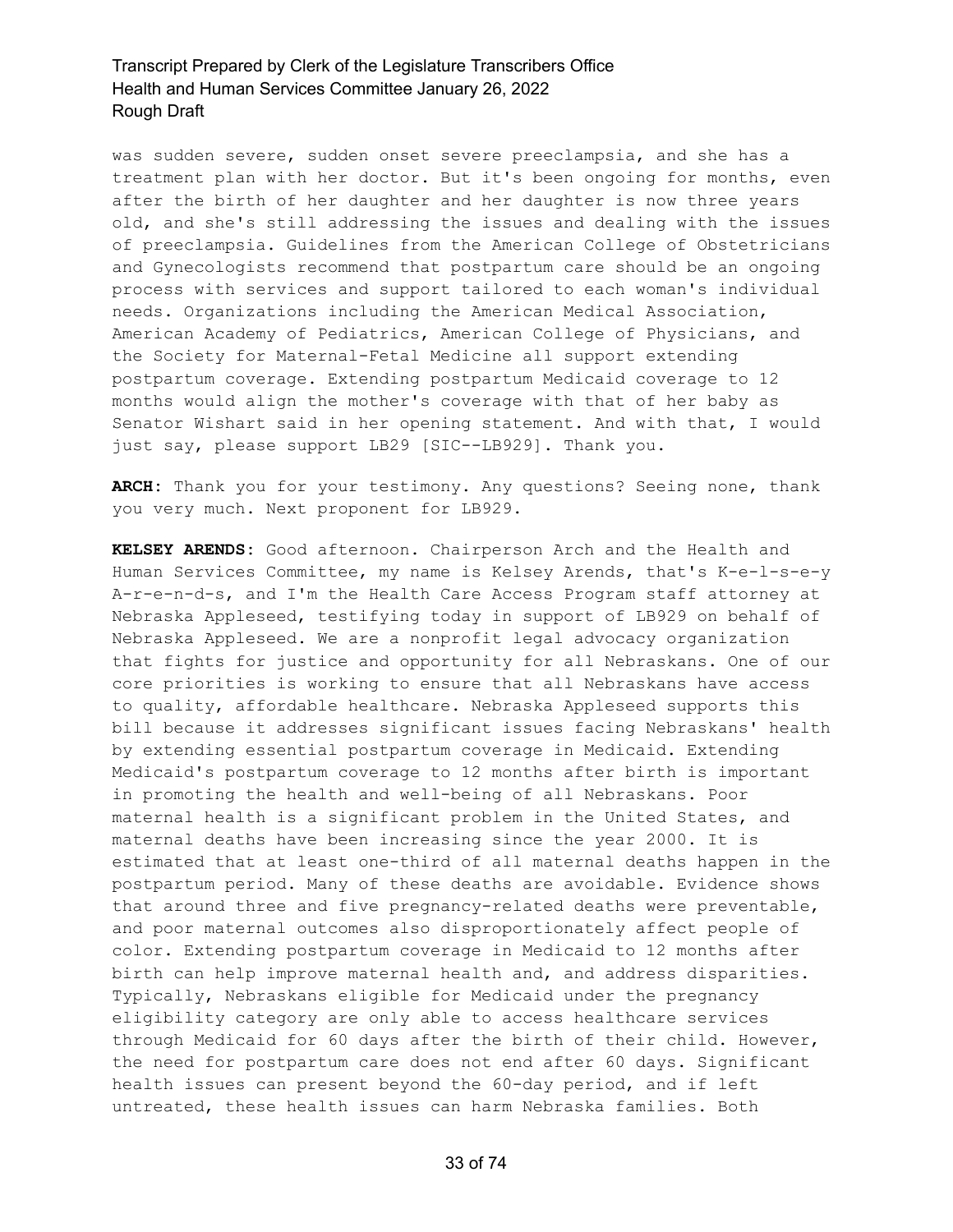physical and mental health needs often present beyond the limited 60-day postpartum period. Monitoring childbirth recovery, treating complications from childbirth, providing reproductive care, and treating chronic health conditions are all important components of postpartum care. In addition to physical health needs, mental health treatment is also essential. At least 10 percent of birthing people experience perinatal depression. Further pregnancy and postpartum disruptions in coverage, which is what can happen when those who depend on Medicaid fall out of coverage after the 60-day postpartum period, unevenly impact black, American Indian and Alaska Native and Hispanic Nebraskans. Extending Medicaid postpartum coverage would not only make crucial care more accessible, but it can also help address disparate health outcomes. LB929 allows the state to choose between two different mechanisms, either a waiver or a state plan amendment to extend postpartum coverage. Twenty-five other states, including Texas and Missouri, already have pending or approved applications to extend postpartum coverage in one of these two ways. We have also had the opportunity to review the fiscal note on this bill. We anticipate that the actual state costs of implementing LB929 would be lower than described in the fiscal note, primarily because the calculations are based on data from 2019. Since 2019, Nebraska has expanded Medicaid coverage. The federal match for people in the expansion group is 90 percent, as opposed to the 57.87 percent used in the fiscal note. It does not appear that the numbers in the fiscal note provided by the department take into account the Medicaid expansion group. Because this bill promotes better coverage stability and addresses racial disparities in maternal health, Nebraska Appleseed supports this bill. Thank you.

**ARCH:** Thank you. Are there any questions? Seeing none, thank you.

**KELSEY ARENDS:** Thank you.

**ARCH:** Thank you for your testimony. Next proponent.

**SCOUT RICHTERS:** Hello.

**ARCH:** Hello.

**SCOUT RICHTERS:** Hi, my name is Scout Richters, S-c-o-u-t R-i-c-h-t-e-r-s, here on behalf of the ACLU of Nebraska in support of LB929. Deciding to become a parent is one of the biggest decisions we make, and the ACLU of Nebraska works to ensure that Nebraskans can make these important decisions with autonomy and dignity and have the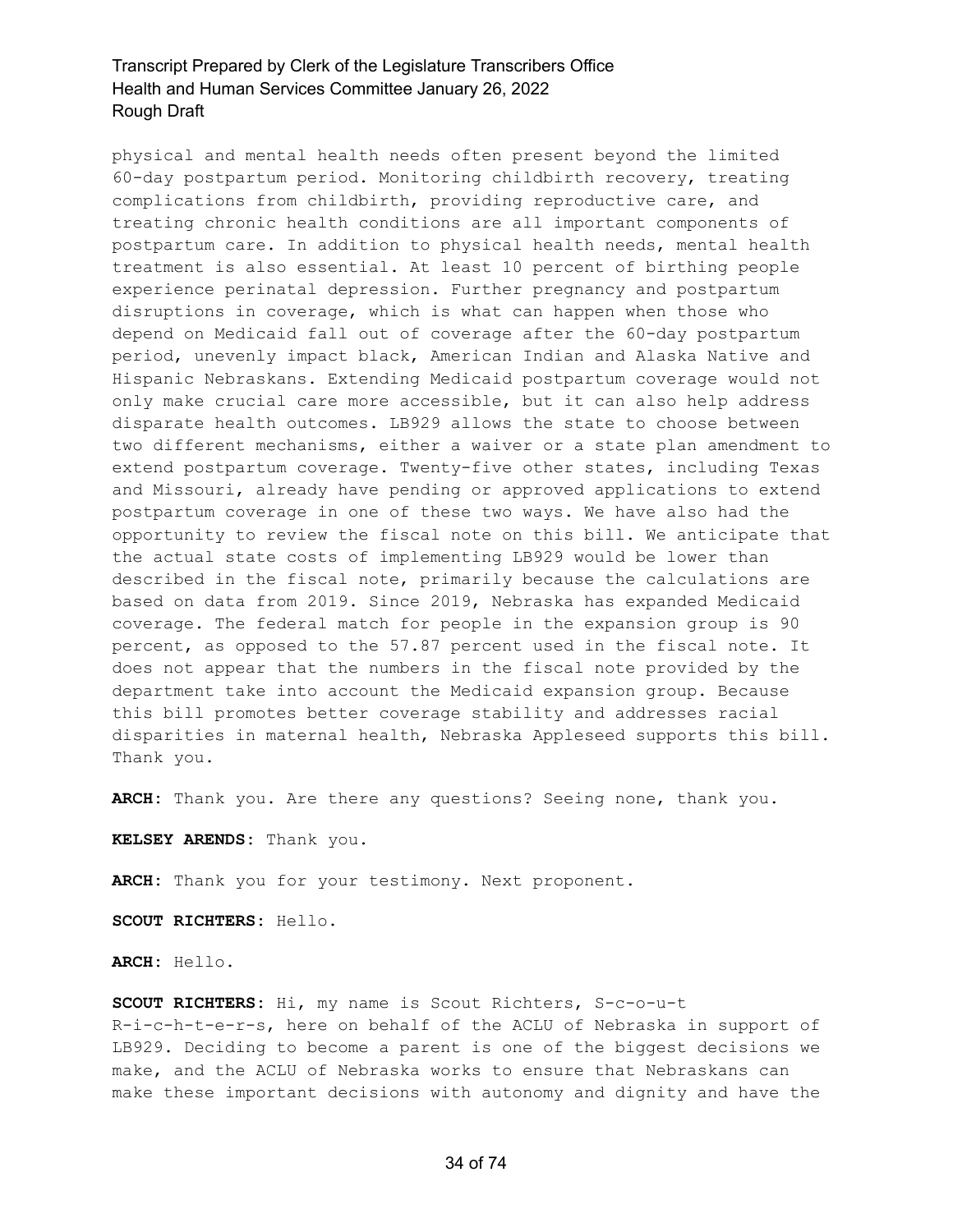resources they need to ensure that their families and their communities thrive. Every pregnant person deserves quality prenatal and postpartum medical care. Yet, as we've heard time and time again today, this is far from the reality for too many Nebraskans. Again, as you previously heard, we must recognize the decision to have a child in the United States comes with disproportionate maternal mortality rates for people of color and black women, specifically. The current 60-day cutoff of coverage does not align with the reality for new parents in the postpartum period, and extending the coverage would undoubtedly lead to better outcomes for Nebraska families. Taking my- off my ACLU hat for a second and putting on my mom hat, I can tell you personally that I needed treatment and medication for postpartum depression that extended well beyond the 60-day cutoff that's currently in place for Medicaid. I'm fortunate to have private insurance through my employer, and I can tell you that this care was truly essential to my health and to my well-being. Extending coverage so, extending coverage so vital healthcare is available for a year after birth for all Nebraskans could truly be a matter of life and death for some of our neighbors, as you've heard again, time and time again today. LB929 reflects the support that all new Nebraska parents should be getting when they decide to give birth. As such, we urge your support and advancement of the bill, and I'd be happy to answer any questions.

**ARCH:** Thank you for your testimony.

**SCOUT RICHTERS:** Thank you.

**ARCH:** Are there any questions? Seeing none, thank you very much.

**SCOUT RICHTERS:** Thank you.

**ARCH:** Next proponent for LB929. Is there anybody else that would like to speak as a proponent for LB929? Is there anyone that would like to speak as an opponent to LB929? Anybody that would like to speak in a neutral capacity for LB929? Seeing none, is Senator Wishart going to close? No, she waives close. I, I would, I would say that as far as for the record, 11 letters electronically submitted were-- excuse me, 27 letters electronically submitted as, as proponents for the bill. No opponents. None neutral. And with that, that will close the hearing for LB929. The hearing is still in progress. I, I would-- however, we are going to take a five-minute break at this point, so we will resume at approximately 10 after 3:00. Thank you.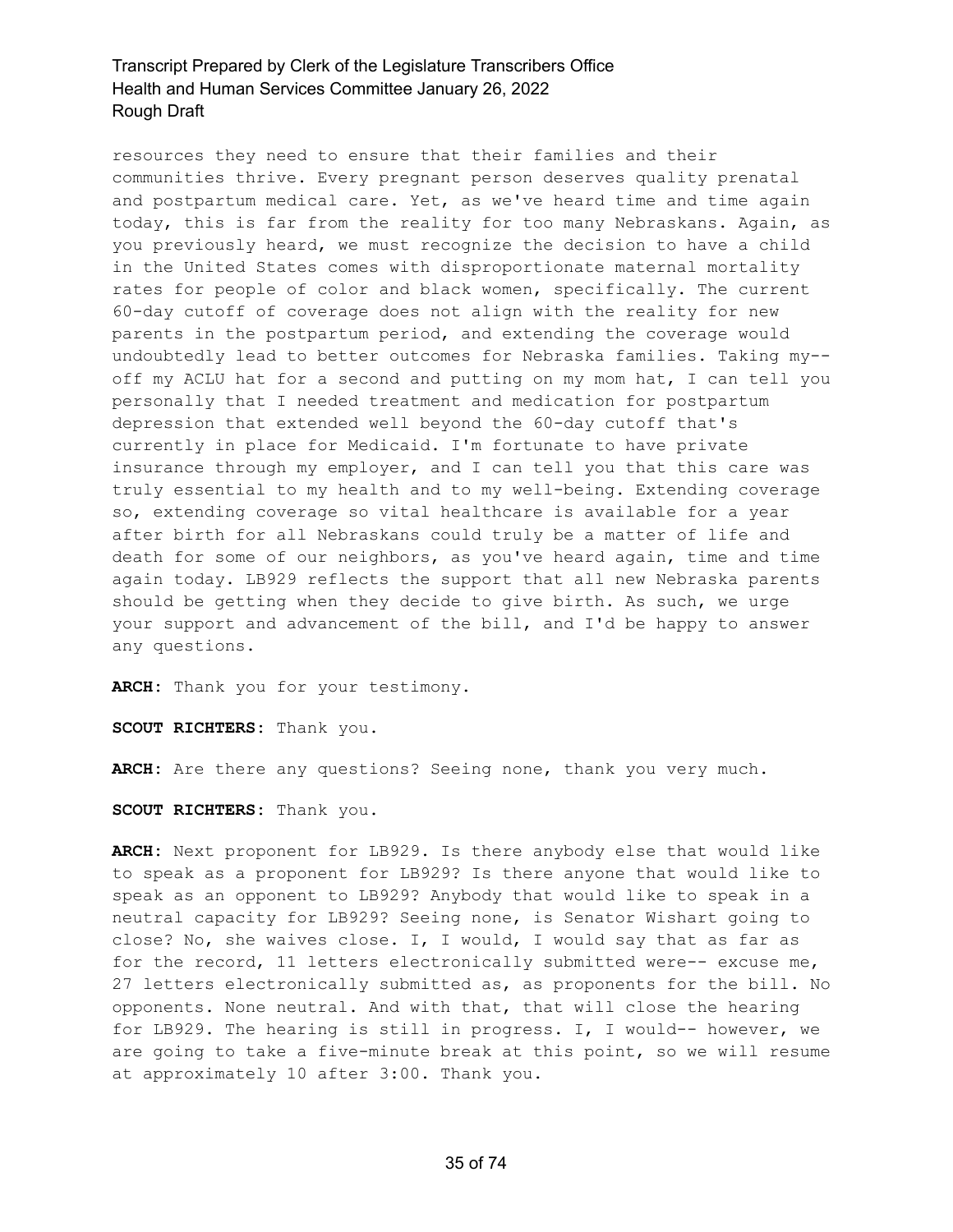### [BREAK]

**ARCH:** [RECORDER MALFUNCTION] committee hearings for the afternoon with LB862 and, Senator McCollister, you're welcome to open.

**McCOLLISTER:** Good afternoon, Chairman Arch and members of the Health and Human Services Committee. I am John, J-o-h-n, McCollister, M-c-C-o-l-l-i-s-t-e-r, and I represent the 20th Legislative District in Omaha. LB862 is a bill with a significant opportunity to change how Nebraska treats its residents at a very basic humanitarian level. I was approached by doctors at Creighton University last year and came to learn about a deficiency in the coverage from Nebraska's Department of Health and Human Services for treatments of end-stage renal disease that could be easily remedied with passage of this bill and would improve the lives of many and save the state money. Emergency Medicaid, known as Nebraska's Emergency Medicaid Services Assistance, is accessible as the only coverage for option for undocumented individuals with end-stage renal disease. As it stands, if one's condition is severe enough, a person may receive emergency treatments and those treatments will be covered by the state. According to current internal DHHS rules and regulations, eligible emergency medical conditions are conditions that may result in serious jeopardy to patients' health, serious impairment to bodily functions or serious dysfunction of any bodily organ or part. A broader interpretation, according to the Mayo Clinic, defines end-stage renal disease as an advanced state kidney disease in which your kidneys no longer work as they should to meet your body's needs. However, Nebraska's Emergency Medicaid Program employs a more narrow interpretation and currently covers only the most serious treatment needs for undocumented individuals with end-stage renal disease. That is to say that merit a visit to the emergency room. This means individuals in Nebraska are forced to wait until they are near death to visit emergency room to receive emergency dialysis treatments when their condition deteriorates to emergency levels. An open letter, which I have provided to you, was signed by ten nationally recognized organizations and was distributed to all state Medicaid directors in September of last year. The letter mentions 12 states who have made changes to allow regularly scheduled dialysis to be covered under the state's Emergency Medicaid Programs, and urges all states to further expand their coverage of end-stage renal disease treatments under Emergency Medicaid. Nebraska has not yet elected to adopt these recommendations. Those states who have made some version of this coverage available under their Emergency Medicaid Programs are Arizona, California, Colorado, Illinois, Massachusetts, Minnesota, New York, North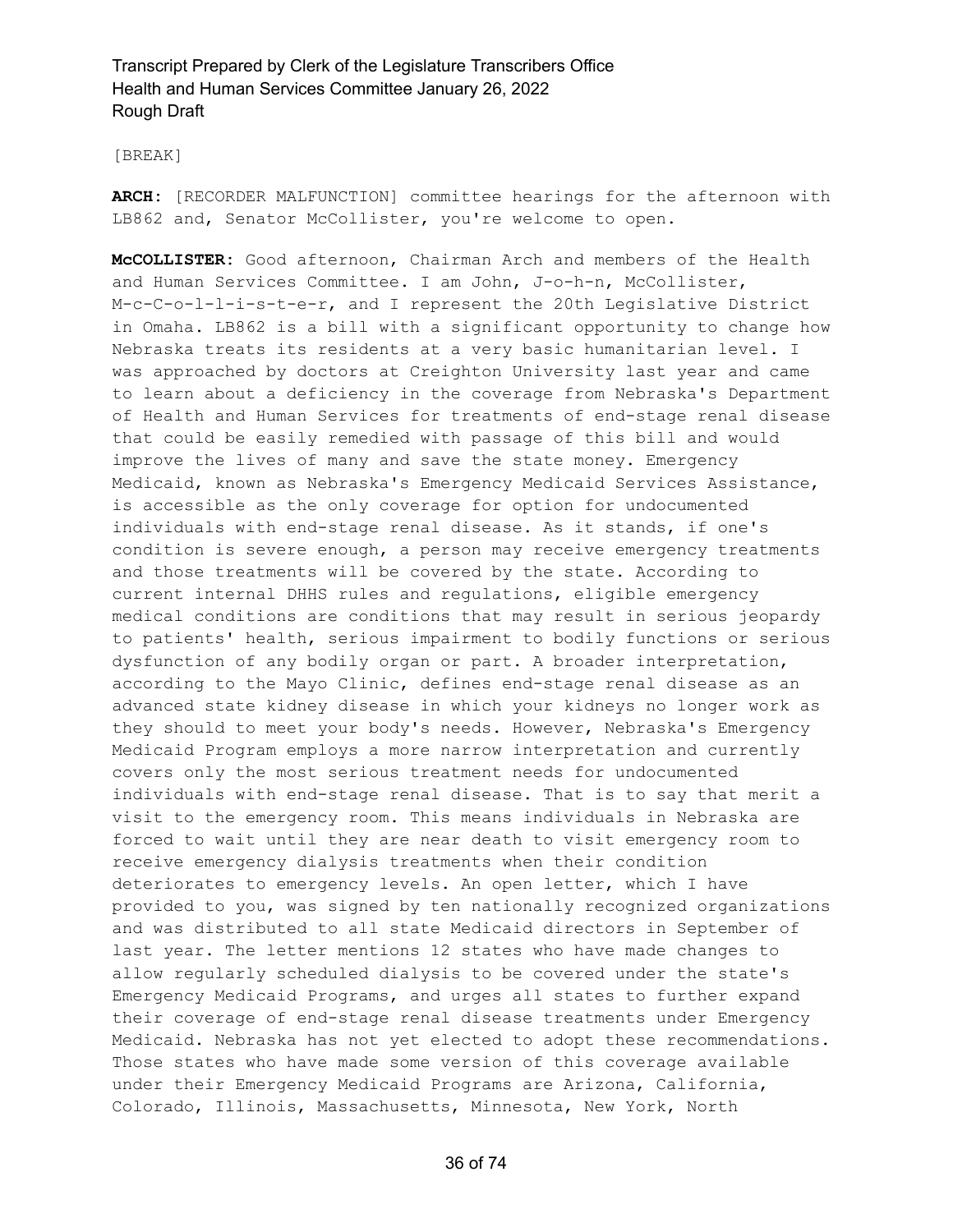Carolina, Pennsylvania, Virginia, Washington, Wisconsin, as well as the District of Columbia. This letter also includes a reference to a study conducted by the Journal of the American Medical Association that found over a \$5,000 per person month savings, net savings when utilized scheduled dialysis treatments as compared to cost of emergency dialysis. States are realizing the appropriate coverage of these regularly scheduled treatments will cost less money. The passage of LB862, DHHS estimates that 71 individuals would be receiving scheduled dialysis treatments at a cost of \$5 million total. However, this number fails to acknowledge the cost of emergency dialysis treatments is substantially higher. If we knew the number of individuals receiving emergency dialysis in Nebraska over the last several years in this category, perhaps a more comprehensive fiscal note could be produced. In summary, LB862 is a bill requiring a simple change that will make people's lives better, while also costing the state less than we spend today. This committee and the Nebraska Legislature can demonstrate its humanity with passage of this bill that will dramatically improve people's lives and ensure that currently under-- underserved community has access to, to vital treatments. One last note. I've drafted for the committee's consideration, AM1682 to remove transplants from this bill after learning that federal law expressly prohibits the coverage of these specific procedures under Emergency Medicaid. This amendment will lower the fiscal note by over a million dollars. Thank you, Mr. Chairman.

**ARCH:** Thank you. Are there any questions for Senator McCollister? Senator Cavanaugh.

**M. CAVANAUGH:** Thank you. Thank you, Senator McCollister. I just noticed that in your amendment, there's also a date change. I don't know if that's intentional or not.

**McCOLLISTER:** Can you say that again?

**M. CAVANAUGH:** There's a date change from October 2022 to October 2023. I didn't know if that's intentional or just--

**McCOLLISTER:** I'm sorry, still didn't hear the question.

**M. CAVANAUGH:** There's a date change. Maybe we can follow up with your staff.

**McCOLLISTER:** I'll, I'll assume it's a typo.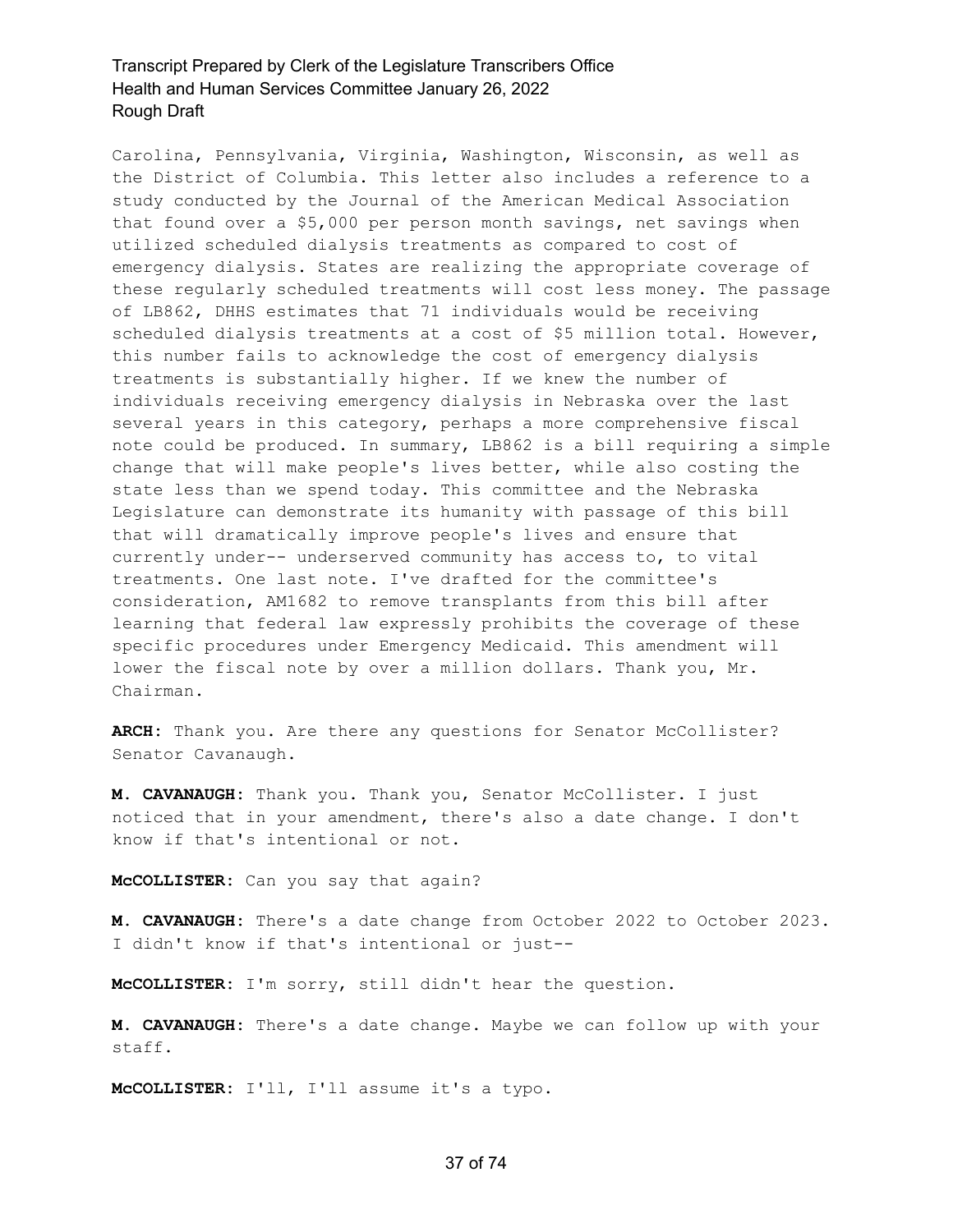**M. CAVANAUGH:** We'll follow up with you.

**McCOLLISTER:** OK.

**M. CAVANAUGH:** Thank you.

**ARCH:** Any other questions for Senator McCollister? Seeing none, thank you very much.

**McCOLLISTER:** Thank you.

**ARCH:** First proponent for LB862.

**CHARLES D'ALESSANDRO:** Hello, Chairman Arch and members of the Health and Human Services Committee. My name is Charles D'Alessandro, spelled C-h-a-r-l-e-s D-'-A-l-e-s-s-a-n-d-r-o, and I am now a fourth-year medical student at the Creighton University School of Medicine. I would like to begin by sharing the story that inspired my fellow classmates and me to bring awareness to this important issue. Roughly a year ago, my classmates seated beside me and I were caring for a young patient who we had just diagnosed with end-stage renal disease, otherwise known as ESRD, a condition in which a person's kidneys are in the process of failing and cannot perform their normal functions. The only treatment for ESRD is either a kidney transplant, which can take years to receive, or dialysis, a treatment in which a machine can perform the functions of failing kidneys and offers the patient hope and possibility for a more normal and manageable life. The patient I am talking about in a young male in his 30s was an undocumented immigrant from Mexico who has been living in the United States for over 15 years. He had children, a wife, and a job at a local restaurant where he worked full time. He attended church, his children's sports games, and school concerts. Above all, he is a member of our community, and someone working to make his family's and his own life better while also contributing to our local economy and state. While we discussed this new, life-altering diagnosis with him and his wife, the idea of the life they have built and struggled for years for was shattered. They asked questions regarding next steps, treatment options, and long-term outcomes. In any other scenario, this conversation would have included a social worker, a case manager, and multiple other members of the healthcare team to find a suitable dialysis center for this patient to complete his routine three times a week scheduled dialysis treatments, which is the standard of care for ESRD. Unfortunately, in the case of our patient, this conversation focused around his undocumented status and how simply where he was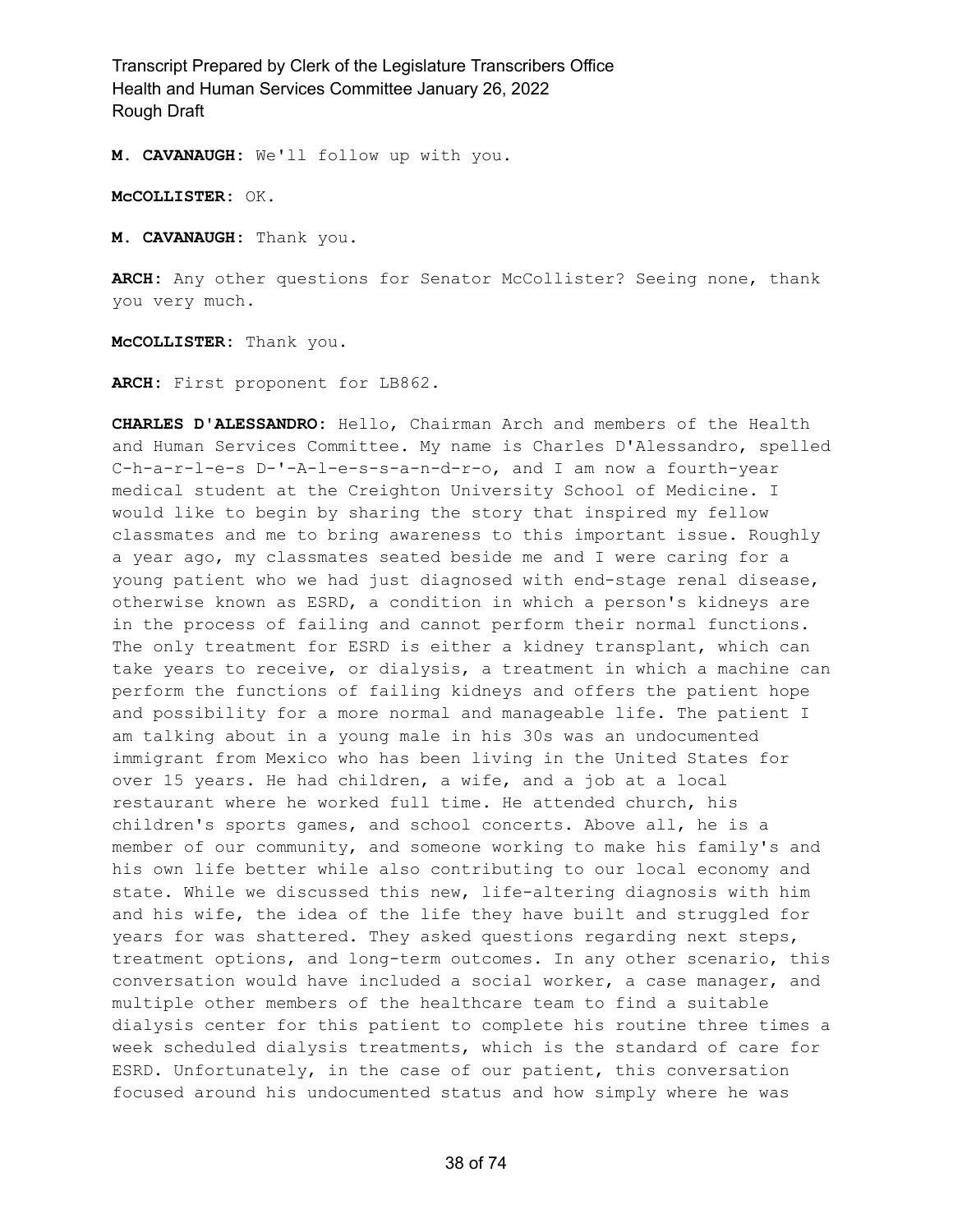born decades prior now makes him ineligible to receive the lifesaving care that thousands of individuals across the United States receive every single day in outpatient dialysis centers. We discussed how his only options were to either uproot his family and move to a state that offered routine dialysis care to undocumented individuals, move back to Mexico, a country he had not known or lived in for years, or present to the emergency room roughly once every week or so when he was feeling the effects of his kidney disease so severely that he quite literally felt he would die, in which case the emergency department would be legally forced to perform a one-time dialysis since he would be actively dying. I would like to believe that we can all agree these three options are not only less than ideal, but violates our values that we hold dear as Americans and more specifically betrays the very motto of the state we live in, "Equality before the law." A motto enacted shortly after the Civil War to signify to the rest of the Union that Nebraska was committed to equality for all persons first and foremost. As a native New Yorker, I felt that when I moved to Nebraska for medical school, I was welcomed with open arms, kind faces, and more waves from strangers than I was used to. But it was evident that a man who has lived here longer than I have was not being treated as such. I personally called dozens of advocacy groups, immigration organizations, and refugee centers refusing to accept this new reality for a man I had met a mere two days prior. No one could help. I cannot imagine if any of my own family members or myself were told this news and presented those options when a superior, more affordable, and more convenient option is available to so many others without the possibility of coming close to death each week. It was not what I had envisioned when I chose to enter into the medical field. In my eyes, we as a team and as a community had failed one of our own, a human being. Following discharge of this patient now stripped of hope, my team of medical students, resident physicians, pharmacists, and attending physician contemplated the ethical, social, and medical implications of the situation we were put into by a health system that failed one of our own. But we did not stop there. My fellow classmates and I worked diligently with the NMA and our attending, attending physicians to bring awareness to this issue. We published an op-ed in the Omaha World-Herald to bring light to this humanitarian injustice. With all of these inspiring voices and guiding resources, we now find ourselves being invited to the Capitol Building of the state of Nebraska, appealing to your esteemed committee with the help of Senator McCollister to take a stand and rise up for the members of our community as 12 other states in our nation have done. As my classmates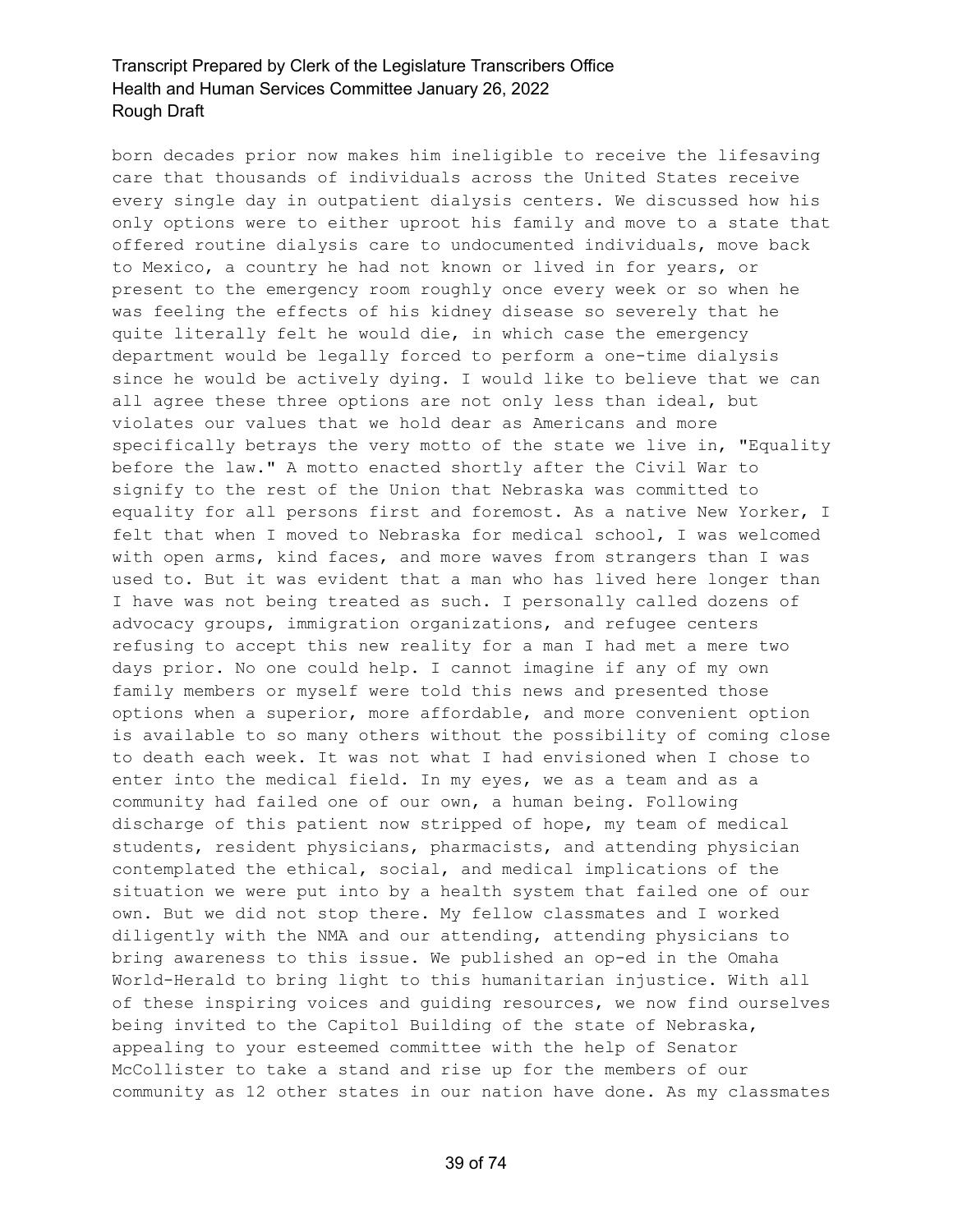and colleagues will discuss, the issue-- this issue far spans far beyond just the humanitarian call to serve and do best by our neighbors, but rather this initiative can work to ease an already congested and overworked medical system in a state that I personally have seen can be so great. I respectfully urge you to support this bill so that all members of our community can receive this lifesaving treatment, can attend their children's soccer games, can go to work, and most importantly, wake up each day without the fear of death. Thank you.

**ARCH:** Thank you. Are there any questions? Seeing none, thank you very much for your testimony.

**CHARLES D'ALESSANDRO:** Thank you.

**ARCH:** Next proponent for LB862.

**KAITLYN YOUNG:** Hi, good afternoon, Chairman Arch and members of the Health and Human Services Committee. My name is Kaitlyn Young, it's K-a-i-t-l-y-n Y-o-u-n-g, and I'm also a fourth-year medical student at Creighton University. My classmate and colleague, Charles, just told you the story of what kind of set us on this path in the first place. And I'm here to discuss the effect of the current system of providing dialysis for undocumented patients with end-stage renal disease has on healthcare providers, specifically, including nephrologist, primary care physicians, and nurses. All of the healthcare providers that work with these patients can agree that hemodialysis three times per week is the standard of care for patients with end-stage renal disease and that emergency-only dialysis is substandard care. According to a study published in 2018 in the Annals of Internal Medicine, healthcare workers forced to provide substandard care in the form of emergency-only dialysis experience higher burnout, as well as increased moral distress. In this study, healthcare providers specifically reported feeling exhausted, both physically and emotionally due to witnessing unnecessary human suffering. The undocumented patients they were caring for were experiencing completely avoidable symptoms, suffering needlessly at home until they met criteria for emergency hemodialysis. Some participants in the study reported worrying about the risk of imminent death for these patients, noting multiple examples in which their patients required CPR in order to bring them back. This consistent anxiety about the well-being of their patients can certainly wear down those caring for undocumented patients with end-stage renal disease receiving emergency-only hemodialysis. Because of this exposure to needless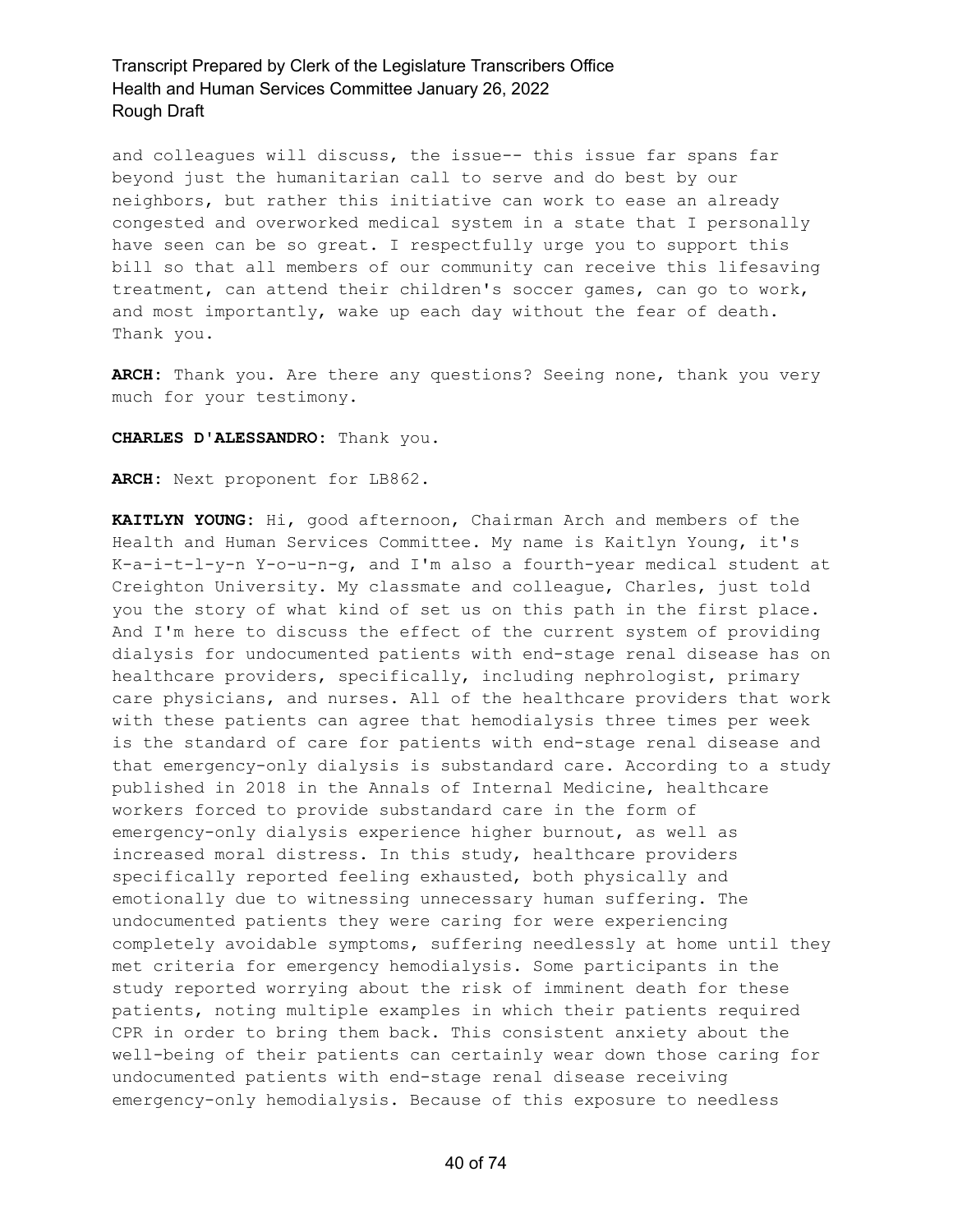suffering, providers caring for these patients reported detaching emotionally, especially since they felt powerless to change the situation and have noticed a similar pattern in residents involved in the care for these patients. This observation is particularly concerning to us since we will be residents ourselves next year. Our medical training has emphasized empathizing with your patient, working to build a trusting physician-patient relationship involving shared medical decision-making. The current situation involving undocumented patients requiring dialysis takes away this option of shared decision-making, forcing us to only offer substandard care despite wanting to provide better care. Nebraska's current policy on dialysis for the undocumented also places healthcare providers in a difficult position, stuck between the desire to provide care in order to ease suffering, even if the patient does not meet emergency dialysis requirements, and maintaining their personal integrity. This phenomenon has been referred to as moral distress, defined as knowing the morally right thing to do, but being unwilling or unable to do it because of external constraints. Healthcare providers who are forced to make medical decisions based on nonmedical factors such as social status, believe this form of practice is unethical. Due to this, some providers have been tempted to bend the rules to provide emergency hemodialysis, with some admitting that they have exaggerated patient symptoms or lowered the cut-off lab values to make patients eligible for dialysis. However, this resulted in personal concern for their own integrity having to make those decisions. As medical students, it was difficult to wrap our mind around the only discharged plan we had available, which was to have the patient come to the emergency department when he needed dialysis, knowing that he may not meet the requirements at that time to receive dialysis and would have to come back when his situation was more critical, or that the emergency medicine providers would be put in a difficult position and may exaggerate his symptoms to allow him to receive dialysis. We were frustrated knowing there was better care in the form of scheduled outpatient dialysis that this patient was unable to receive. During the time that our team was caring for this patient, the disappointment with the system is obvious, [INAUDIBLE] inspired to advocate for this patient population, there are many other healthcare providers who feel helpless in the face of this issue [INAUDIBLE] increased emotional exhaustion and moral distress. The primary role of a physician is to be an advocate for their patient. We are here today fulfilling that duty. We believe that including routine outpatient dialysis treatment for undocumented patients under the emergency provision of Medicaid will alleviate some of the unnecessary human suffering and ease part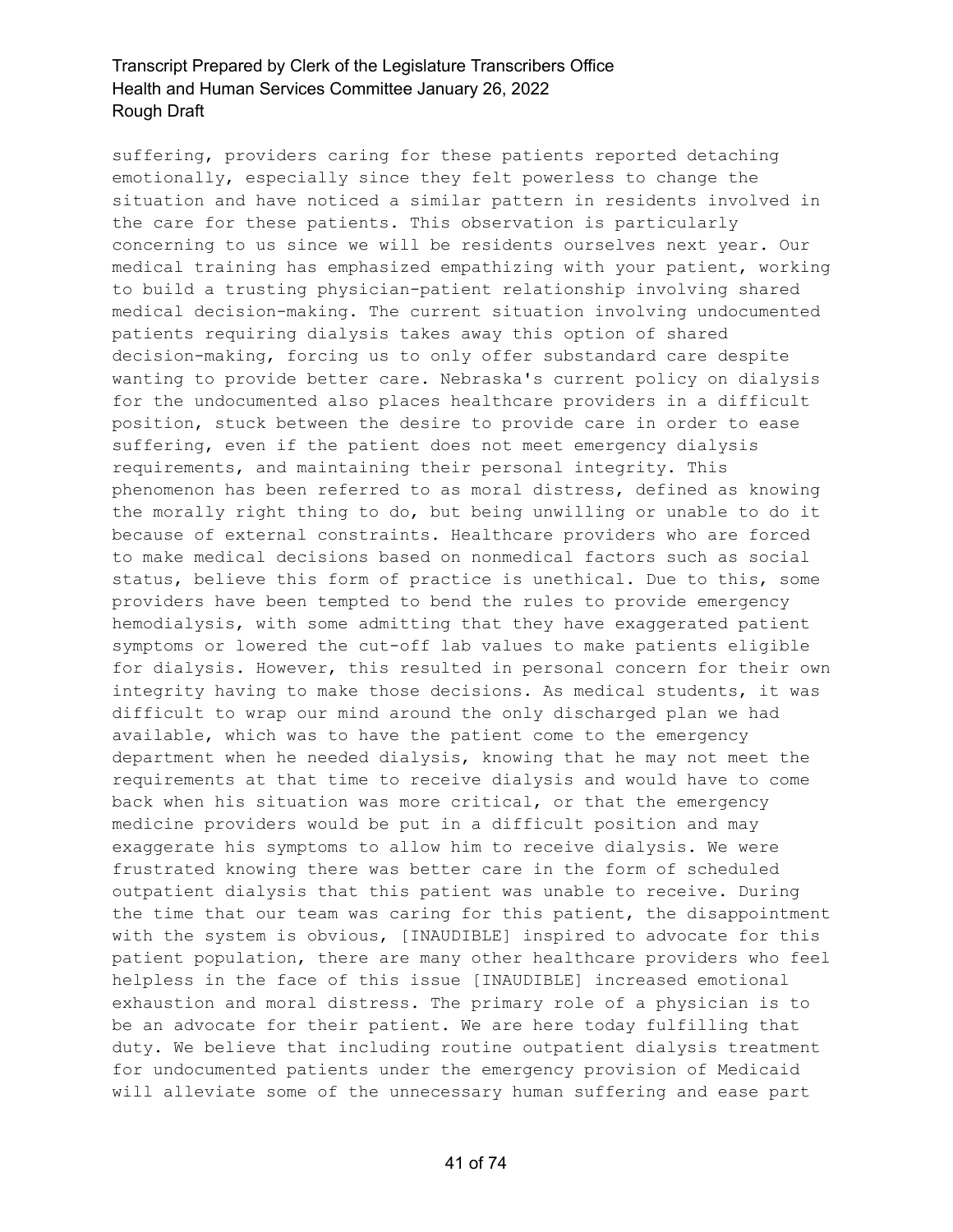of the stress placed on healthcare providers. Thank you to Senator McCollister for introducing this bill and allowing us to be a part of it today.

**ARCH:** Thank you. Are there questions? Senator Hansen.

**B. HANSEN:** Thank you. Fourth year?

**KAITLYN YOUNG:** Yes.

**B. HANSEN:** You getting tired of it yet?

**KAITLYN YOUNG:** Almost done.

**B. HANSEN:** I'll bet. OK. Just a quick question. And if, if you don't know, it's fine. Are all people-- I mean, U.S. citizens, I guess, because it seems like that's what this bill is pertaining to. Is it, is it typically for undocumented workers? Because I think--, I, I thought everybody who has end-stage renal disease, renal disease is almost automatically covered under Medicare. Do you know?

**KAITLYN YOUNG:** Well, from our experience with this patient, he had end-stage renal disease but was not able to be covered under Medicare or Medicaid.

**B. HANSEN:** Because he was undocumented?

**KAITLYN YOUNG:** Because he was undocumented.

**B. HANSEN:** OK.

**KAITLYN YOUNG:** Yeah.

**B. HANSEN:** OK. Just kind of curious, again. All right. Thanks.

**KAITLYN YOUNG:** Yeah. That's just my-- that's just our one single experience, but.

**B. HANSEN:** All right.

**KAITLYN YOUNG:** Yeah.

**B. HANSEN:** Thank you.

**KAITLYN YOUNG:** Um-hum.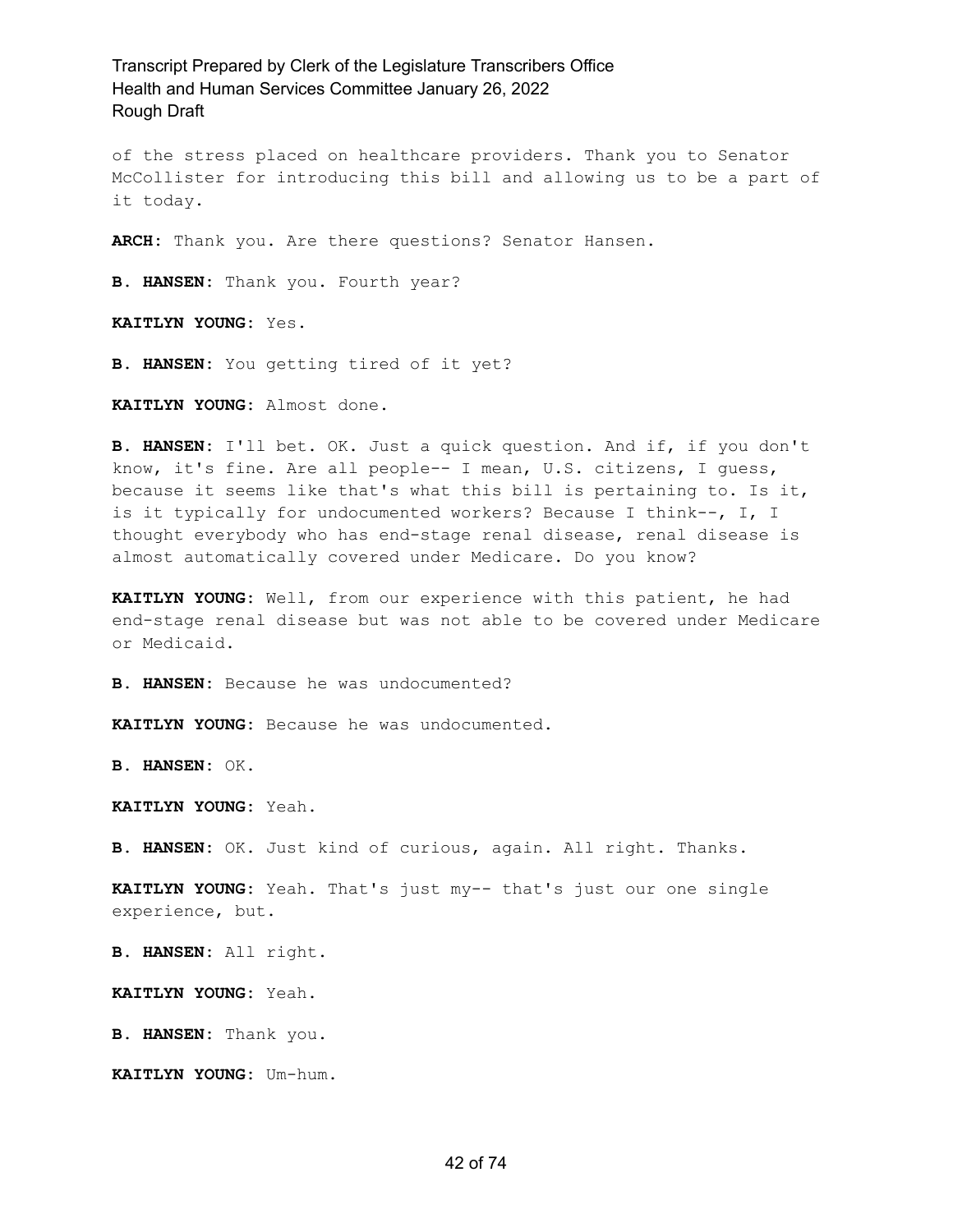**ARCH:** Senator Williams.

**WILLIAMS:** Thank you, Chairman Arch. And thank you, Miss Young. Do you have an idea of the difference in cost of the emergency dialysis versus the normal three dialysis a week? What we're looking at difference?

**KAITLYN YOUNG:** I don't-- it was in our resolution that we did, but one of my classmates will be testifying more to the--

**WILLIAMS:** OK.

**KAITLYN YOUNG:** --cost of--

**WILLIAMS:** OK.

**KAITLYN YOUNG:** Yeah. Um-hum.

**WILLIAMS:** Thank you.

**ARCH:** Other questions? Senator Murman.

**MURMAN:** Thank you for being a medical trying-- working at being a medical provider,--

**KAITLYN YOUNG:** Thank you.

**MURMAN:** --and appreciate what you do and what you're going to be. The-- and, and these are tragic situations, of course, that you're talking about. Is there any other alternatives? I'm sure you've, you know, thought about other alternatives. I mean, is there faith-based organizations or churches or anything like that, that could help in these situations?

**KAITLYN YOUNG:** From our experience, no. There used to be, from our understanding of talking with people involved in this, there used to be contracts that were signed between the patient and some outpatient dialysis centers that were run through the hospitals. And our understanding is that at Creighton, that went away for some unknown reason. UNMC still does it a little bit. I think a few patients can sign this contract to have the hospital kind of foot the bill and then during that process, they have to be showing that they're actively trying to become a citizen to remain and keep their outpatient dialysis chair. But otherwise, we haven't come across any other options.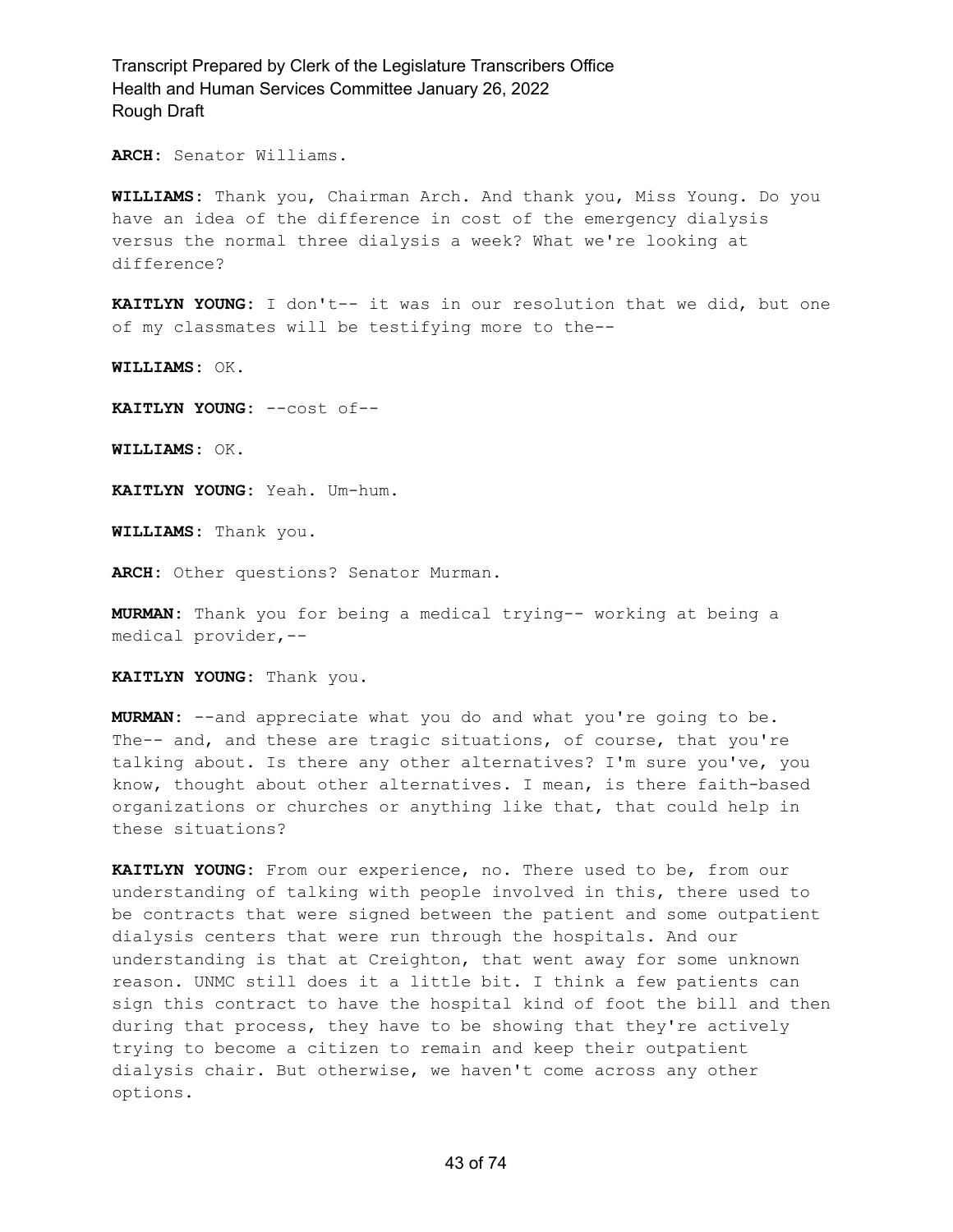**ARCH:** OK, that's too bad that was ended. That, that would be the, the answer to the alternative, I would think. Thank you.

**KAITLYN YOUNG:** Yeah. Um-hum.

**ARCH:** Other questions? Seeing none, thank you very much.

**KAITLYN YOUNG:** Thank you.

**ARCH:** Next proponent for LB862.

**NATHAN OSTLIE:** Good afternoon,--

**ARCH:** Good afternoon.

**NATHAN OSTLIE:** --Chairman Arch and members of the Health and Human Services Committee. My name is Nathan Ostlie. I'm also a fourth-year medical student at Creighton University and I'm part of the care team or was part of the care team for the undocumented individual that was just introduced to you by my colleague.

**ARCH:** Could you please spell your name for us, please?

**NATHAN OSTLIE:** Oh, I'm sorry. Yes. My name is Nathan Ostlie, N-a-t-h-a-n O-s-t-l-i-e. My testimony will focus on addressing a potential criticism of the proposed bill. That is, would the provision of routine versus emergency dialysis care for undocumented patients with end-stage renal disease place an undue cost burden on the Nebraska healthcare system? And Senator Hansen, I hope to answer your question during my testimony. I'm not an expert in healthcare billing, nor do I have experience running a hospital or dialysis center. Thankfully, there are experts around the country who have researched this issue. I would like to present to the committee their findings. One of the first studies to look at the cost comparison of routine versus emergency-only dialysis for undocumented patients was undertaken in Houston, Texas. At a Houston public hospital before 1997, undocumented patients were able to receive dialysis on a scheduled basis. Following a change in hospital policy that occurred that year, newly encountered undocumented patients instead received emergency-only dialysis while patients already receiving routine dialysis were grandfathered in. This provided two distinct groups, which could be compared side by side. What the study found was that emergency-only patients utilized more hospital beds, had more ED visits, and total costs were 3.7 times higher than their routine dialysis counterparts. These numbers correlate with a study in 2002,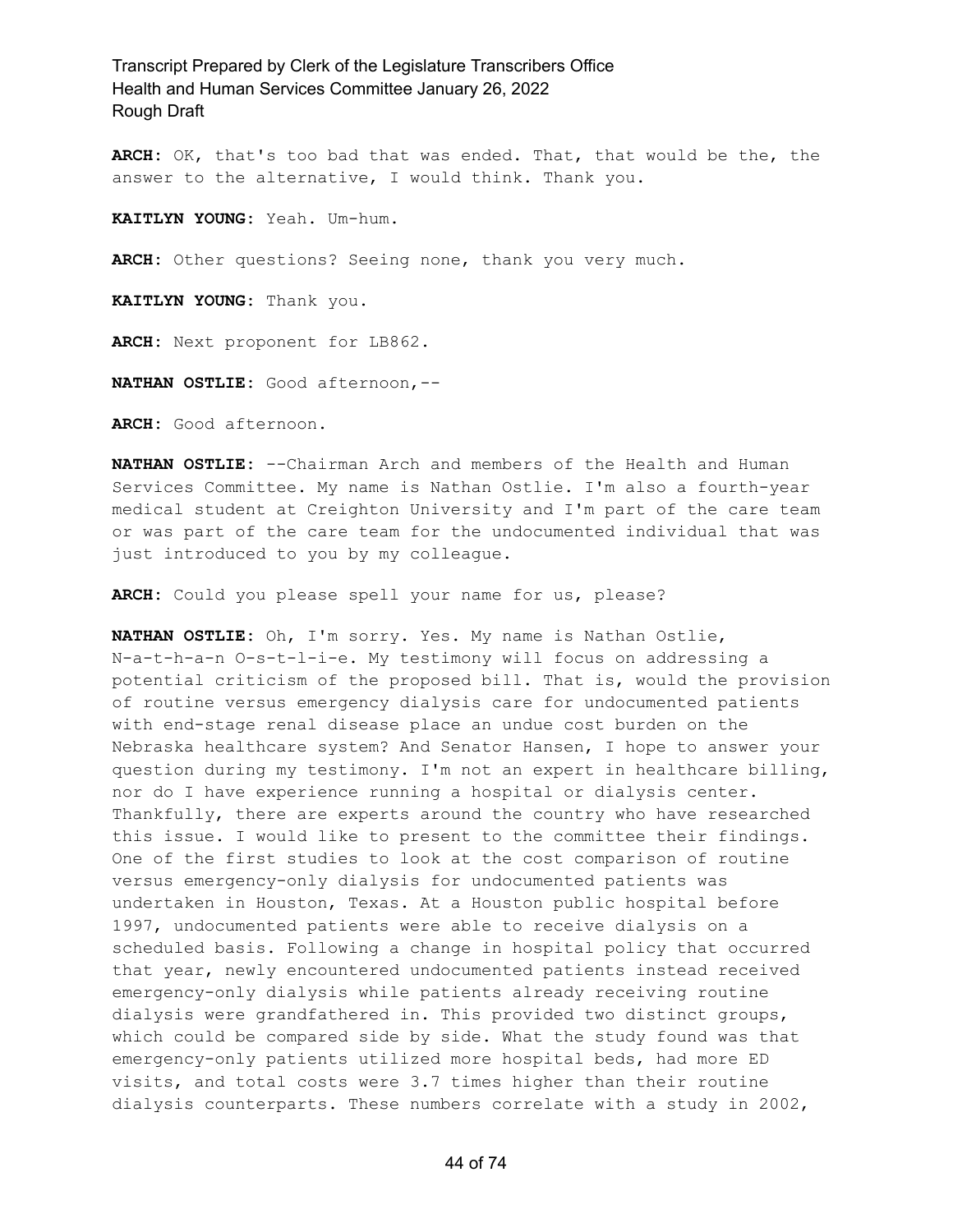which estimates that the annual hospital expense was two hundred and twelve hundred thousand dollars per emergent dialysis patient, compared to \$55,000 per scheduled dialysis patient. Since these studies, further research has emerged to illustrate this point. In 2019, a study was published in JAMA, or the Journal American Medical Association, of 181 undocumented patients with end-stage renal disease in Dallas, Texas. The study showed that individuals receiving scheduled versus emergency-only dialysis had a one-year mortality rate of 3, compared to 17 percent, six fewer emergency visits per month, one and a half fewer hospitalizations, ten fewer hospital days in a- sorry one and a half fewer hospitalizations and ten fewer days over a six-month period and incurred, as Senator McCollister mentioned, \$5,768, \$5,768 less in healthcare costs per month. This evidence is further corroborated by a multicenter study involving undocumented patients in Colorado, Houston, and San Francisco, which showed that emergency-only dialysis patients spent an average of ten times as many days in an acute care setting compared to scheduled dialysis patients. Consider also that undocumented patients with ESRD are often working prior to renal replacement therapy. In fact, one study found that this group was twice as likely to be working when compared to documented persons with this disease. In another study, 90 percent of undocumented patients receiving emergency-only dialysis were employed prior to starting renal replacement. However, only 14 percent were able to continue while on emergency dialysis. It is estimated that undocumented individuals contribute \$11 to 14-- or to \$15 billion in Social Security payroll taxes each year, \$2.4 billion of which goes to Medicare. An analysis of the Medicare Trust Fund between 2002 and 2009 found that undocumented immigrants contribute substantially more than they withdraw towards the Trust Fund. As the research has shown, this requested policy change not only results in better outcomes for undocumented individuals with ESRD, but can also be undertaken without an undue cost burden placed on the healthcare system. In fact, this policy would be cost saving. The state of Colorado, which adopted a similar policy change in 2019, expects to save \$17 million per year in Medicaid costs. The time has come for the state of Nebraska to include routine dialysis treatment for undocumented patients under the emergency provision of Medicaid. And I would also like to add to my point of the Medicare payments made by undocumented persons, I understand that Medicaid and Medicare are different programs. However, undocumented individuals don't have access to either of these programs, so their payments into and fewer withdrawals from that was, would be less.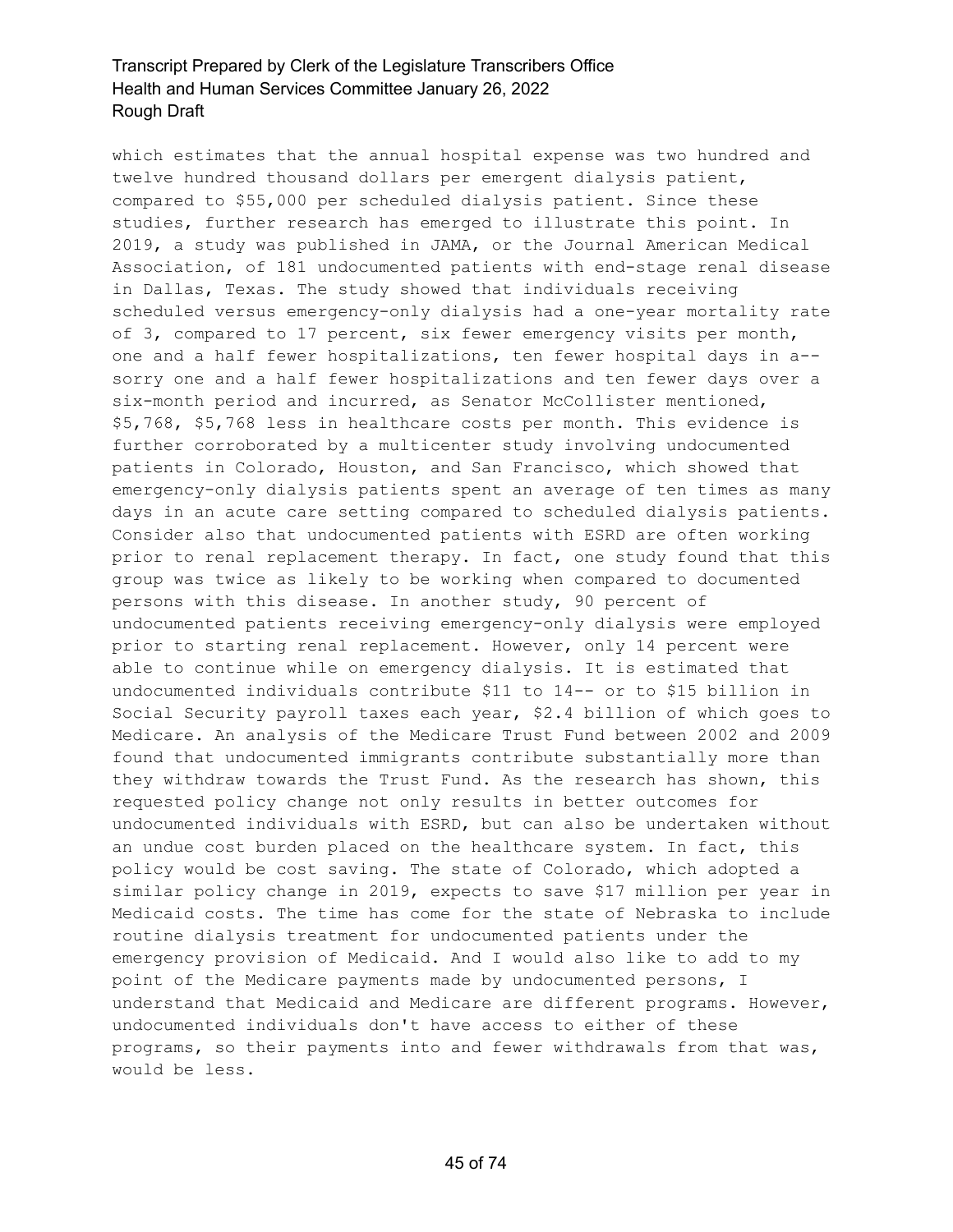**ARCH:** Thank you. Any questions? Seeing none, thank you very much.

**NATHAN OSTLIE:** Thank you.

**ARCH:** Next proponent.

**ABIGAIL JONES:** Good afternoon. Good afternoon, Chairman Arch and the entire committee. Thank you for having me here today. My name is Abigail Jones, A-b-i-g-a-i-l J-o-n-e-s, and I'm also a fourth-year medical student at Creighton University. Thank you to my fellow colleagues who have discussed various pieces of this important issue, and my testimony aims to discuss the gap in care and the outcomes for patients receiving emergency dialysis compared to the regularly scheduled patients. While I'm not a nephrologist, I've been trained for the past three and a half years as a medical student to know common medical conditions and their standards of care. We will get to hear from Dr. Brock, an expert in the field of nephrology and kidney disease, and I encourage you to take her professional opinion and testimony into consideration. As a medical student, you learn that it is your duty to give the best care possible to all your patients. It is in the oath that we take when we are starting our long journey to become doctors. You can imagine the distress that we feel that when we experience the healthcare team providing such substandard care to a patient and being powerless to change that. As myself and my classmates encounter these patients in situations and begin to learn more about how widespread this issue was, we couldn't help but take a dive into the outcomes of this treatment causes. It is well-studied in medical literature that the standard of care for end-stage renal disease described previously by my colleagues testimonies is the most effective care for patient outcomes. The difference in death, disease complications, symptom burden, and hospitalizations between patients receiving regular scheduled dialysis and emergency-only dialysis is also very well-studied and published in major medical journals like the American Journal of Kidney Disease and Journal of American Medical Association, JAMA. The nature of emergency-only dialysis relies on patients having to wait until their condition is at critical levels before they can come in and be eligible for care. Some of the symptoms they might be experiencing during that time include shortness of breath, a strong sensation of drowning, confusion, nausea, vomiting, constipation, and fatigue. Additionally, even though these patients are receiving dialysis eventually when they come into the emergency department, it's not on the same frequency and timeline as a standard of care. And as a result, the toxic material that your kidneys normally filter out builds up in the body and causes harmful effects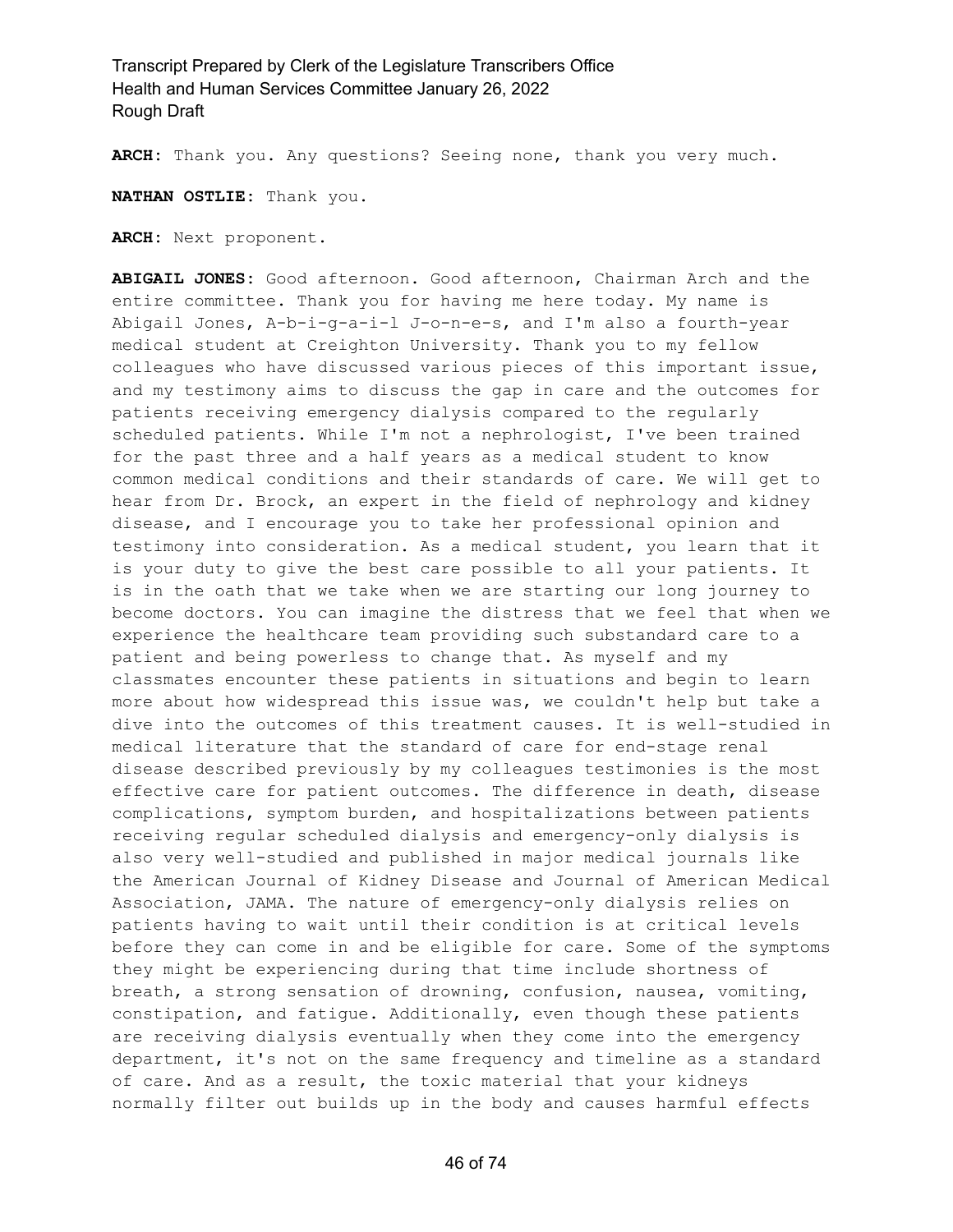on other organ systems. Because of this, patients experience ten times more hospital day stays than patients on regular outpatient dialysis, including intensive care unit stays. Some of the reasons these hospital-- some of the reasons for these hospital admissions include heart arrhythmias due to the buildup of potassium in the body, kidney or other widespread blood infections, complications with the dialysis access site, heart failure, among other causes. Possibly the most startling statistics when it comes to patient outcomes receiving this care is that patients receiving emergency-only dialysis have a five-time higher death rate after three years of starting dialysis and a 14-time higher death rate after five years compared to the standard patients. Because of the lack of coverage for these patients, we are forced to provide inhumane care and are unable to carry out our duty as physicians to care for our community and give our patients the best outcomes and lives possible. Among the other incredibly important factors that my colleagues have testified about, passing this bill will allow physicians to deliver the best healthcare possible and limit human suffering. Thank you.

**ARCH:** Thank you. Any questions? Senator Williams.

**WILLIAMS:** Thank you, Chairman Arch. And thank you, Miss Young [SIC]. And thank you to you and your classmates for your willingness to be here to advocate on behalf of, of your patients and Nebraskans. My question is there's stress involved with being a fourth-year medical student. How does that stress compare to come to testify in front of HHS Committee?

**ABIGAIL JONES:** Well, in our fourth year, we have a little bit of time off to do residency interviews. So a lot of us are kind of on a, a lower time commitment rotation right now, and we're really excited about the--

**ARCH:** We kind of add stress to your life because I know sometimes we do. Thank you for your advocacy.

**ABIGAIL JONES:** Thank you for having us. We really appreciate it.

**ARCH:** Other questions? Senator Hansen.

**B. HANSEN:** Thank you. One of the statistics that you mentioned was higher mortality rate for those using emergency only versus hemodialysis.

**ABIGAIL JONES:** Yeah.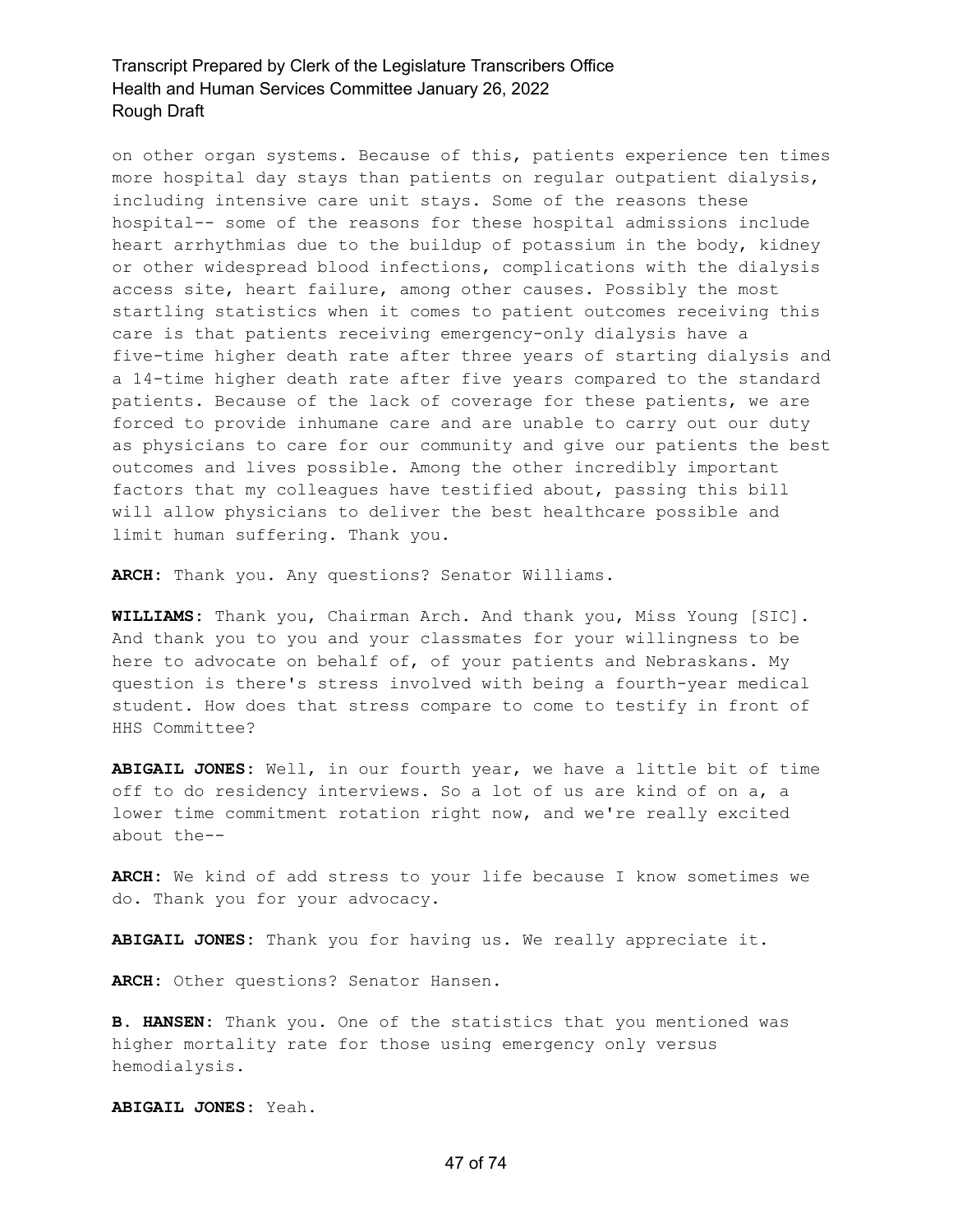**B. HANSEN:** Is it strictly because of the, the mode of dialysis or are there other factors involved in that statistic? Because it sounds the way, the way you paint it is, like, a lot more people are dying because they're getting ER visit dialysis as opposed to the alternative. But we also know there might be a whole lot of other factors that contribute to that and I didn't know if there are in the study that you cited.

**ABIGAIL JONES:** Yeah, from my understanding, and again, I'm not a nephrologist, possibly Dr. Brock would be able to further answer your question. But from what I had read about, there are other confounding kind of medical conditions that are at play sometimes. But a large portion of that disparity in the death rate has been studied to do because of kind of the timeline and how when these patients are getting emergency-only dialysis, they're coming in way less frequently. They're not eligible for the three times weekly care and what that does. And I kind of tried to mention this. What that does is it helps detoxify the blood and prevent those toxins from having all these other [INAUDIBLE] organ damage and because these patients are getting that treatment less often, it causes a lot of those adverse effects, which in the end ends up causing a higher, a higher death rate and a higher chance of dying from this disease at an earlier age.

**B. HANSEN:** And if they get the hemodialysis three times a week, they're probably more likely to get follow-up care, which then might help with their current condition, etcetera?

**ABIGAIL JONES:** Yeah.

**B. HANSEN:** OK.

**ABIGAIL JONES:** Yep.

**B. HANSEN:** Good. Thank you.

**ABIGAIL JONES:** Yeah.

**ARCH:** Other questions? Seeing none, thank you for your testimony.

**ABIGAIL JONES:** Thank you.

**ARCH:** Next proponent.

**ANDREA SKOLKIN:** Hello again.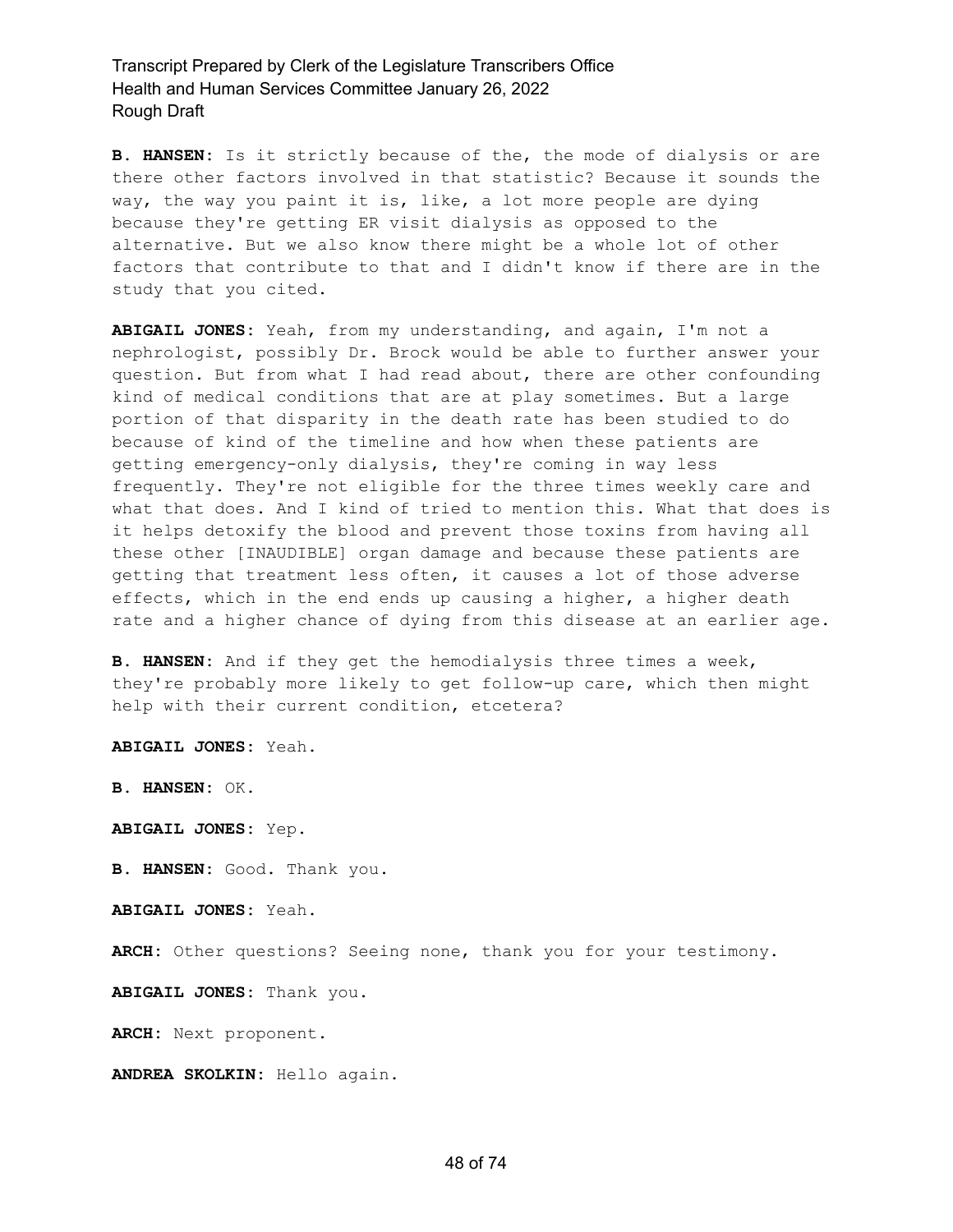**ARCH:** Hello.

**ANDREA SKOLKIN:** And good afternoon again, Senator Arch and members of the Health and Human Services Committee. My name is Andrea Skolkin, A-n-d-r-e-a S-k-o-l-k-i-n. I'm the chief executive officer of OneWorld Community Health Centers, and I'm also representing the Health Center Association of Nebraska. As you know, that's the seven federally qualified health centers, and we provide comprehensive primary care to over 107,000 individuals regardless of insurance status or ability to pay. We are in strong support of LB862, and would like to thank Senator McCollister for introducing this bill. LB862, as you've heard, would cover the treatments for end-stage renal disease, such as inpatient and outpatient dialysis under Emergency Medicaid. This would include those who are uninsured and immigrants access to lifesaving services in a compassionate way. In other states, as you have heard, such as Colorado and Arizona, have adopted similar policies and found that not only was care provided in a better, more humane way, but it actually saved their state money. End-stage renal disease, also known as irreversible kidney failure, is a condition in which the kidneys no longer function properly. Normally, your kidneys filter waste and toxins out of the blood for excretion out of the body. In patients with end-stage renal disease, this function no longer happens adequately. Most individuals rely then on hemodialysis, a procedure that filters the blood by machine three times a week. However, these treatments are very costly around \$90,000 a year. For many individuals, Medicare does cover the cost of this treatment. However, for some uninsured and many immigrants and likely refugees it is far more grim. Emergency Medicaid in Nebraska doesn't cover this regularly scheduled dialysis, but only as an emergency. This means that these people-- for these people, the only option is to wait until they are deathly ill and go to the emergency room. But that's not the end of the process. They have to continue to repeat this process to get the dialysis they need. This standard of care is inhumane and inefficient. These individuals are 14 times likely, more likely to die as those on regularly scheduled dialysis. This places intense financial and medical burdens, both on the systems and on the individual and their families. The type-- this type of care costs the system more and again is inefficient. Inpatient emergency dialysis is covered by-- at 100 percent by the state and is very expensive way to provide care. Regularly scheduled dialysis is 40 percent less expensive than providing dialysis on an emergency basis. Colorado projected that allowing dialysis to be covered under Emergency Medicaid would save up to \$15 million annually. Again, I'd like to thank Senator McCollister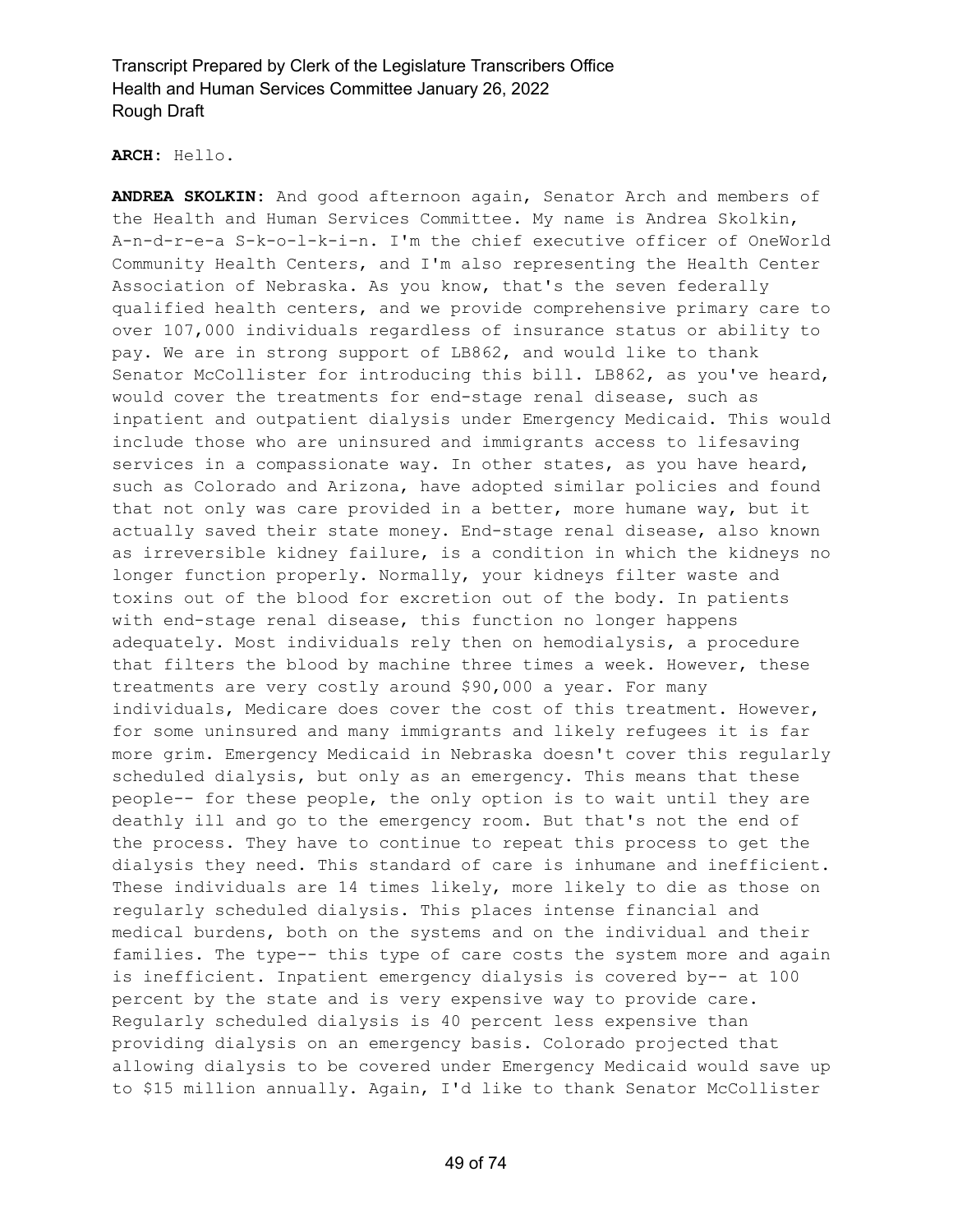for introducing this important bill, and I encourage you as the committee to advance this bill onto General File. Thank you, and I'm happy to answer your questions.

**ARCH:** Thank you. Are there any questions? Seeing none, thank you for your testimony. Next proponent for LB862.

**RACHEL BROCK:** Sorry, guys, I got a hearing aid here. OK, it's bright. Good afternoon, Chairman Arch and members of the committee. I'm Dr. Rachel Brock. Rachel is R-a-c-h-e-l, Brock is B-r-o-c-k. I am a nephrologist or a kidney doctor here in Lincoln. I'll mention I am also chairman of nephrology for Bryan Health. I also serve on the End-Stage Kidney Disease Network 12 Board. I am serving here testifying on behalf of the Nebraska Medical Association in support of Senator McCollister's LB862 to extend Medicare coverage for Emergency Assistance Program for treatments for end-stage renal disease. So I came here today to speak with you all about things I did and things I did not learn when I was in medical school, OK? The first thing I did not learn in medical school was how to run a business. And as you all probably know, doctors are notoriously horrible business people. But you've heard some numbers already today, and we're talking about standard scheduled dialysis costing a quarter of what emergency dialysis costs. That sounds like a no-brainer. It's a \$6,000 cost reduction per person per month that undergoes scheduled dialysis versus emergency dialysis. An estimated cost of \$72,000 a year in cost savings per person. So I may not have gone to business school, but even a doctor can understand that level of math. The second thing that I did not learn in medical school was about crisis management. However, this is in fact a healthcare crisis. Minimizing inpatient resources right now matters more than ever. Surely, COVID has taught us that the best way to avoid hospitals having to declare crisis standards of care is to keep people healthy enough to keep them out of hospitals. Access to scheduled dialysis keeps people out of hospitals. It leads to reduction in ER utilization and costs, reduction in hospital utilization rates, reduction in costly services like blood transfusions, labs, imaging. In other words, it keeps beds open for high-acuity patients in already high-volume hospitals. The third thing that I did not learn about in medical school is immigration. As someone who rounds on both COVID patients and dialysis patients every day, the juxtaposition right now about how we treat COVID patients and how we treat the undocumented dialysis patients is quite stunning to me. We are literally at the point of rationing care. The amount of unvaccinated, super sick people in our ICUs is overwhelming. We, as healthcare workers, are simply exhausted. We've been screaming at the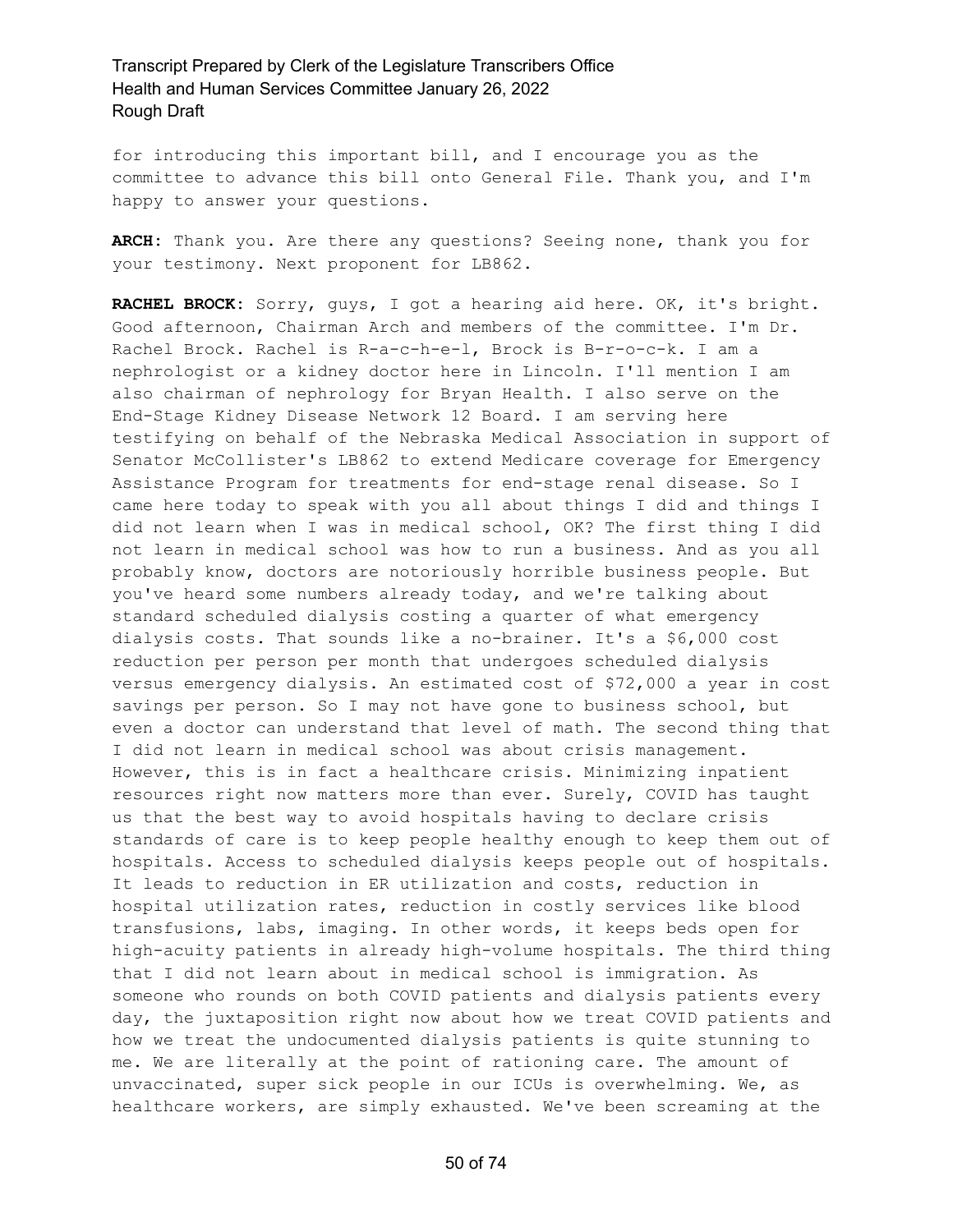top of our lungs about lack of resources and being told by the powers that be that resources aren't an issue and that the community of medicine is basically just over exaggerating the issues. But here we are. We talk about uninsured immigrants, and all of a sudden, those same resources that are so plentiful in COVID are now scarce. I even hear concern that somehow passing this sort of bill, will it lead to this massive influx of immigrants, undocumented dialysis patients into the state, which will devour state resources? Data doesn't support that. California, these other states that have similar bills, have had no significant increase in their undocumented dialysis patient populations since they started these, these bills over-- some of them over a decade ago. We are expected to provide COVID patients with unbiased care. Withholding treatment in a COVID patient would be considered unethical if we did that based on something like their insurance status. Yet, here we are with very clear data, which they already told you about showing huge mortality and morbidity increases in patients that dialyze "emergently" versus patients that dialyze on a scheduled basis. And it's somehow acceptable with this population of people to withhold lifesaving care due to their insurance status. The hardest thing that I ever had to learn in medical school was how to give bad news. But telling a 35-year-old female mother of four who works to go back to California because she can't receive the same dialysis care in this state that she received there isn't delivering bad news, that's politically based chastisement, that's brandishing social judgment. And those messages are the antithesis of the oath that I made when I became a doctor. Nothing makes her less worthy of receiving dialysis coverage here versus there. Nothing about her dialysis status has changed. Nothing about her immigration status makes her less worthy of lifesaving coverage here, especially given that we have the ability to provide it. So lastly, I want to tell you the most important thing that I learned in medical school, and that's I learned medicine. The increase in morbidity and mortality that is endured by patients forced to dialyze "emergently" just makes sick people sicker. The current system restricts effective targeted care. It predisposes people that are vulnerable already to even more adverse health outcomes then they would have had should they had access to appropriate care in the first place. That's just bad medicine. Rejecting this bill doesn't make the problem smaller. It ignores the complexity of the topic, and it ensures that this condition-- that this discussion will just continue down the road when it gets even more complex. We get our vegetables from our local farmers. You probably get your haircut from a barber. I know I call a certified plumber when I have a problem with my sink. Please let me, the doctor,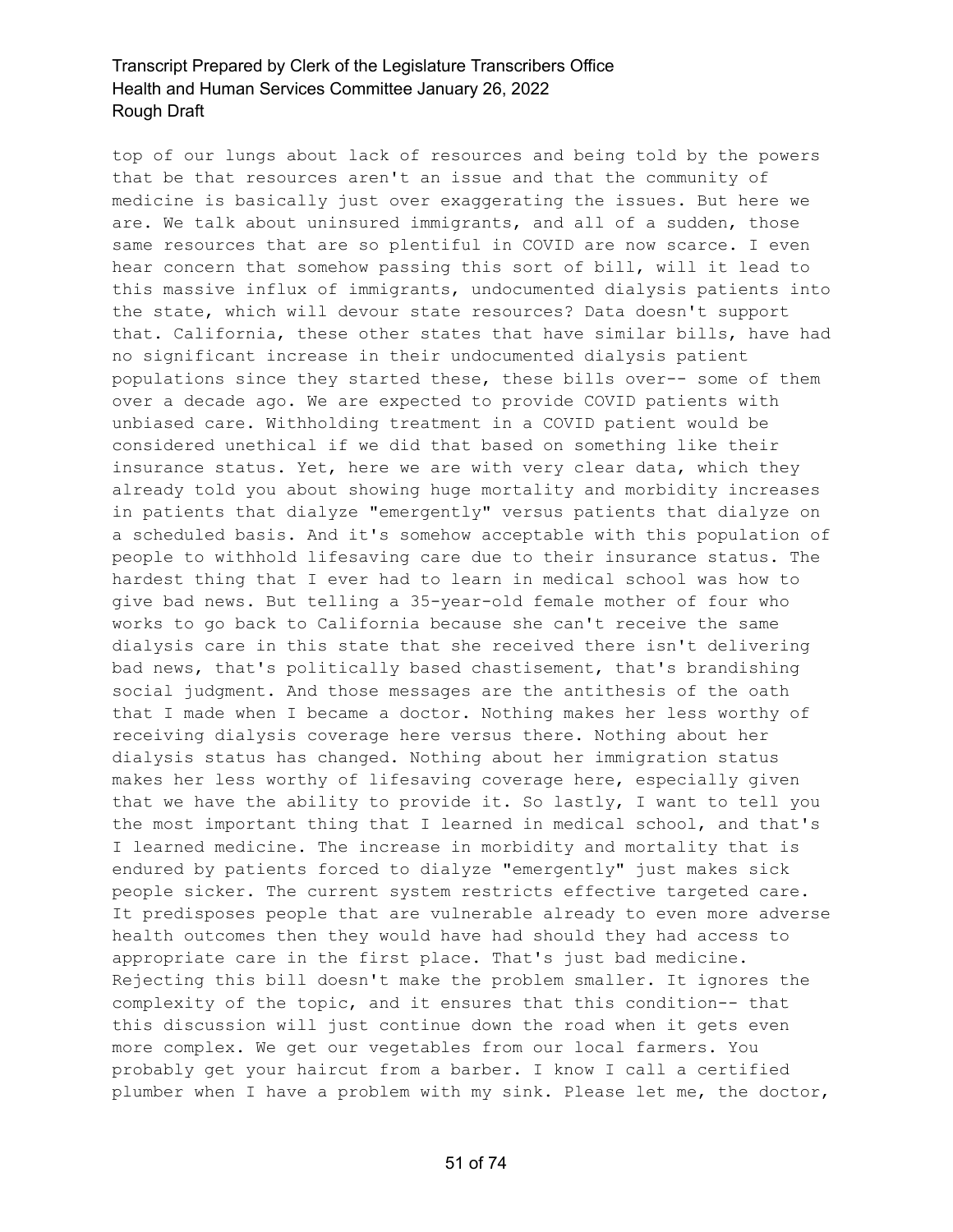do the doctoring. At it's most simple level, this bill is about providing medical care to people who need it. Please don't make me withhold lifesaving care for my patients. This bill is a solution. Trust me when I tell you that what's best for patients here is not financially unattainable for the state. This is a solution. For these reasons, Nebraska Medical Association requests that the committee support the advancement of LB862 to General File. Thank you for your time. Happy to answer questions.

**ARCH:** Thank you. Are there questions? Senator Day.

**DAY:** Thank you, Chairman Arch. And thank you, Dr. Brock, for being here today. A couple of previous testifiers had touched on what you mentioned, which is the financial aspect of this. So I just want to clarify so that I'm making sure I understand it correctly. Essentially, the state is already paying for emergency care. We're already paying for this type of care for, for, for these undocumented individuals, correct?

**RACHEL BROCK:** Absolutely.

**DAY:** We're just paying a lot more--

**RACHEL BROCK:** Absolutely.

DAY: --than we need to be paying in a much less humane and unfair, I guess, way or, or people, more people are dying and we're spending more, more money on it, is that--

**RACHEL BROCK:** I think that's wholly accurate.

**DAY:** OK.

**RACHEL BROCK:** I really do. I think these, these people are-- need dialysis care regardless. So the question is, can we do it in a way basically that is more humanitarian and saves money? We can. And that's exactly what this bill does because they don't just not receive dialysis care if this bill doesn't get passed, they just still receive it in the ER and the state is still paying for it.

**DAY:** Thank you.

**RACHEL BROCK:** Um-hum.

**ARCH:** Other questions? Seeing none, thank you for your testimony.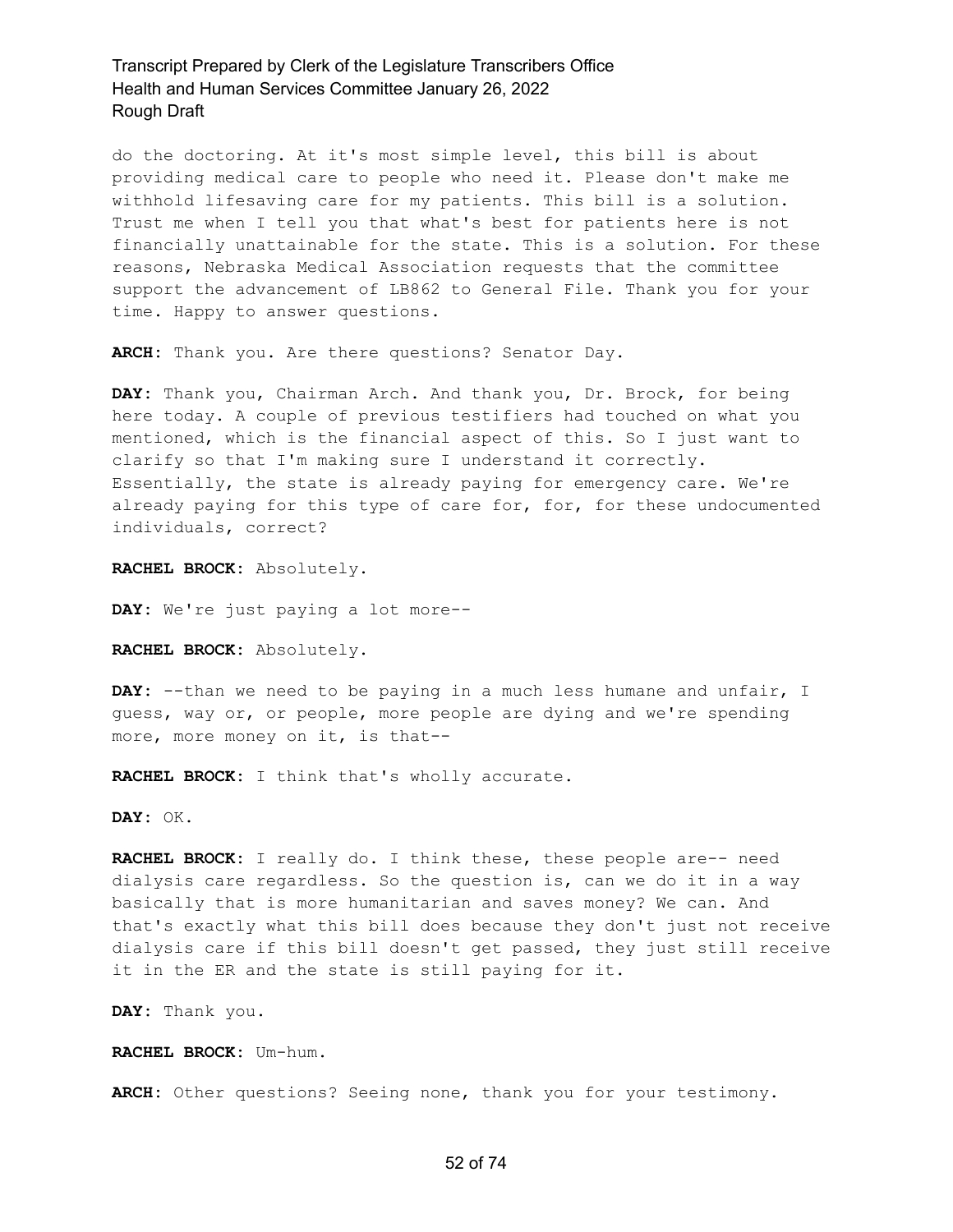**RACHEL BROCK:** Thank you.

**ARCH:** Next proponent for LB862.

**MICHELLE DEVITT:** Good afternoon, Chairman Arch, members of the committee. My name is Michelle Devitt, M-i-c-h-e-l-l-e D-e-v-i-t-t, and I'm here on behalf of the Immigrant Legal Center. The mission of ILC is to welcome immigrants to Nebraska by providing high-quality legal services, education, and advocacy. I'm here in support of this bill today because we believe that this is a win-win. It would require Emergency Medicaid services for end-stage renal disease already allowed by federal law, which addresses an urgent financial-- or an urgent humanitarian need at a savings for care that the state is obligated to perform one way-- or pay for one way or the other. So we're here to highlight the fact that this is not simply an issue of undocumented care because undocumented immigrants are not the only noncitizens impacted by this issue. There are dozens of, there are dozens of noncitizen statuses and only ten provide full, and provide full access to full-scope Medicaid. Of those, three of them require a five-year waiting period. And there are other statuses that provide it only-- provide care-- or provide Medicaid only for children and pregnant mothers. Excuse me. Pregnant prospective mothers. So we wanted to stress that this is not an issue of undocumented-- access for just undocumented noncitizens. So, for example, special immigrant juveniles who are here because they have been either abandoned, abused, or neglected by their parents, they have status and they are able to get full-scope Medicaid only while they're children. Unfortunately, even if they maintain their status or adjust to a lawful permanent resident status, that status can be lost. We see firsthand this impact, especially as it, as it impacts ESRD patients. Through our immigrant-focused legal medical partnership, we provide legal screenings and representation to noncitizen patient-clients at three Omaha area hospitals and we routinely receive referrals from nephrology departments of patients suffering from ESRD. In fact, kidney failure is one of the most common illnesses that we see in those referrals. But unfortunately, many of those clients are ineligible even if we're able to help them get status. So when one patient that I'd like to highlight her story was Emma, she was an immigrant, a special immigrant juvenile like I described earlier. She was a survivor of abuse, abandonment, and neglect, and we were able to get her status. So she was able to get the regular three times a week hemodialysis you've been hearing about until she reached the age of 19. Unfortunately, she had been discussing with her doctors on how to plan for a kidney transplant that they were unable to complete by the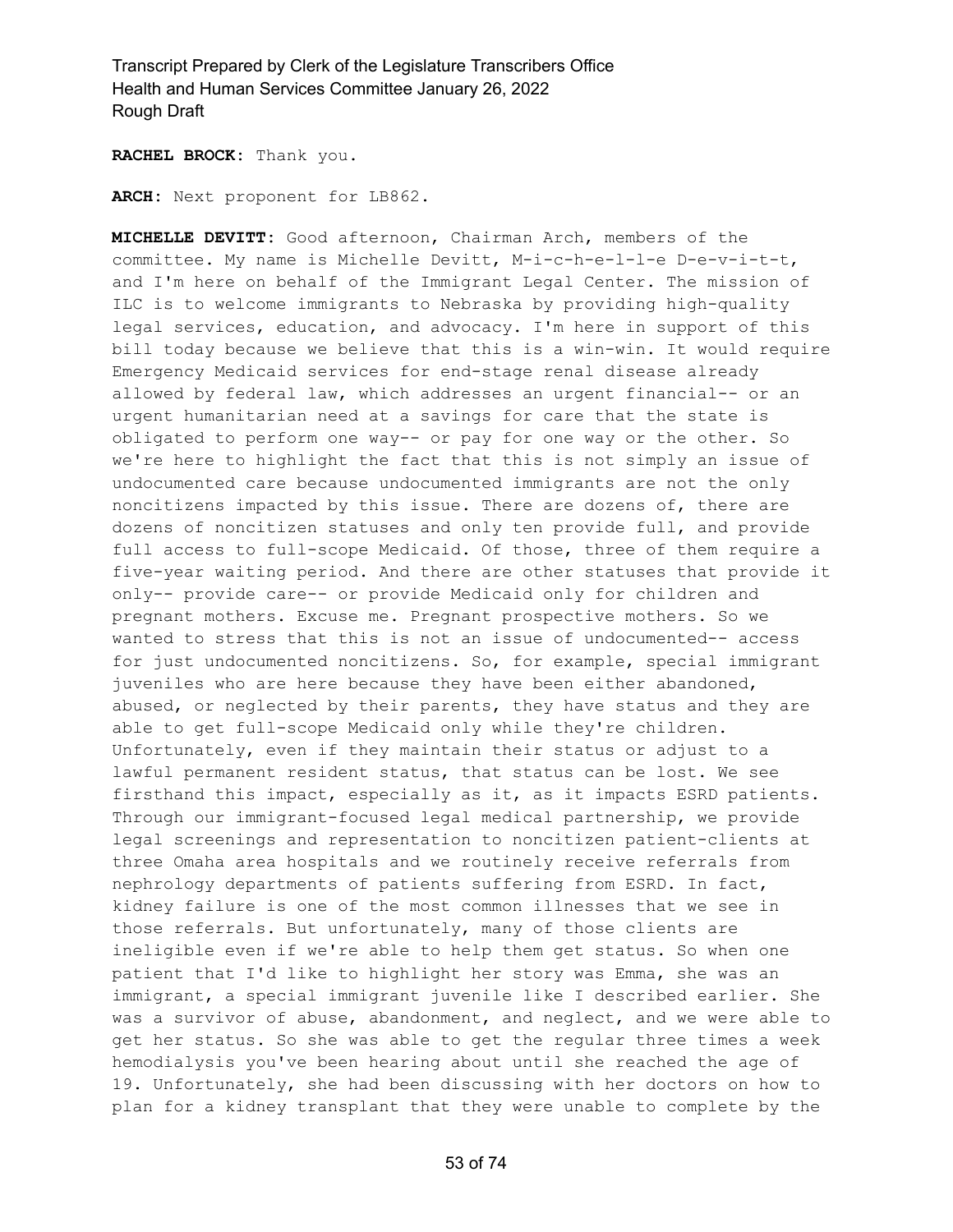time she was 19 and she lost her care. So now she has to wait until she is able to adjust status to a lawful permanent resident. Then she'll have another five years to wait until she's eligible. Even though she's maintained status this whole time, she's now back to being reliant on this emergency care. So this, yeah, so we just want to stress that this is more than an issue of undocumented status. So this would-- this bill would allow people like Emma to proactively manage their care in a long and sustained way. We understand that with the striking of the, the kidney donation part, that that would not be a, a fix for Emma, but she would at least be able to receive that regular care to manage her condition at a substantial cost savings for the state. So in closing, we are supporters of this bill. We're hoping that this committee will advance it to General File, and I'm happy to take any questions.

**ARCH:** Thank you. Are there questions? Seeing none, thank you very much for your testimony. Next proponent for LB862.

**KELSEY ARENDS:** Hello, Chair Arch and members of the Health and Human Services Committee. My name is Kelsey Arends, K-e-l-s-e-y A-r-e-n-d-s, and I'm the Health Care Access Program staff attorney at Nebraska Appleseed and I am testifying on behalf of Nebraska Appleseed today. We are a nonprofit legal advocacy organization that fights for justice and opportunity for all Nebraskans, and one of our core priorities is to ensure that all Nebraskans have access to quality, affordable healthcare. Nebraska needs to improve the treatment available to Nebraskans living with end-stage renal disease who do not qualify for Medicaid. We have an opportunity in LB862 to expand our state's eligible treatments under the Emergency Medical Services Assistance Program, sometimes called Emergency Medicaid, to include effective, efficient, and cost-saving services. Specifically, this bill seeks to cover outpatient and home dialysis, hemodialysis, and directed living donor kidney transplants or with the amendment maybe not the transplants. Nebraska Appleseed supports LB862 because it expands access to coverage for Nebraskans who need it, and there is evidence that covering these treatments leads to state cost savings. The Emergency Medicaid program covers emergency care for individuals who do not have citizenship or a qualified noncitizen status for Medicaid. The individual must be eligible for Medicaid except for their lack of citizenship or qualified noncitizen status. States have wide authority to define the emergency services covered by Emergency Medicaid. And just to emphasize, this bill only makes changes to Emergency Medicaid. Currently, regular dialysis, hemodialysis, and kidney transplants are not considered emergency services for Nebraska's Emergency Medicaid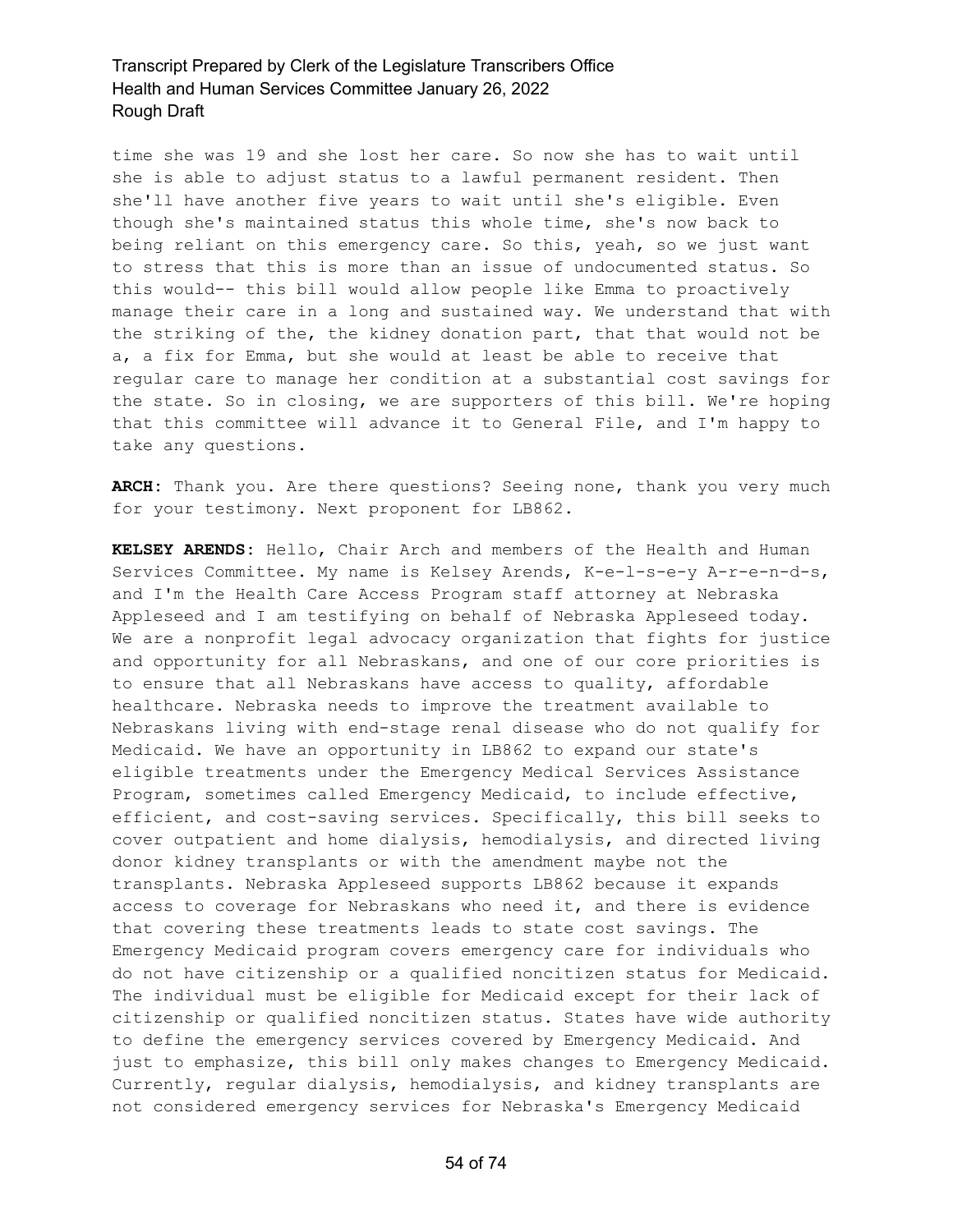program. Today, Nebraskans without qualified noncitizen status are forced to rely on emergency-only hemodialysis. This course of treatment forces patients to wait until their condition worsens to the point of severe life-threatening symptoms before they receive any care. Restricting access to care in this way leads to physical and psychological distress, longer hospital stays, higher mortality rates, and more costly care. LB862 addresses these problems by making the standard treatment of schedule dialysis available to Nebraskans with kidney failure who do not meet the qualified noncitizen criteria for regular Medicaid. LB862 also presents an opportunity for more cost-effective treatment. There's evidence that scheduled dialysis is associated with vast cost savings as compared to emergency-only dialysis, and that renal transplantation is often even more cost effective than dialysis. At least 12 other states have expanded their Emergency Medicaid programs to cover more services for people living with end-stage renal disease, including Colorado, Arizona, and Illinois. Colorado began covering scheduled dialysis under its Emergency Medicaid program in February 2019. Prior to the change, emergency-only hemodialysis was costing the state more than \$20,000 per person per month. By contrast, scheduled dialysis costs Colorado Medicaid an average about \$2,400 per person per month. Preliminary analysis indicates that states could save tens of millions of dollars per year with this change. A quick note on the fiscal note. Other states have covered the majority of the services contemplated in the original bill and receive a federal match. Our understanding is that with the exception of transplants, all the other services included in the bill should receive some type of federal match. And other states have been able to receive a federal match for those services, even if they use state funds to cover the transplants only. So we would anticipate with or without the amendment, there would be a higher federal match than is currently indicated in the fiscal note. Because this bill will provide critical coverage to Nebraskans who need it and presents an opportunity to save on health costs, Nebraska Appleseed supports LB862.

**ARCH:** Thank you. Are there any questions? Seeing none, thank you for your testimony.

**KELSEY ARENDS:** Thank you.

**ARCH:** Next proponent for LB862.

JANE SEU: Good afternoon. My name is Jane Seu, J-a-n-e S-e-u, and I'm testifying on behalf of the ACLU of Nebraska in favor of LB862. Thank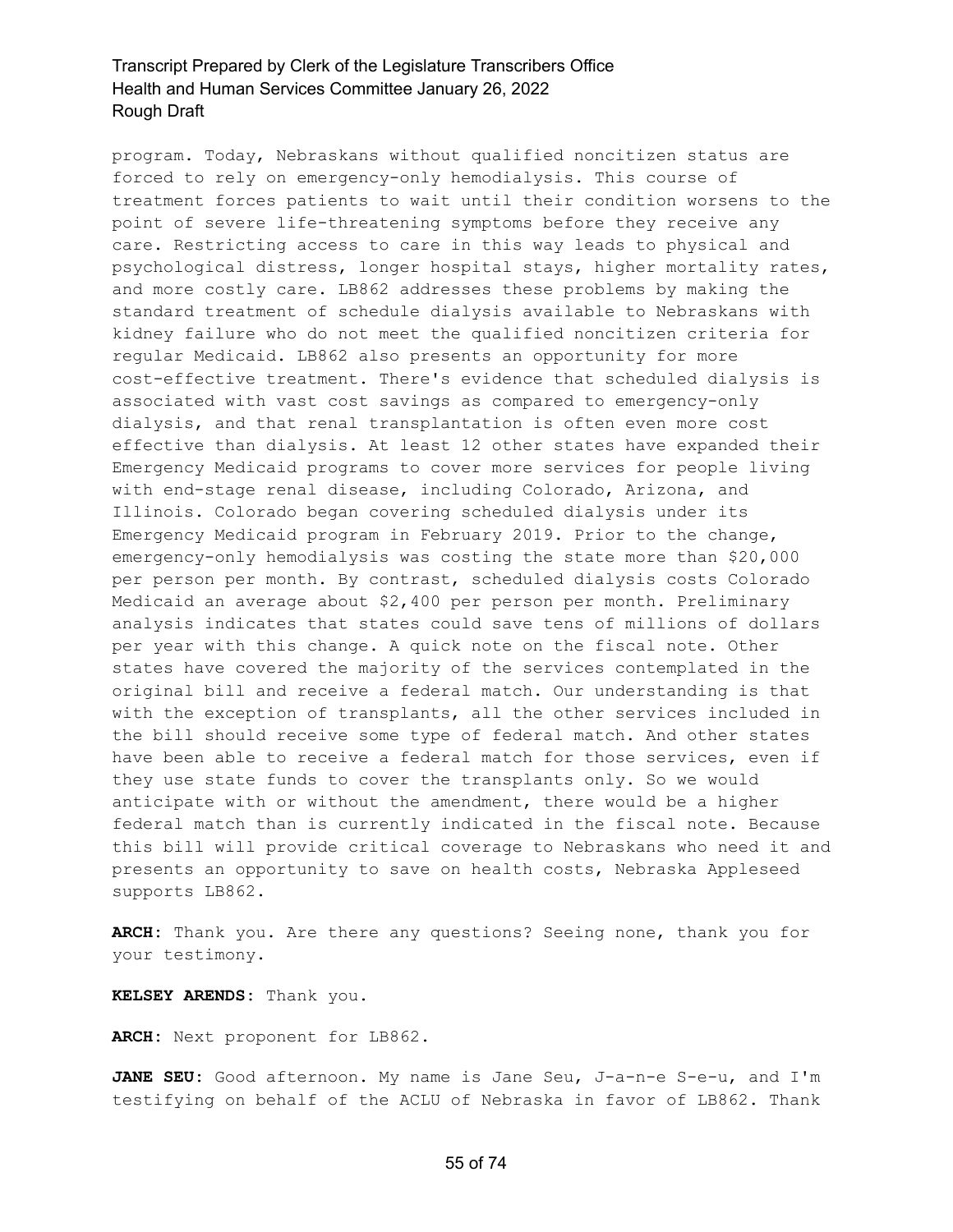Senator McCollister for introducing this legislation. The fundamental constitutional protections of due process and equal protection embodied in our constitution and Bill of Rights apply to every person, regardless of immigration status. Using targeted-impact litigation, advocacy and public outrage, the ACLU protects the rights and liberties of immigrants. This bill provides treatment for end-stage renal disease for all Nebraskans regardless of immigration status. As you've heard for a patient with end-stage renal disease who is undocumented or who is otherwise ineligible for Medicaid, their only option is present to the emergency room when they feel so fatigued and ill and are in critical condition that the hospital is required to provide emergency dialysis. As vividly illustrated, this is not optimal care or treatment and stresses hospital resources. LB862 will ensure that patients, regardless of immigration status, will receive the necessary and dignified care they need. This bill will also save costs and resources at hospitals across the state when fewer patients need to present for emergency dialysis. The ACLU of Nebraska supports efforts to ensure immigrants can access the critical resources needed to participate and thrive in our communities regardless of immigration status. This is an important human rights, racial justice, and economic justice issue. We urge the committee to advance the bill to General File. Thank you for your time. Happy to answer any questions.

**ARCH:** Thank you. Any questions? Seeing none, thank you for your testimony. Next proponent for LB862. Is there anyone that would like to testify in opposition to LB862? Good afternoon.

**CARISA SCHWEITZER MASEK:** Good afternoon, Chairman Arch and members of the Health and Human Services Committee. My name is Carisa, C-a-r-i-s-a, Schweitzer Masek, S-c-h-w-e-i-t-z-e-r M-a-s-e-k, and I'm deputy director of Population Health for the Division of Medicaid and Long-Term Care within the Department of Health and Human Services. I'm here to testify in opposition to the green copy of LB862, which would expand the emergency medical services assistance program, also known as EMSA, for nonqualified aliens and noncitizens not eligible for Medicaid to cover continuous and reoccurring treatment of end-stage renal disease. Our primary concern with LB862 is that it would require coverage of organ transplant services, which would be out of compliance with federal law. Specifically, 1903(v)(2)(c) of the Social Security Act authorizes necessary treatment of an emergency medical condition and states such care and services are not related to an organ transplant procedure. Some states do cover organ transplant services for nonqualified aliens and noncitizens not eligible for Medicaid, but they utilize all state general funds to do so. Also,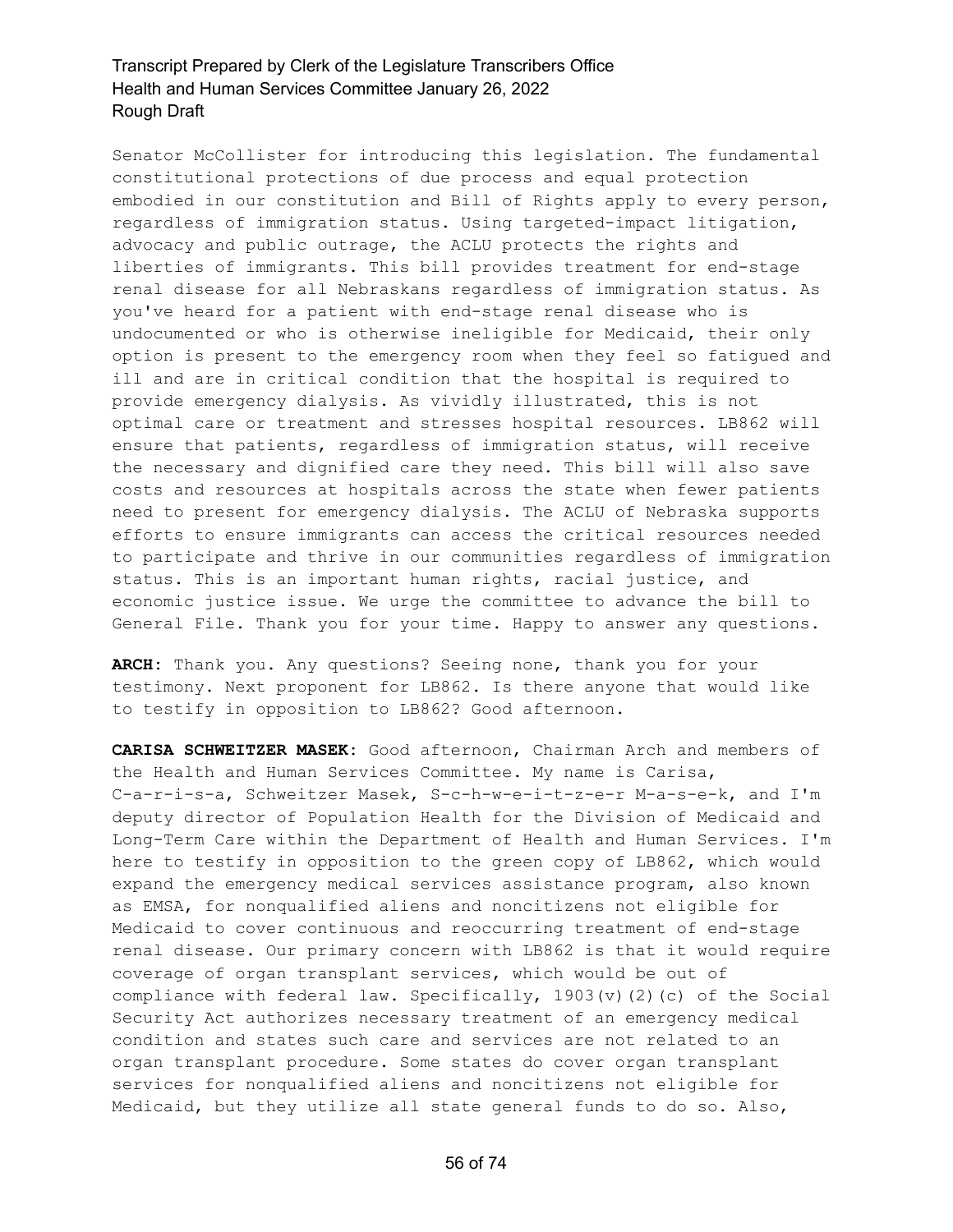LB862 would require coverage of at-home dialysis. While some states cover dialysis as an EMSA service, they do not cover it at home. Rather, it is covered as an outpatient service at a facility. Coverage of this dialysis treatment in EMSA would also include the physician and the lab services. LB862 would also require an individual to enroll in managed care for care coordination and transportation. This would require changes to our information technology system and contract amendments with our Managed Care Organizations. As federal law does not allow EMSA to cover treatments related to organ transplants, those costs would not-- would have to be covered 100 percent by state general funds. I want to bring to the attention of the committee that new information that we found after the original fiscal note was submitted shows that there are some of those expenses for dialysis would be allowable under some federal coverage, although expanding the current definition of EMSA to services currently not covered would still have a significant fiscal impact for the Medicaid program. As a result, we respectfully request that the committee not advance this legislation. Thank you for the opportunity to testify today, and I'd be happy to answer any questions.

**ARCH:** Thank you. Are there any questions? Senator Day.

**DAY:** Thank you, Chairman Arch. Thank you for your testimony today. So as I mentioned earlier, we discussed the fact that the state is already paying for these emergency dialysis services. Do we have any idea how much the state currently spends on that?

**CARISA SCHWEITZER MASEK:** Yes. Thank you for that question, because that is a very important question. Medicaid program did an analysis and pulled our EMSA total spend for fiscal year '21, and I think that's in the fiscal note. But it was \$472,000 under the EMSA program, and none of those services were related directly to end-stage renal disease.

**DAY:** So these are not services related to the emergency dialysis that the patients are receiving?

**CARISA SCHWEITZER MASEK:** Or any services related to end-stage renal disease based on procedure code. Now it is possible that some of the DSH hospital payments for the Disproportionate Share Hospitals may in-- be indirectly covering some of those end-stage renal disease treatments for uncompensated hospital costs. But we are not seeing the expenses for end-stage renal disease costs under the EMSA program for Medicaid.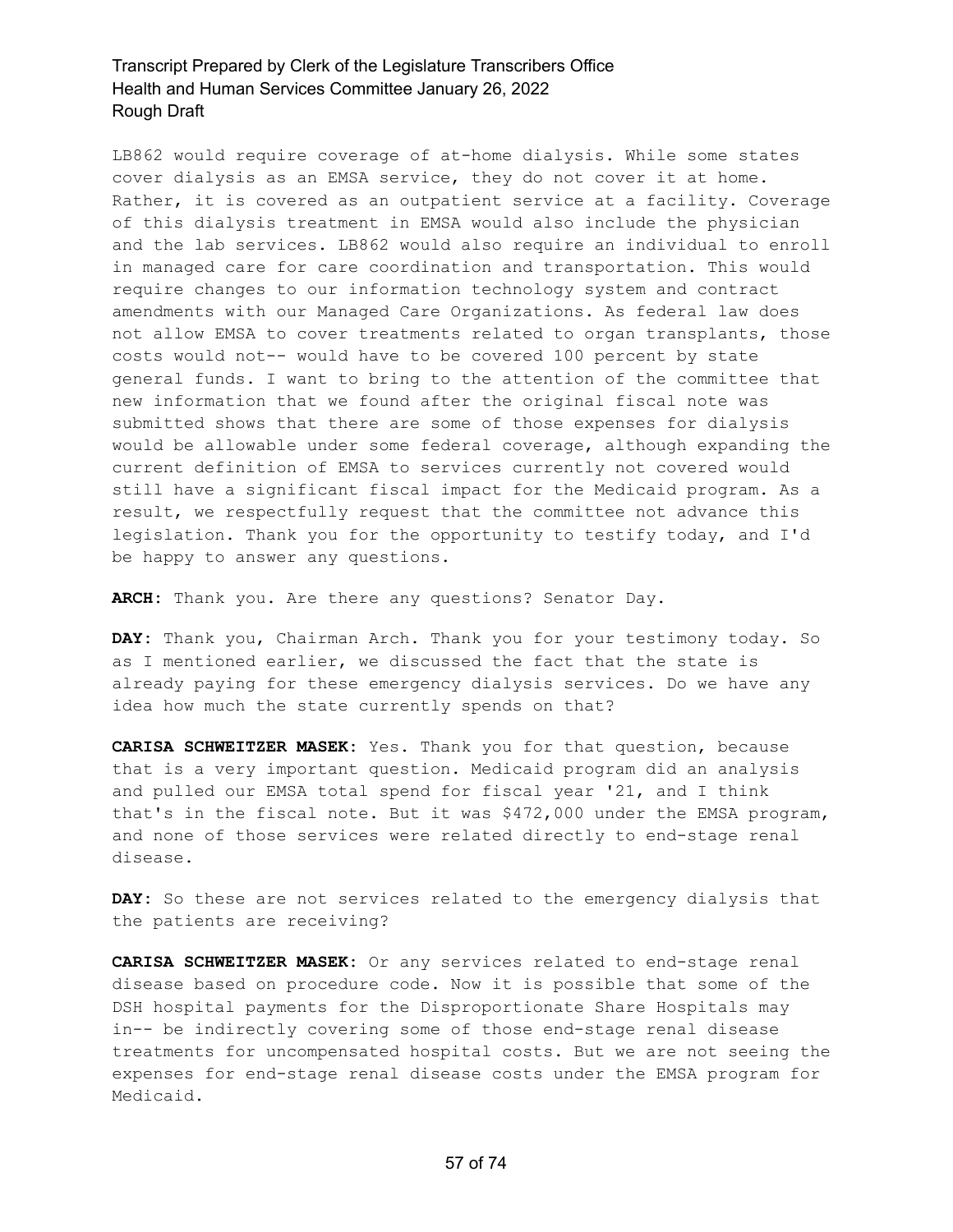**DAY:** OK, thank you.

**ARCH:** Other questions? Senator Cavanaugh.

**M. CAVANAUGH:** Before my question, could you just restate what you said? I'm sorry, I didn't quite follow.

**CARISA SCHWEITZER MASEK:** Yes. In response to Senator Day's question, it was how much is the state paying for end-stage renal disease treatments? The Medicaid program under the EMSA program, our total expenditure for state fiscal year '21 was \$472,000, and of that-- of those services, we could not find any that were directly related or a diagnosis as end-stage renal disease treatments.

**M. CAVANAUGH:** So what were the treatments?

**CARISA SCHWEITZER MASEK:** Those were mainly hospital stays, but I'd be happy to pull additional information and provide that to the committee.

**M. CAVANAUGH:** Hospital stays for renal disease?

**CARISA SCHWEITZER MASEK:** For other procedure codes, but we'd be happy to pull that information and provide that.

**M. CAVANAUGH:** I guess I'm confused. So we didn't provide any dialysis for Medicaid?

**CARISA SCHWEITZER MASEK:** Under the EMSA program based on the information that we were able to pull through Medicaid, we did not find expenditures for end-stage renal disease.

**M. CAVANAUGH:** But we did provide-- not under the EMSA program, but we did provide kidney dialysis?

**CARISA SCHWEITZER MASEK:** So under the Medicaid program, no expenses we could find on that \$472,000 directly related to end-stage renal disease. It is possible.

**M. CAVANAUGH:** I guess what I'm asking is it sounds like perhaps the reason that it's not in that group that you're talking about is because they didn't have to wait until they were at that point to get the treatment. So I'm wondering, I don't want to speculate that,--

**CARISA SCHWEITZER MASEK:** Yeah, yeah.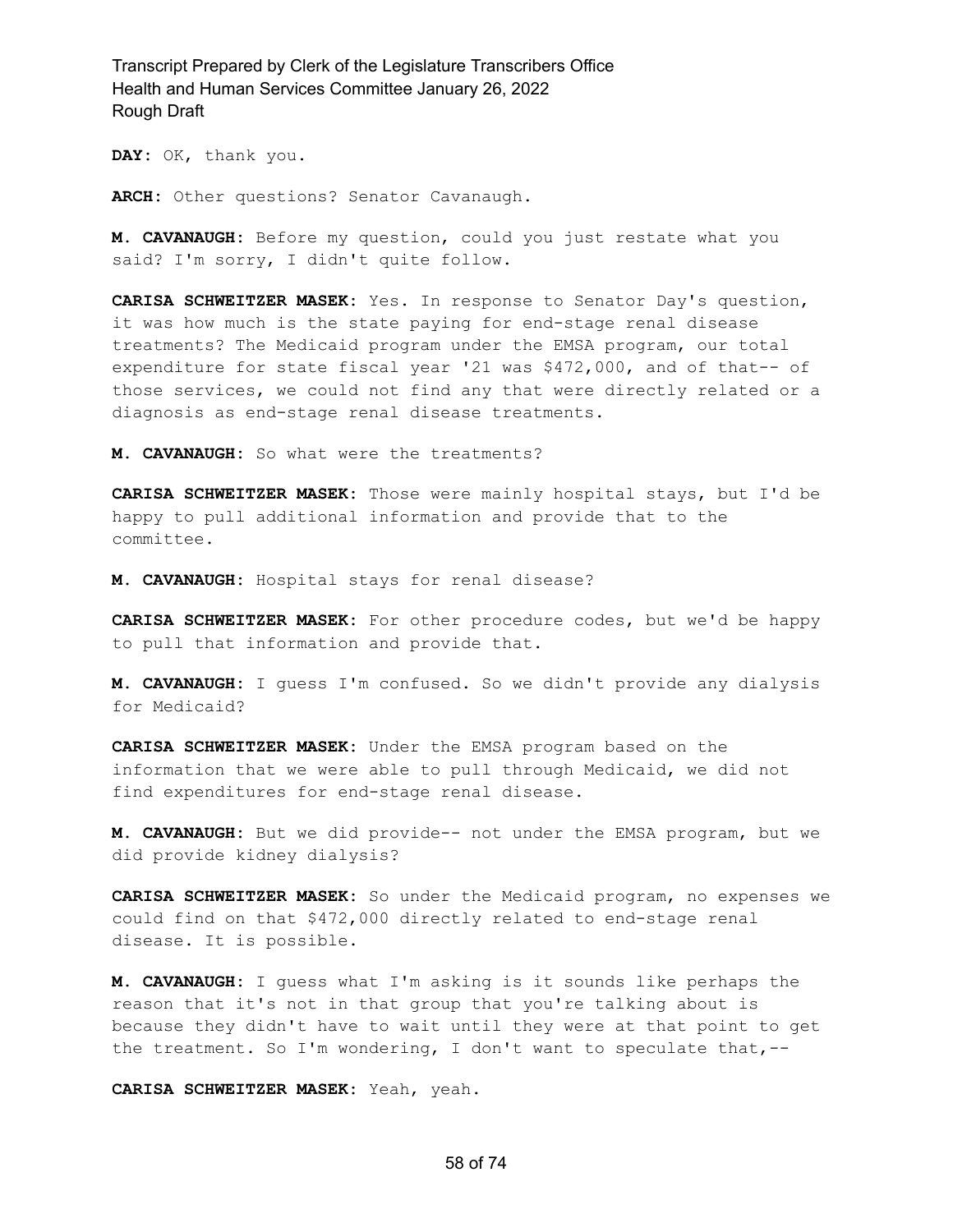**M. CAVANAUGH:** --but I'm wondering if the state under Medicaid covered any dialysis during the year?

**CARISA SCHWEITZER MASEK:** Yeah, very good question. EMSA is a program covers emergency medical services for nonalien-- or nondocumented immigrants, specific immigration status individuals. Any services that were covered under that EMSA program by Nebraska Medicaid in state fiscal year '21, we could not find were related to end-stage renal disease--

**M. CAVANAUGH:** OK.

**CARISA SCHWEITZER MASEK:** --under the Medicaid program.

**M. CAVANAUGH:** I apologize.

**CARISA SCHWEITZER MASEK:** So--

**M. CAVANAUGH:** I think--

**CARISA SCHWEITZER MASEK:** No, no, it's OK.

**M. CAVANAUGH:** I'm getting more confused because if we currently aren't covering it for undocumented individuals, then it would-- the reason that we wouldn't be in that number because we're currently not covering it.

**CARISA SCHWEITZER MASEK:** It is possible that hospitals could be indirectly receiving DSH payments that might cover end-stage renal disease for uncompensated hospital costs.

**M. CAVANAUGH:** Right.

**CARISA SCHWEITZER MASEK:** We are not finding that cost directly underneath the EMSA program for Medicaid.

**M. CAVANAUGH:** So I'm sorry, Senator, is it OK if ask her-- sorry. If we-- OK, so if somebody, an undocumented individual shows up, like the patient of the, the medical students, shows up to the emergency room and receives a dialysis and they can't pay for it and they're undocumented but they have to be provided that, that service, you're saying that none of that, you can't have it, you don't have a record of that being billed to Medicaid. Is it likely that it's being billed or recouped in a different way?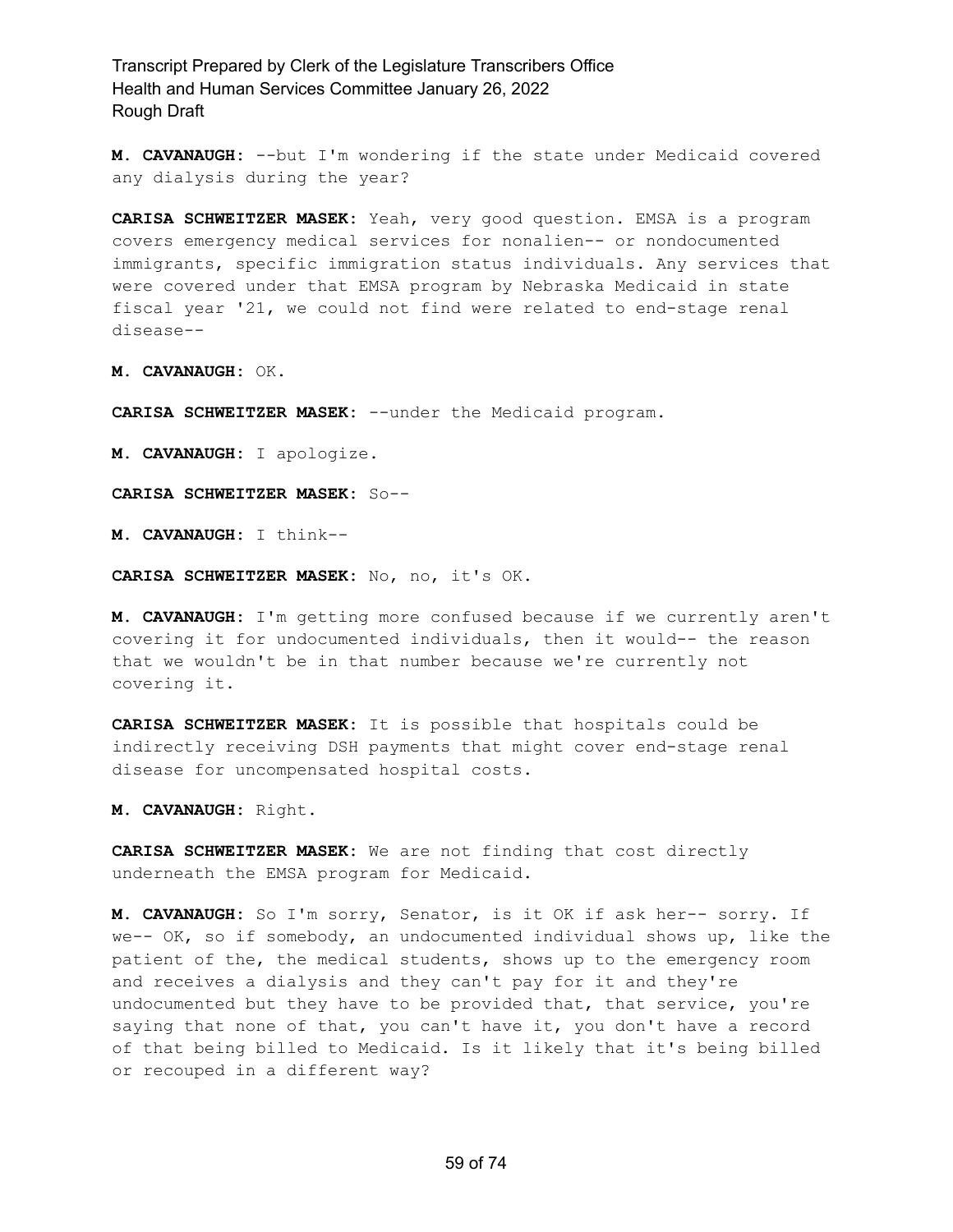**CARISA SCHWEITZER MASEK:** That is correct. It is not being billed to Medicaid so it is likely it is being billed or covered under uncompensated care--

**M. CAVANAUGH:** OK.

**CARISA SCHWEITZER MASEK:** --at those hospitals.

**M. CAVANAUGH:** So it's not-- since it's not covered, it wouldn't show up in the numbers, correct, because they wouldn't be billing for it because it's not covered?

**CARISA SCHWEITZER MASEK:** Emergency services for those of immigrant status that meet the definition for emergency services can be billed to Medicaid.

**M. CAVANAUGH:** But not for renal failure?

**CARISA SCHWEITZER MASEK:** Currently, we're not seeing any claim items from hospitals that are being billed to the EMSA program that are for end-stage renal disease.

**M. CAVANAUGH:** Because it's not covered?

**CARISA SCHWEITZER MASEK:** If it is an emergency situation, the-- as our clinical experts were able to speak very eloquently to, it is within the scope of the providers in the emergency room to decide what is emergency care.

**M. CAVANAUGH:** Right.

**CARISA SCHWEITZER MASEK:** And as a federal requirement, Medicaid has an emergency services program in Nebraska to cover services for those of the immigrant status [INAUDIBLE].

**M. CAVANAUGH:** But not this particular type of service. So I guess this might be a question for the Hospital Association if they are providing the services, are you not billing Medicaid because Medicaid doesn't cover those services then how are you? So maybe just putting that out there to the Hospital Association. OK, I'm sorry. Thank you.

**ARCH:** Other questions? Senator Williams.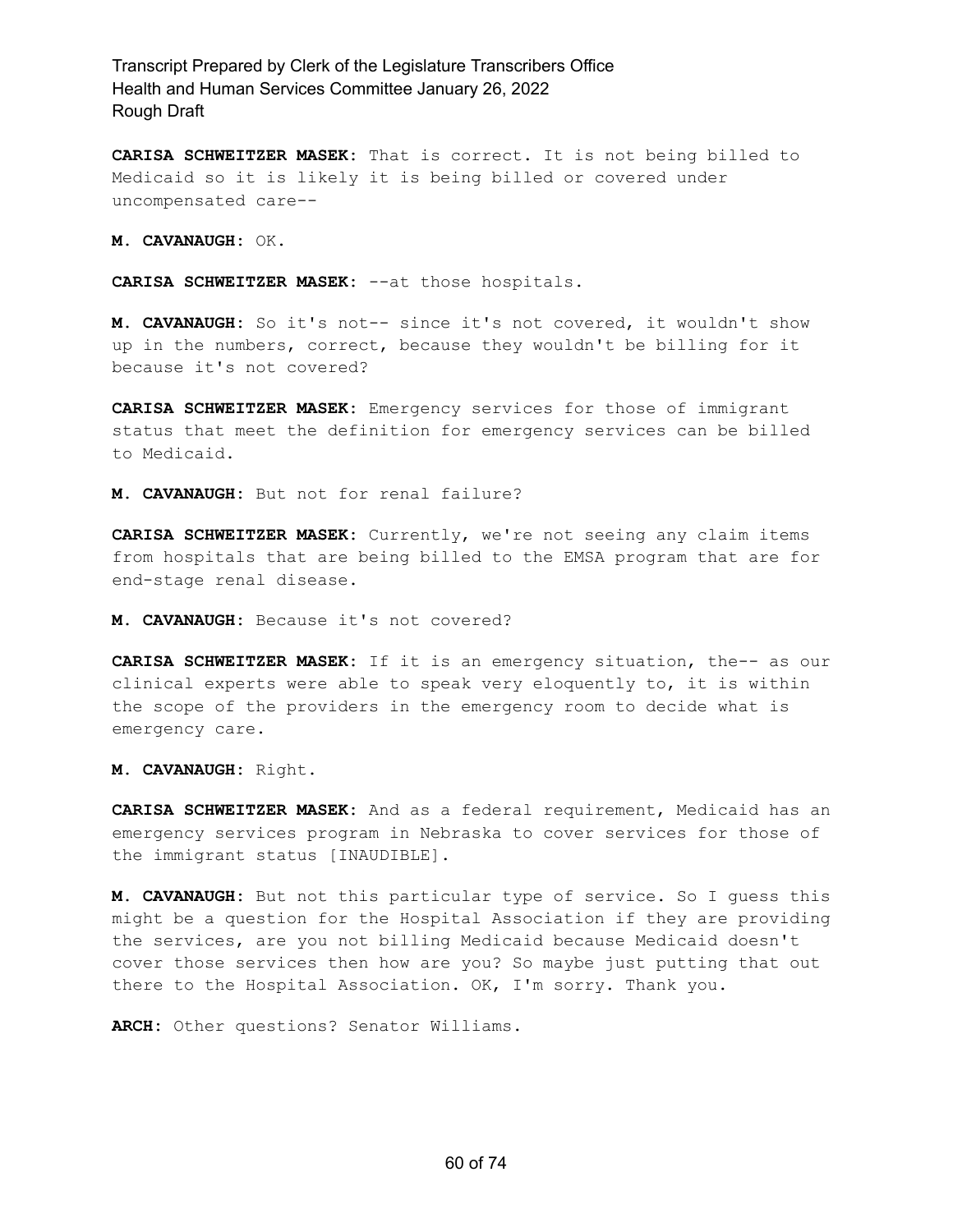**WILLIAMS:** Thank you, Chairman Arch. And thank you, deputy director for being here again. Statistically, does, does-- how does the department figure out how large this population is that we are looking at here?

**CARISA SCHWEITZER MASEK:** Yes, very good question. Because we don't have direct data, what we did is we went out and looked at national resources and we did utilize some of the resources that I did hear referenced today. We looked at the Migration Policy Institute that would estimate the number of immigrant population in Nebraska and then also looked at the kidney.org statistics to look across the nation, the percentages of individuals that would either be receiving dialysis or those that would be receiving kidney transplant. Took that number.

**WILLIAMS:** And that's where you came down to potentially 71 people in this population base.

#### **CARISA SCHWEITZER MASEK:** Yes, sir.

**WILLIAMS:** OK. In listening to your testimony, there's two primary concerns, one's the, the transplant issue and the other one is the at-home dialysis issue. It appears to me that at least one of those may be taken care of in the amendment that Senator McCollister has presented us. If the amendment took care of both of those issues, would that change the position of the Department of Health Human Services on this legislation?

**CARISA SCHWEITZER MASEK:** So the department believes there would still be a significant fiscal impact due to the dialysis coverage. Once we see that amendment, we will be reviewing that fiscal note and submitting that revised fiscal note to the committee.

**WILLIAMS:** Thank you. That would be helpful for us as a committee. Thank you.

#### **CARISA SCHWEITZER MASEK:** Um-hum.

**ARCH:** Other questions? Senator Cavanaugh.

**M. CAVANAUGH:** Thank you. Will that revised fiscal note include the costs that we are incurring currently to Senator Day's earlier question so that it is a true picture of what we are currently paying for these patients versus what we would be paying with this bill?

**CARISA SCHWEITZER MASEK:** The fiscal note from Medicaid can only speak to Medicaid expenses.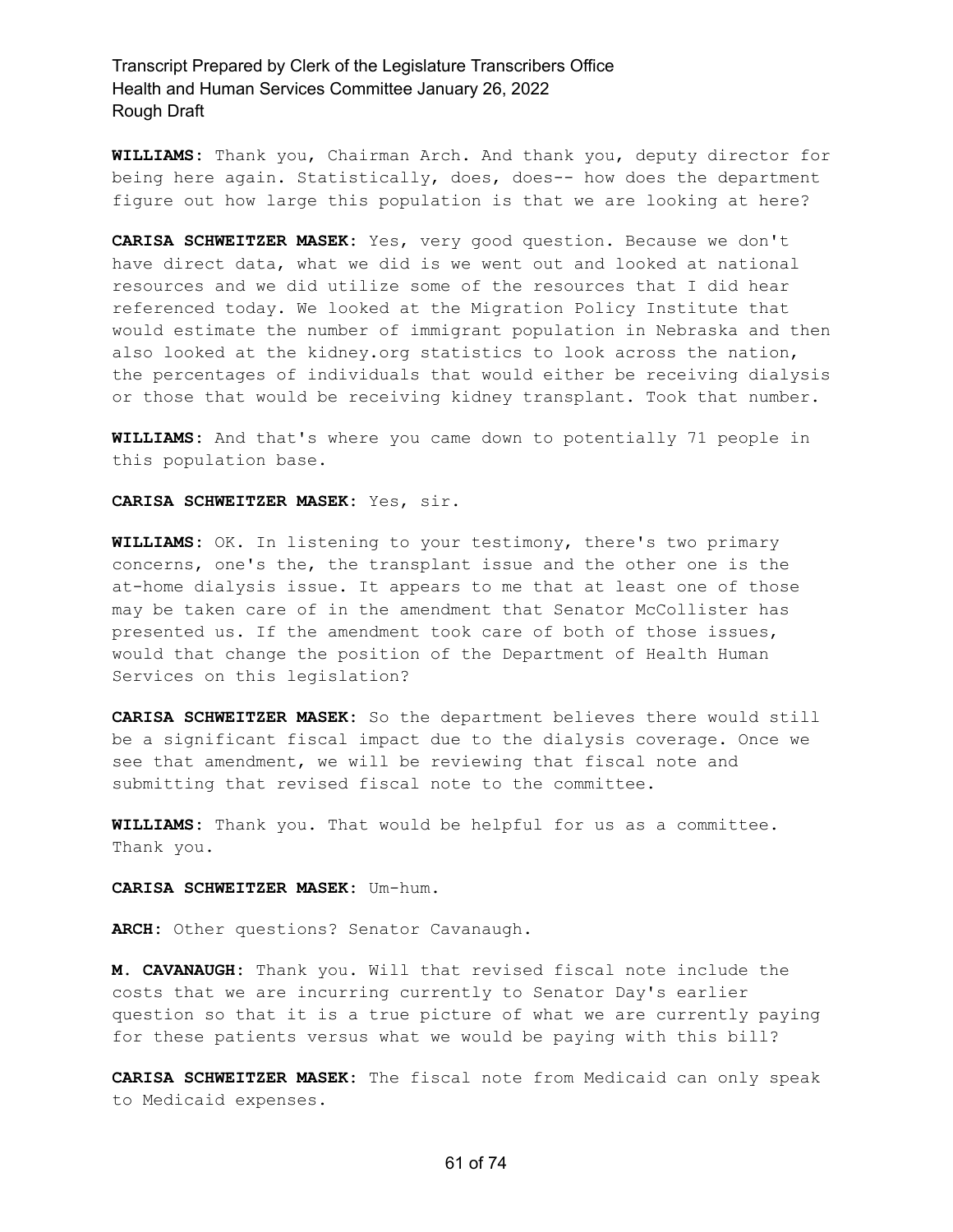**M. CAVANAUGH:** But the Department of Health and Human Services can put into the fiscal note more than just what Medicaid does?

**CARISA SCHWEITZER MASEK:** Yeah, so we can look across the Department of Health and Human Services and see if there are other funds from other resources going in, too.

**M. CAVANAUGH:** That would be extremely helpful if the opposition is to the fiscal note and the amount of state funds being expended, it would be very helpful to know the amount of state funds truly being expended currently versus if this bill were enacted. Thank you.

**ARCH:** Senator Hansen.

**B. HANSEN:** So Senator Cavanaugh had some good questions and I'm going to try to wrap my head around here, too,--

#### **CARISA SCHWEITZER MASEK:** Yeah.

**B. HANSEN:** --what you two are talking about. Currently, end-stage- emergency end-stage renal disease is not, is not a Medicaid-covered service, which is what this bill is trying to change from my understanding. And so if it's not a covered service currently, Medicaid is not paying for anything, which would be the reason, probably why we're showing that Medicaid doesn't pay for anything. There's no cost to the state. And so with that, who pays for it then if the state doesn't? Typically, from my understanding, it's the hospital's responsibility, like they eat the cost or if the patient can pay out of pocket or if they have some kind of insurance, which an undocumented immigrant may not have insurance so if they can't cover it themselves, I'm assuming then the hospital is just eating that cost. Is that typically correct? Again, maybe another question for the Hospital Association, but.

**CARISA SCHWEITZER MASEK:** The second part is a good question for the Hospital Association. Yes, I would like to address the first part of your question, which is EMSA is defined as emergency medical services. If an individual that's covered under EMSA with the specific immigration status presents to the emergency department, that care that is considered an emergency is-- could be covered under EMSA. And as our clinical experts spoke to, there are situations where a patient could show up at the emergency room with-- in critical status that would require dialysis, which would be an emergency situation covered under EMSA.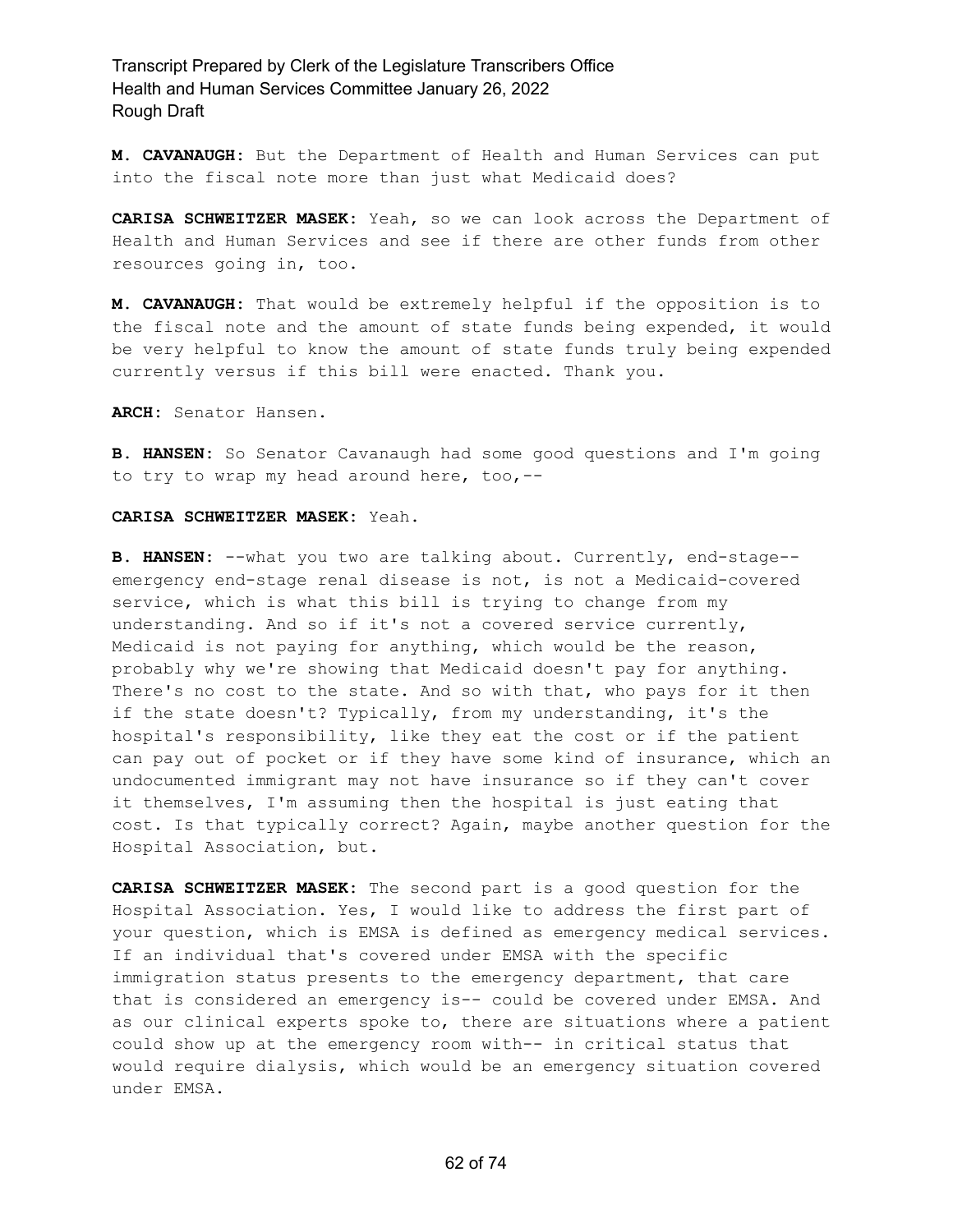**B. HANSEN:** OK, thank you.

**ARCH:** Other questions? Seeing none, thank you very much for your testimony.

**CARISA SCHWEITZER MASEK:** Thank you.

**ARCH:** Other opponents for LB862? Is there anyone that would like to testify in a neutral capacity for LB862? Seeing none, Senator McCollister, you can come up. While you're coming up, I would mention that we have received seven letters submitted, all, all proponents for, for LB862.

**McCOLLISTER:** Chairman Arch and members of the committee, thank you for a most interesting hearing this afternoon. I think we learned today that for sure, something we know for sure is that regular treatment of dialysis is far cheaper than emergency care, and I think that's been demonstrated in spades. Yes, we are willing to adjust the bill to not include organ transplants of any kind or in-care dialysis. So I, I think we certainly would be entitled to a new fiscal note and perhaps some more enlightened thinking from HHS. So I would encourage you to move this bill to General File and let's see what the numbers show us, and I would be grateful for your attention.

**ARCH:** Thank you. Any final questions for Senator McCollister? Senator Cavanaugh.

**M. CAVANAUGH:** Thank you. Thank you, Senator McCollister. I guess I would ask that before you make any changes to the at-home dialysis portion of your bill, I would like to know, not right now in this moment but moving forward, if, if there's some sort of cost savings? Because I think about our rural areas and access to healthcare and before a change like that were to be made, I, I hope we could just maybe have further conversation about that piece and whether or not it's necessary.

**McCOLLISTER:** Good point, Senator Cavanaugh.

**M. CAVANAUGH:** Thank you.

**McCOLLISTER:** Point well taken. Yeah.

**ARCH:** Other questions? Thank you very much.

**McCOLLISTER:** Thank you.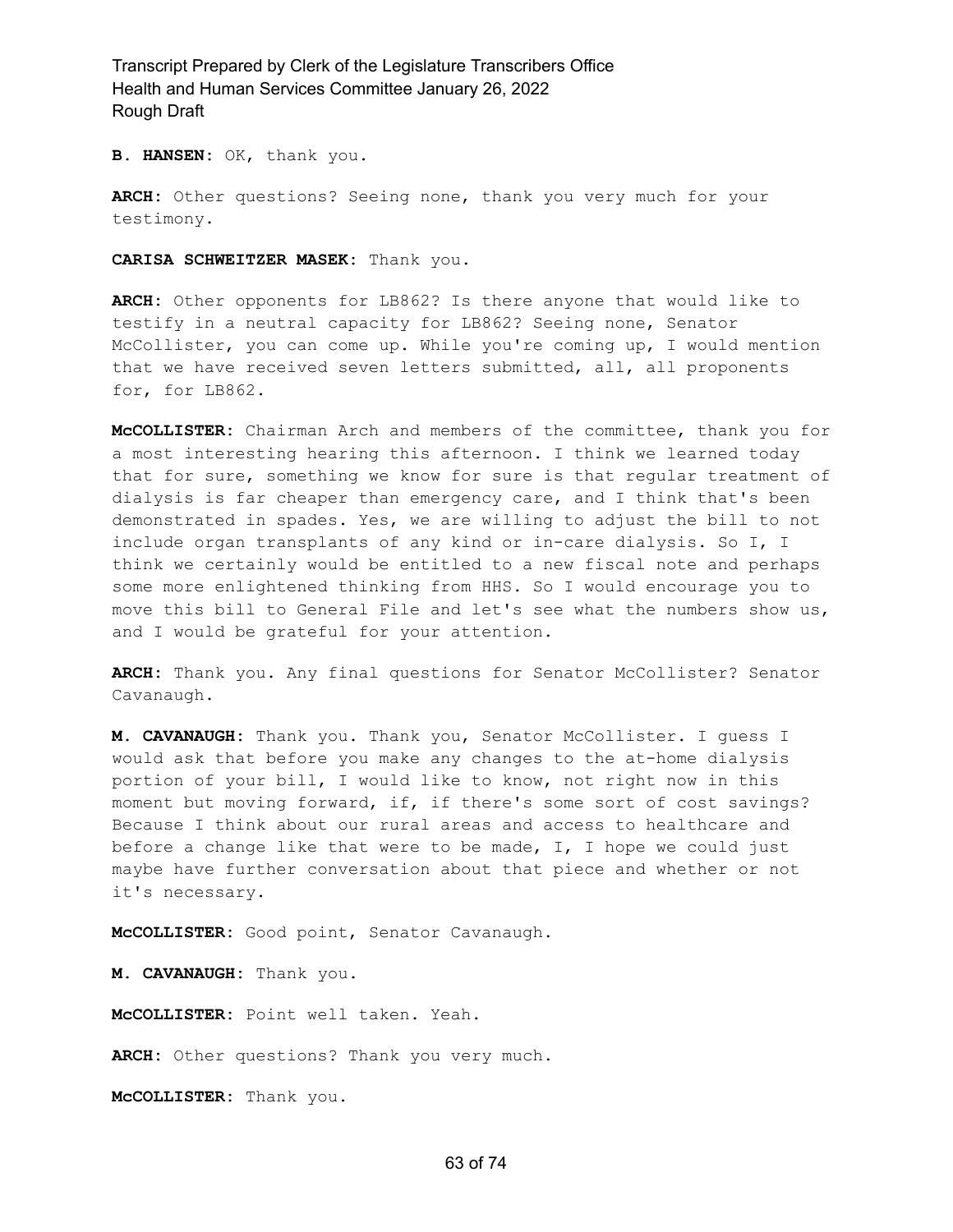**ARCH:** Oh.

**B. HANSEN:** That's all right.

**ARCH:** No, no.

**B. HANSEN:** I'll ask him later. I'll ask--

**ARCH:** OK.

**McCOLLISTER:** You're just waving me on.

**B. HANSEN:** I have the luxury of seeing him almost every day now.

**ARCH:** You know, you know where he lives? OK.

**B. HANSEN:** Yeah.

**ARCH:** All right. OK, thank you, Senator McCollister. And that will close the hearing for LB862, and I'll hand the committee to Senator Williams.

**WILLIAMS:** All righty, everyone, we will, we will-- we're going to continue on here. We will open the public hearing on LB1004, a bill introduced by the HHS Committee and it will be introduced by Chairman Arch. Welcome, Chairman Arch.

**ARCH:** Good afternoon, Vice Chair Williams, fellow members of the Health and Human Services Committee. My name is John Arch, J-o-h-n A-r-c-h, and as the Chair of the Health and Human Services Committee, I'm pleased to introduce to LB1004 to the committee. LB1004 requires the Department of Health and Human Services to engage a nationally recognized consultant to evaluate Nebraska's developmental disability services system. The evaluation will look at the services we offer through Medicaid state plan amendments or waivers, the services offered by other states through Medicaid waivers or other mechanisms, and any other area which may be helpful for the state to assess are developmental disabilities services system. LB1004 came about as a result of LR239, which was an interim hearing held by this committee on December 3, 2021. I really appreciated the education that we received from Director Green and the department at the hearing. It was very helpful. The interrelationships of the waivers are very complex and Director Green did his best to help us understand those. My conclusion from LR239 was that we have a labyrinth of waivers that have been layered on top of each other over decades. I believe it's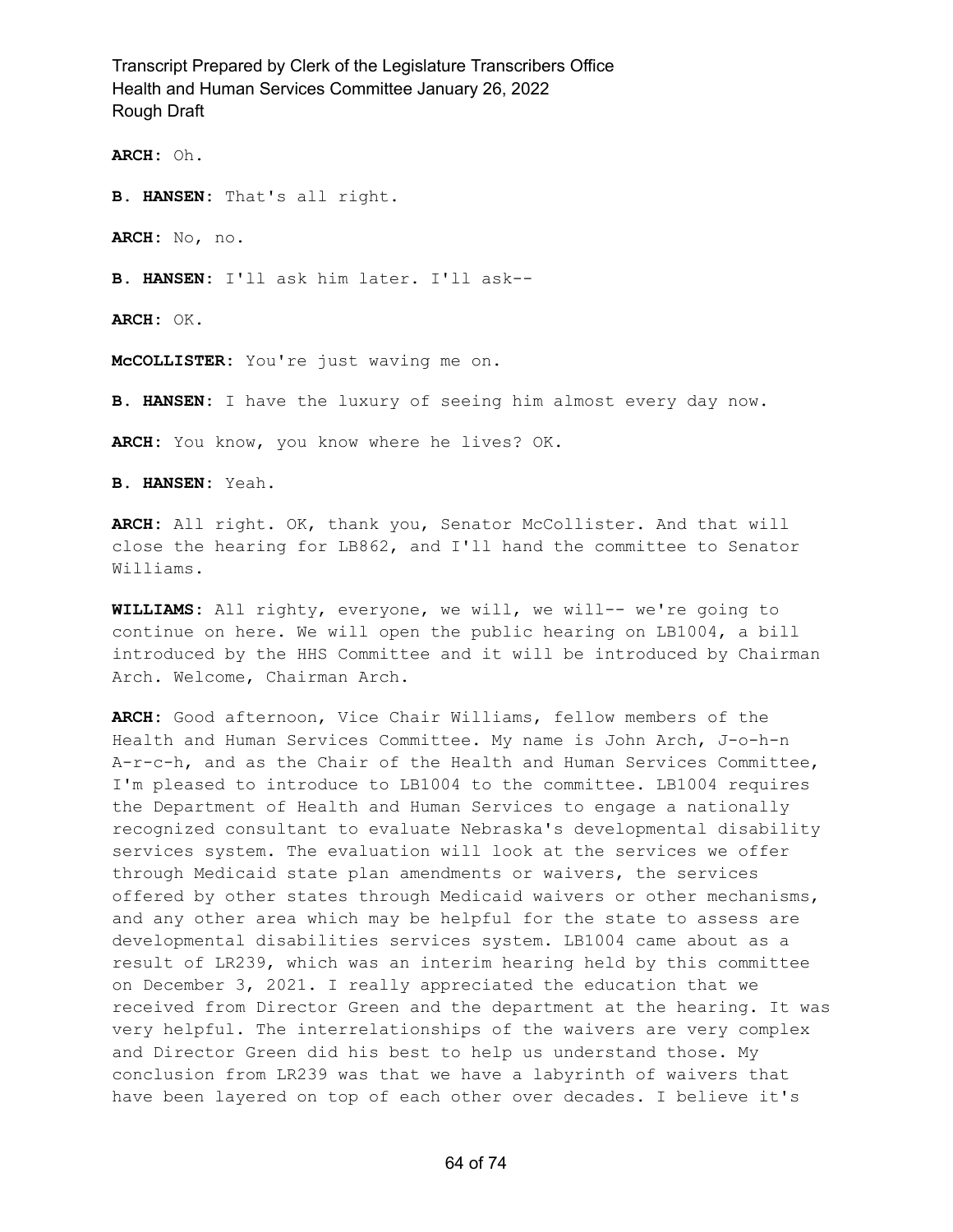time to step back and ask a very difficult question. And here, and here's the question. If we had a blank piece of paper and had the opportunity to design a program to serve Nebraskans with disabilities, how would we design a new system to maximize impact while recognizing the reality of limited resources? That's a difficult question, but I think that's the opportunity that we have in front of us here. We also understand that based on our Legislative Research Office's Nebraska At-a-Glance 2021 edition, Nebraska ranks fifth in the nation in terms of Medicaid spending per enrollee. But 32nd in the nation regarding people who identify as disabled. So much of the, much of the Medicaid spending is tied to our home-and-community-based waivers. Don't know exactly what that number is. But those facts raise additional questions regarding the cost effectiveness of our system. While LB1004-- with LB1004, we want to ensure that as a state we have the most current information to continue to make the best decisions for all Nebraskans with developmental disabilities. We'll direct the consultant to examine the variety of waivers and state plans implemented in other states, analyze the cost and benefits of some of these initiatives, and see what might make sense to implement here in Nebraska. We know the Comprehensive Developmental Disability Waiver registry is an issue within our system of services. We've heard we will need an extra \$3 million, at least an extra \$3 million per year of funding for developmental disabilities to simply keep the registry from growing. And we know that's unsustainable. We also know that we have issues with staffing levels for providers, which can prevent individuals from coming off the registry and on to the comprehensive waiver. So it's our hope with this evaluation, we can learn what Nebraska is doing exceedingly well. But we also hope the state will have numerous options moving forward in order to mitigate some of the concerns with our current system. While the department is not here to testify today, I will note that Director Green wrote a letter on behalf of the Department and Human Services in support of LB1004, and we-- I have just recently passed that out to the committee. I also, I also want to mention a couple of other, a couple of other things. One is the fiscal note. So the fiscal note indicates an estimate of approximately \$500,000 for the consultant fees for this, for this research and this, this project. I've had discussions with administration on that. I challenge that number. I think that's, I think that's quite high, but we will have continued discussion on that as well and see what, what is that right number to put into an A bill. Just again, to kind of frame this. We are, we are spending and, and this is-- these are General Funds only for disability aid for, for the '21-22, we're at about \$158 million; for '22-23, we're about \$168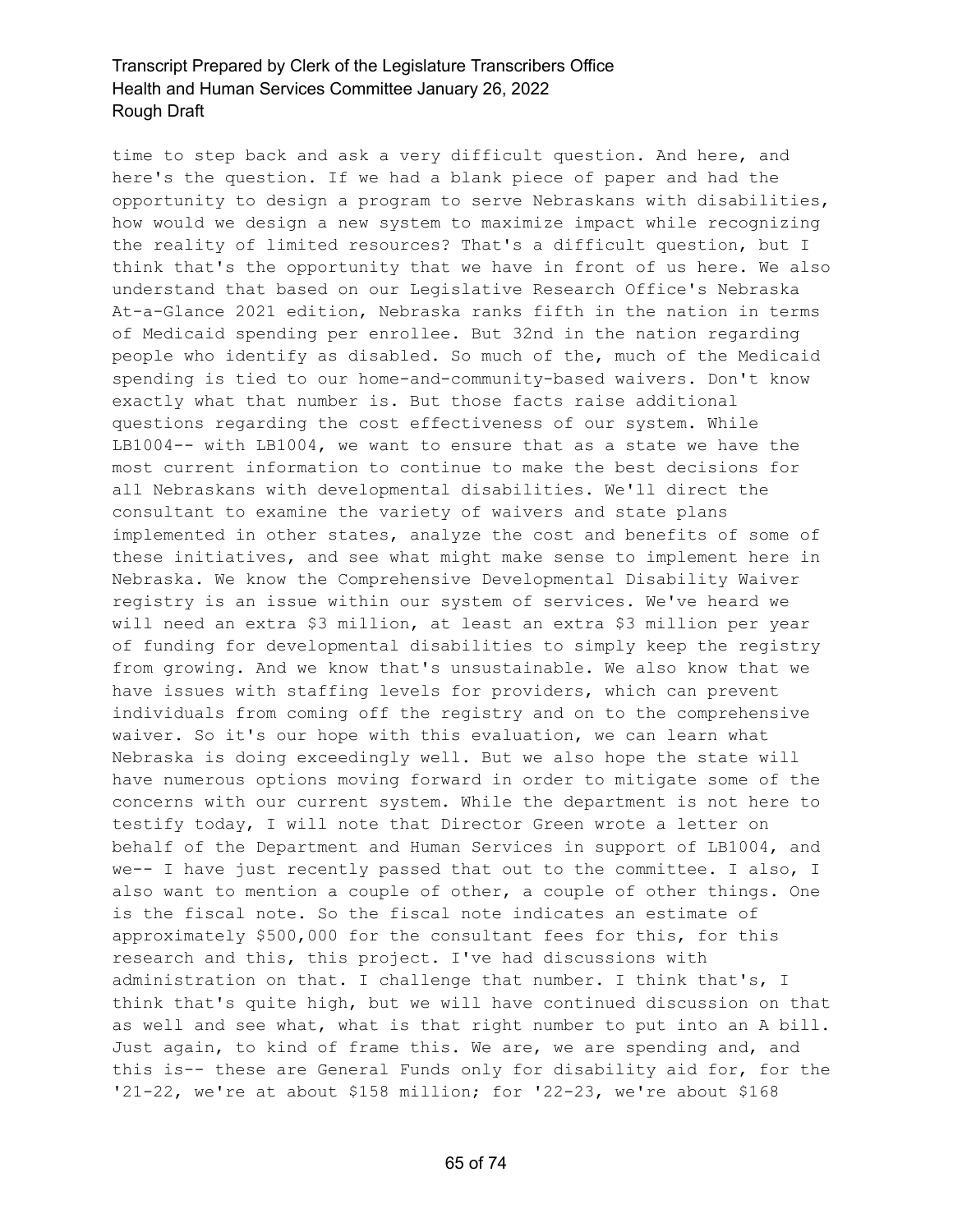million. So those are General Funds that we're applying. Now those are the Federal Funds involved so that number is certainly larger in total, but those are the dollars that we're talking about. And so when I say take a step back and say if we were to spend these dollars, is this how we would do it? And, and I think that again, going back to that, that LR that we had this summer, LR239, when we saw the, when we saw the graphs and the, and the explanation from, from Director Green, I mean, it was-- that was enlightening. We, we saw what that, we saw what that registry really meant. We saw with how the waivers interact with each other. And so this is this opportunity to say, is this the best way to spend this money? Does this have, does this have the most impact? Does-- is this the most effective way? All of those things. So with that, I, I will close and happy to take any questions you might have.

**WILLIAMS:** Thank you, Chairman Arch. Are there questions?

**WALZ:** Sorry, I'm hyping up now.

**WILLIAMS:** Senator Walz.

**WALZ:** Thank you. I'm just curious about the process. Will they be interviewing families, consumers, providers? How does that process work? Where do they come to their conclusions and make their recommendations?

**ARCH:** Sure, when the-- I mean, first of all, the selection of the consultant would be the first step. And then the, and then the-- I mean, the scope would be defined when, when people, when people would make application for-- to be the consultant, but the scope would be defined. And, and so we're going to be, we'll be involved in, in, in providing input to that process as well. And, and so at that point then, stakeholders, families, all of those could be identified in that, that the consultant then would, would reach out to, to get input.

**WALZ:** When you say we, you mean the HHS committee?

**ARCH:** Yes. Yes.

**WALZ:** All right. Thanks.

**WILLIAMS:** Additional questions? Seeing none, we'll move on to proponents and we would invite Alana Schriver to come up first, please.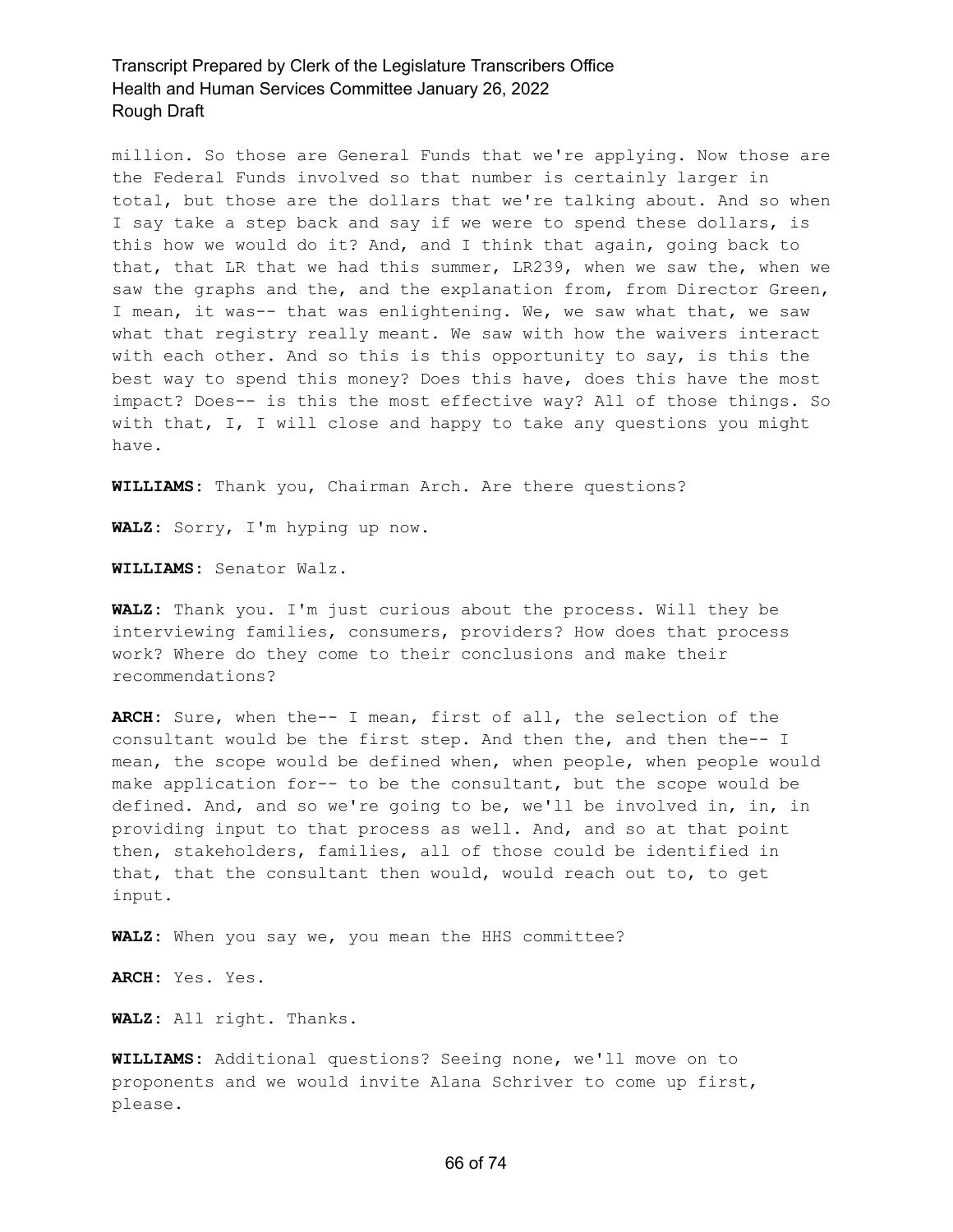**ALANA SCHRIVER:** Good afternoon, everyone. My name is Alana Schriver, A-l-a-n-a S-c-h-r-i-v-e-r, and I'm the executive director of the Nebraska Association of Service Providers, which is our statewide trade association for DD providers. Amongst the rush of and noise of a busy legislative session, we do appreciate that state leadership is facing the important reality head-on that people with intellectual and developmental disabilities who rely on home-and-community-based services are drowning in the dual crisis of an emaciated workforce and an unrelenting pandemic. The status quo isn't working. Even if a global pandemic wasn't happening, Nebraska would be behind the curve due to a flawed study being utilized to determine rates and the rising costs of providing quality services. The pandemic multiplied previously existing issues by shutting off the spigot of a flowing workforce. The system in its current state is not sustainable. I know the focus of the evaluation is on waivers and options, and as a parent of a child with DD, I can appreciate that fully. But as a representative for the providers, I can't miss an opportunity to talk about rates because really, right now, we don't have the staff that we need and if we can't increase wages to a competitive rate, there is no services, there are no DD services. Services are rehabilitative hours, which are essentially human beings right there alongside you as you're growing and achieving your life skills and goals as a person with I/DD. So while the Governor has approved a temporary 15 percent rate increase, CMS has yet to approve that spending plan, so it's not guaranteed and not yet available to providers. If approved by CMS, that increase is set to end in June with no other aid in sight. A temporary rate increase only offers temporary relief, and providers cannot effectively use temporary funds to increase wages. I won't hammer the fact that increasing wages is the only real solution to address the staffing crisis. You guys well know that, you had to increase state employee wages as well. So I'll just go ahead and, and move on and say that even though funding was made available to bring 500 Nebraskans off the wait list and into DD services this year, and while some of those people have been accepted, they're not yet being served due to the lack of staff. In fact, many providers are being forced to send notices to people already in service that their needs can no longer be safely met, let alone serve new referrals. So even if we have all the waivers in the world, if there is no people to provide those services, we haven't really made any progress in Nebraska. The problem is not unique to Nebraska. It's just exacerbated by our historically low unemployment rate. Providers would love nothing more than to accept and successfully support every Nebraskan on the wait list. It's mutually beneficial to do so. Every provider wants to grow,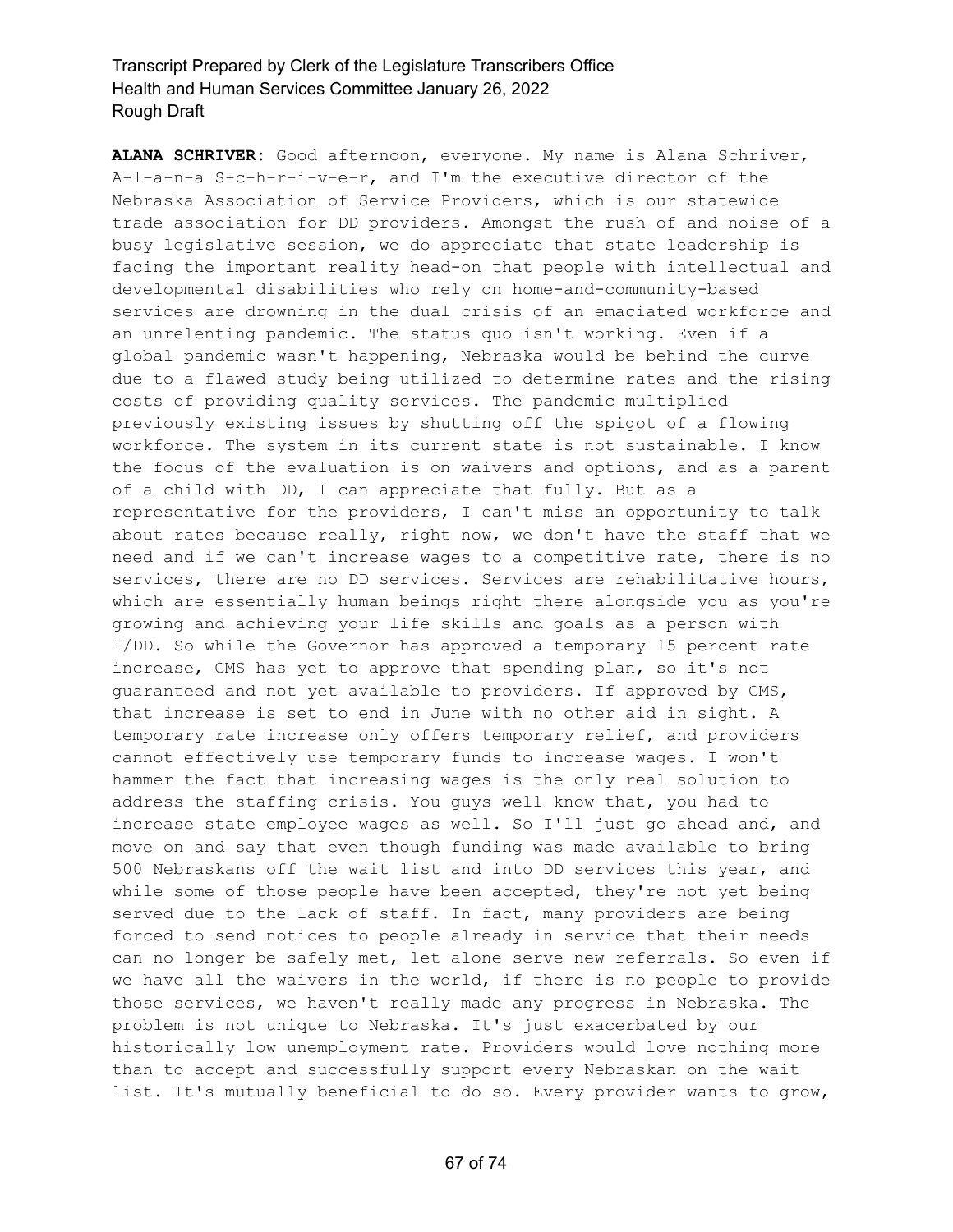but we have to recover before we can grow. On average, providers have experienced a 12 percent margin loss since the start of the pandemic, meaning providers have gone from being reimbursed roughly 2 percent above their cost to losing 10 percent on the services they provide because the current reimbursement rate does not reflect recent significant increase in cost to provide care. We agree wholeheartedly that Nebraska's DD system is due for a big picture evaluation, and what providers are asking for is a seat at the table during these conversations to be one of those stakeholders involved. No one understands the system and its issues better than the provider community, many of whom bring decades of institutional knowledge with them. Providers are the key to improving and expanding Nebraska's DD service system. We have a magnitude of unmet need in our state, and opening dialog between providers, state leadership, and impacted families will increase opportunities for people with disabilities to live and thrive in their homes and communities. Additional funding, such as proposed in LB893 and LB1172, would build our system back to a point where growth and innovation become options again, as well as prevent a cliff effect moving forward into future budget cycles. Your support of those bills is crucial. NASP remains committed to protecting and strengthening supports for people with I/DD, like my own son who's currently on the wait list for services, and we hope for that same commitment from state leadership. Thank you for listening, and I'm happy to answer any questions on behalf of providers or as a parent.

**WILLIAMS:** Are there questions for Miss Schriver? Senator Walz.

**WALZ:** Thank you. The other day, we-- thanks for being here, first of all.

**ALANA SCHRIVER:** Yeah, thanks for having me.

**WALZ:** We attended a, a, a meeting with you and you talked about-- I just wanted to talk about the 15 percent that's in the Governor's budget.

**ALANA SCHRIVER:** Sure.

**WALZ:** And how that, how that helps or what more is needed, I guess, is--

**ALANA SCHRIVER:** Well, any little bit helps. No one's going to turn away any kind of financial intervention at this point. Most of our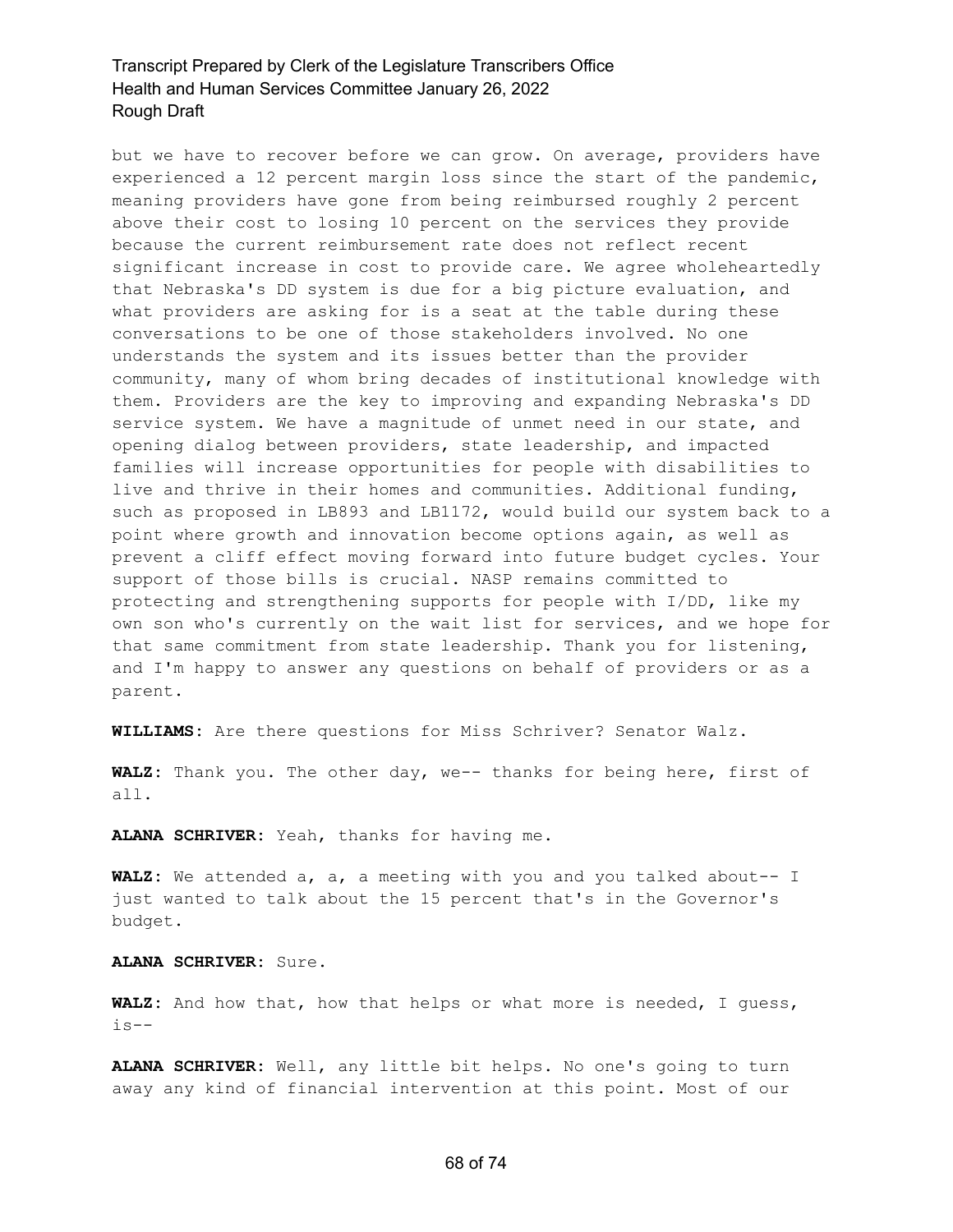providers will most likely be reporting a loss for last year because our last help, the Appendix K, ended in June of 2021. So for the past six months, providers have been dipping into their savings and other ways to try to just simply keep the doors open. Presidents are doing direct care, and, and hopefully we don't get to the point like other states who have called in the National Guard or using the ER like the previous bill was forced to do. So the 15 percent will help because of all the increased inflation costs. Unfortunately, we can't use it for vehicles or some of those capital investments that no one's been able to do over the past few years. But what we can do with a temporary bump is offer retention bonuses, hiring bonuses, or perhaps like a COVID differential like hazard pay for working during a pandemic. Because really, that's our biggest issue is we're just bleeding out workers to Walmart and Target and places that can pay \$15, \$17 an hour. Beatrice can now pay over \$17 an hour, plus better benefits than we can offer for working at the Beatrice State Development Center. So we're just trying to get a bigger paycheck to people, but we can't technically increase their wage because it's only a temporary bump that's going to end in June. So LB893 would make that 15 percent permanent, which would then allow that to become a wage increase. And then LB1172 is using general ARPA funds to try to supplant those programs that do require staff members specifically. Because a lot of programs, if you're a shared living provider, for example, you're dealing with inflation costs right now, but you're not doing as bad as someone who has to pay employees and health insurance and [INAUDIBLE]. You know, everything else that comes along with having a staff.

**WALZ:** OK, thank you. I appreciate that. I just wanted, I guess I just wanted you to clarify that because the, the staffing situation is serious.

**ALANA SCHRIVER:** Yeah. And unfortunately, we don't know yet because it's not approved by CMS, so we haven't actually been able to put anything into effect with that bump. We're still waiting on the approval and once approved, then DHHS will determine how to get that payment out to providers. So we don't know whether it will be a quarterly reimbursement, you know, just 15 percent on top of what, whatever you bill for, for three months or if it will be program by program. So at that point, then providers will have a better idea of how they could utilize those funds.

**WALZ:** All right. Thanks so much. Thanks for being here.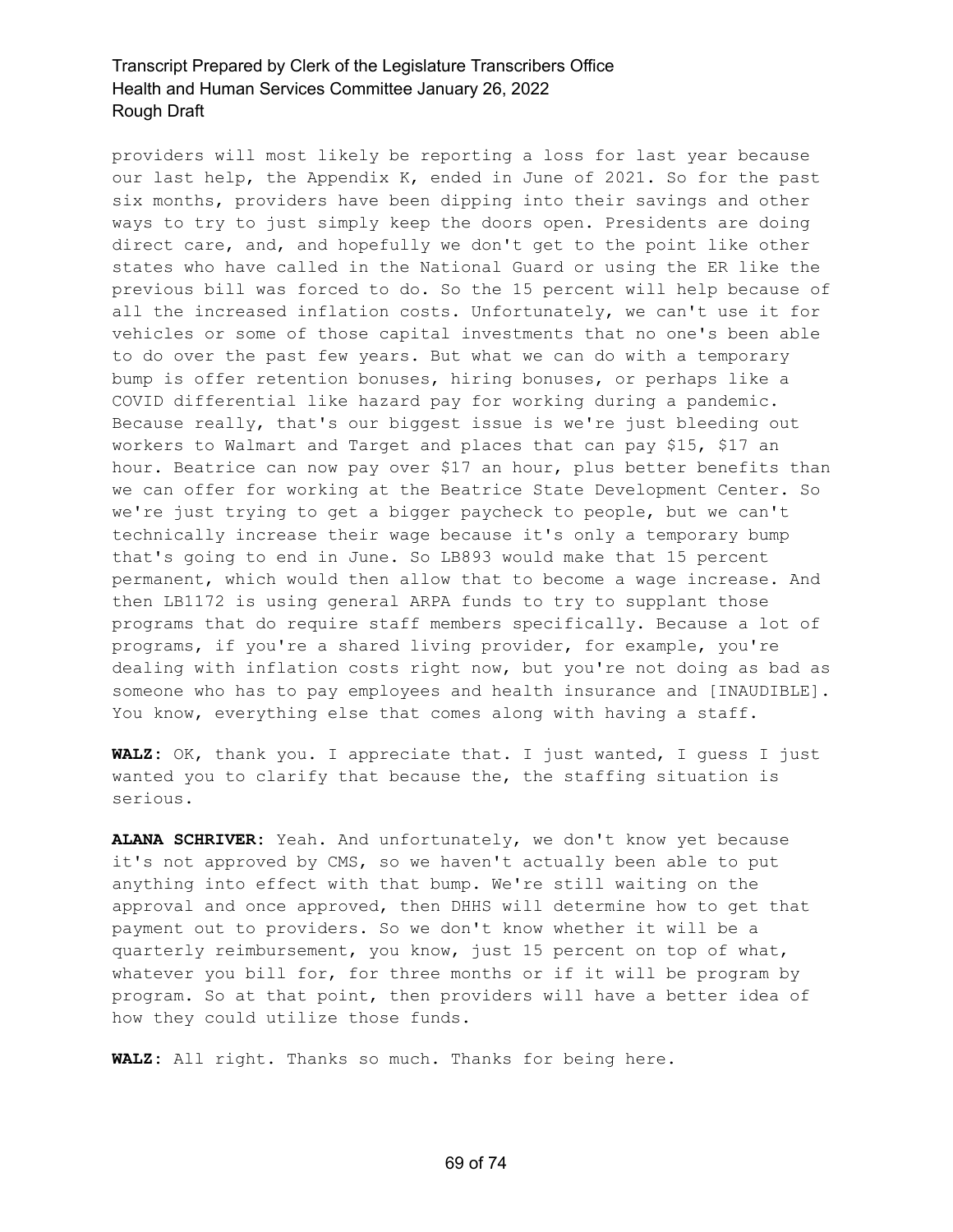**WILLIAMS:** Additional questions? Seeing none, thank you for your testimony. Invite the next proponent. Welcome, Mr. McDonald.

**EDISON McDONALD:** Hello. Hi, my name is Edison McDonald, E-d-i-s-o-n M-c-D-o-n-a-l-d. I'm the executive director for the Arc of Nebraska. We represent people with intellectual and developmental disabilities and their families. For over 60 years we've, we've advocated for the inclusion and support of people with I/DD within our communities. We're here in support of LB1004 because this bill is an opportunity to review our waiver system and significant gaps in our system. I really appreciate Senator Arch's thoughtful approach to this, and I think my mentor always told me to make sure to have the right question. He's got a really good one. I think the only thing just being we don't want to start from scratch, but because we wouldn't want to go and take anybody off of the system. But we want to reevaluate in terms of how do we grow and modify that system? So Nebraska took a gamble to prioritize one type of waiver and a limited target population. Our focus on a, on a limited array of 1915(c) waivers has left us without the proper tools in our tool belt to deal with a lot of issues. This has continually increased the cost of our Medicaid-based services to the fifth highest in the nation. In particular, there are several things that we see that are recurring, expensive, and damaging to the quality of life for many Nebraskans. I know that there were some testifiers who sent you some, some letters. But I wanted to share a few stories in particular that really have stood out to me. I met a grandmother who has to be a caretaker of her grandson, grandma is 5'1", and the grandson is 6'6". Grandson has autism, but an IQ that's too high and has trouble qualifying under our current waiver structure. But what our waiver doesn't identify is his behavioral health issue and the combined needs. So the tiny grandmother couldn't deal with her grandson's increasing behaviors that were frequently violent. She wanted some support. So I tried to walk her through the process. But even if we could get him to qualify under our current waivers, going and getting him actually services would be hard. First, you've got the six to eight year wait list. Second, she could have given him up to foster care, even though I think he was like 16, 17. It would have bumped him up to priority category 3, but she would have had to report herself for neglect. Or she could have reported her grandson for assault as she had bruises all of her arms and several incidents related to his disability. This would get bumped up to a priority 1 status, but only after she reported him for that criminal behavior, which no grandma wants to do. Another family has a young child who's on the DD waiver. They have a large budget due the-- due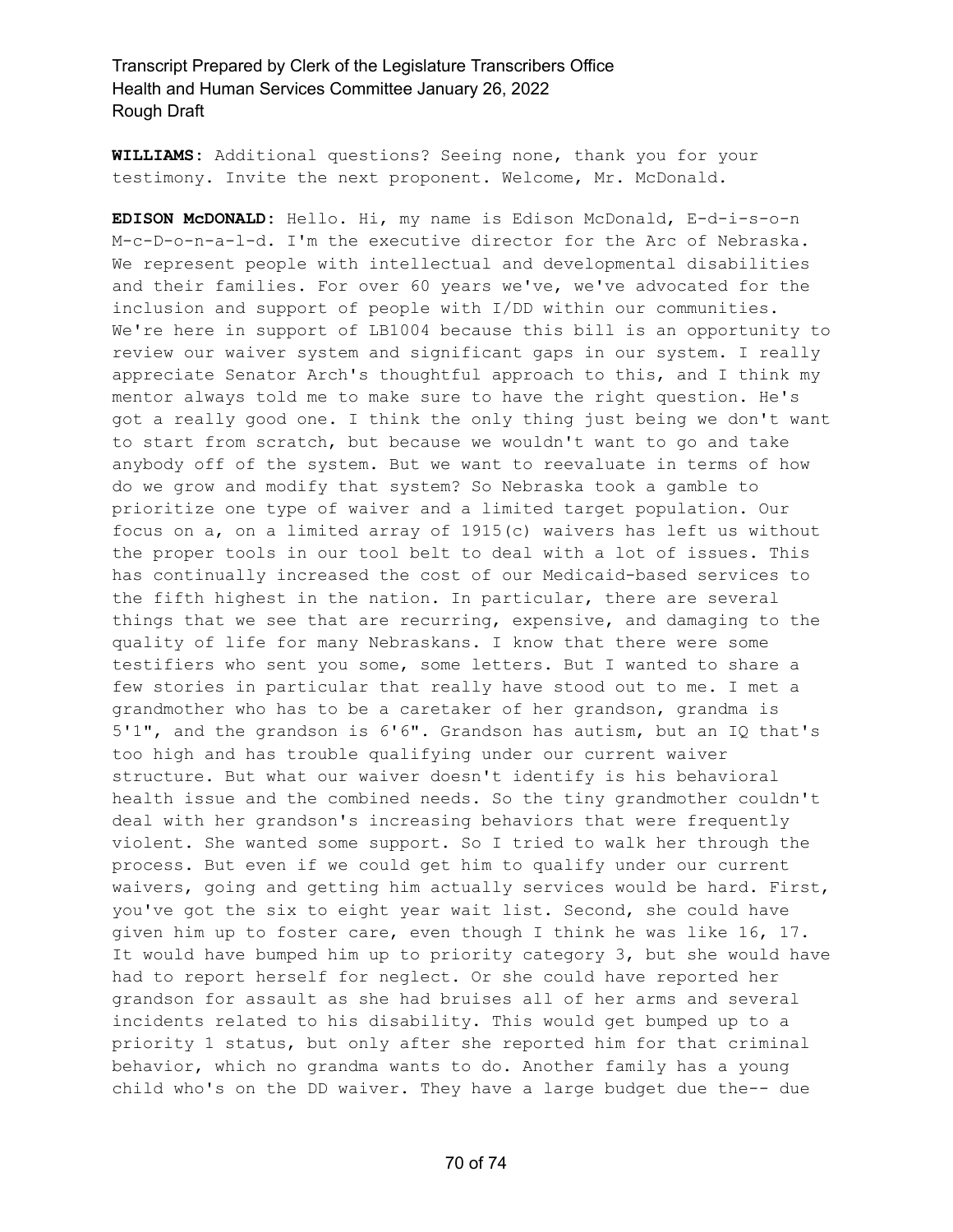to the high assessment of needs. But there isn't the service array that they actually need, so their designated funds go unused. LB376 should help this significantly. But further analysis will be helpful, as I'm sure this isn't going to be the last step needed to really address these changes. And then one family in a small rural community who is going to be evicted. In a small, typical town style, everyone chipped in to support them. The pastor helped with a large variety of issues, the coffee shop owner gave them a bunch of free food, and the landlord gave them a tremendous deal on rent. He wanted to do what was right. He wanted to keep supporting them and helping them and keep them in the property. But they didn't have the proper supports to make sure that the property was maintained, and he was losing a tremendous amount of money as the property continued to be damaged. The mom and daughter, who lived there with some basic support, could care for themselves and the property better if they had just a little bit of support. However, our current priority 1 status won't give them that support until they are actually homeless. At this point we go from a small cost to a much higher cost to support them. There are a number of different waiver structures that we can use that I've included in my testimony for you to read through. Within these tools, you can see a structure that will ensure a significant amount of alternative ways to deal with-- to support people. And while part of that is definitely services and rate increases, there's a whole array of other supports within any Medicaid HCBS waiver that are tremendously important that we also need things like physical therapy, occupational therapy, medical equipment that can go and help us to decrease expenses within the long term. I hope within these tools that we're able to really look into some of the alternative opportunities. I think some of our current waivers will need modifying, like expanding our brain injury waiver that currently serves less than 50 people and it's mostly just in Omaha. I think we also need to look at restructuring part of our service model, look at things like service coordination structure, getting a fiscal intermediary, or a new assessment tool. While we've worked with many experts and I think that there are a lot of great solutions like Senator Stinner's bill to increase provider rates, Senator Cavanaugh's family support waiver, and others, I believe having this consultant will help us to have a broader understanding of the tools used by other states that would be beneficial. I look forward to collaborating with the committee and the department in this effort to better serve Nebraskans with disabilities.

**WILLIAMS:** Thank you. Are there questions for Mr. McDonald? Seeing none, thank you for your testimony. Invite the next proponent.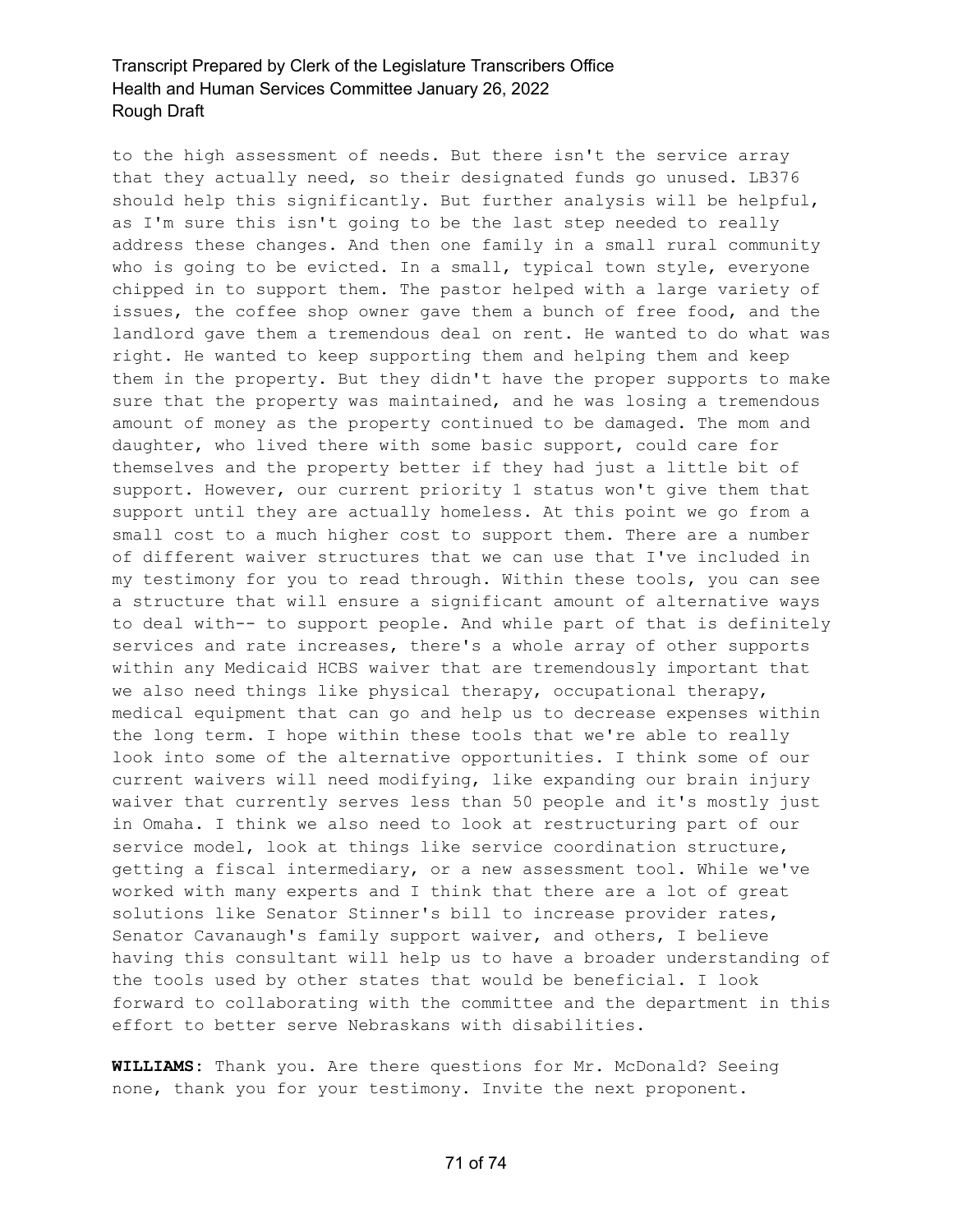**KRISTEN LARSEN:** Hello. Good afternoon, Senators. I'm going to take off my mask. My name is Kristen Larsen. It's spelled K-r-i-s-t-e-n L-a-r-s-e-n. I'm here on behalf of the Nebraska Council on Developmental Disabilities to testify in support of LB1004. Although the council is appointed by the Governor and administrated by DHHS, the council operates independently and our comments do not necessarily reflect those of the Governor or the department. We are a federally mandated independent council comprised of individuals and families of persons with developmental disabilities, community providers, and agency representatives who advocate for system change and quality services. The council serves as a source of information and when necessary-- oh-- information and advice for state policymakers and senators. And when necessary, we take a nonpartisan approach to provide education and information on legislation that will impact individuals with developmental disabilities. To stay focused on our mission, every five years the council completes a needs assessment in order to identify ways to make a positive difference in the lives of individuals with developmental disabilities and their families. In October of 2020, the needs assessment findings from surveys and interviews with over 500 family members, self-advocates, DD providers, and others were published. Respondents rated the informal and formal services of supports as the top priority areas for the council to address. Specific needs identified as important included issues related to the registry or wait list and the availability of services and the need to bolster family supports. LB1004 requires DHHS to engage a nationally recognized consultant for the evaluation of Nebraska's developmental disabilities service system. It is an avenue to address access issues to services and supports noted in the council's needs assessment. Last year, the council supported LB376, which would create a family support waiver. Unfortunately, when it was discussed on Select File last May, numerous concerns were shared that stalled efforts and demonstrated that senators lacked understanding of how the current Nebraska HCBS waiver system is structured and the needs of those on the developmental disability registry or wait list. LR239 that you had this summer provided your committee with the opportunity to learn more about Nebraska's current waivers and the populations affected, while exploring possibilities to help serve those with DD and their families in a more efficient manner. The council paid close attention to the testimony during the LR239 hearing. Director Tony Green and other testifiers did an excellent job educating this committee on a very complex subject. The council especially liked testimony that Sarah Swanson from Munroe-Meyer Institute, the state's federally funded University Center for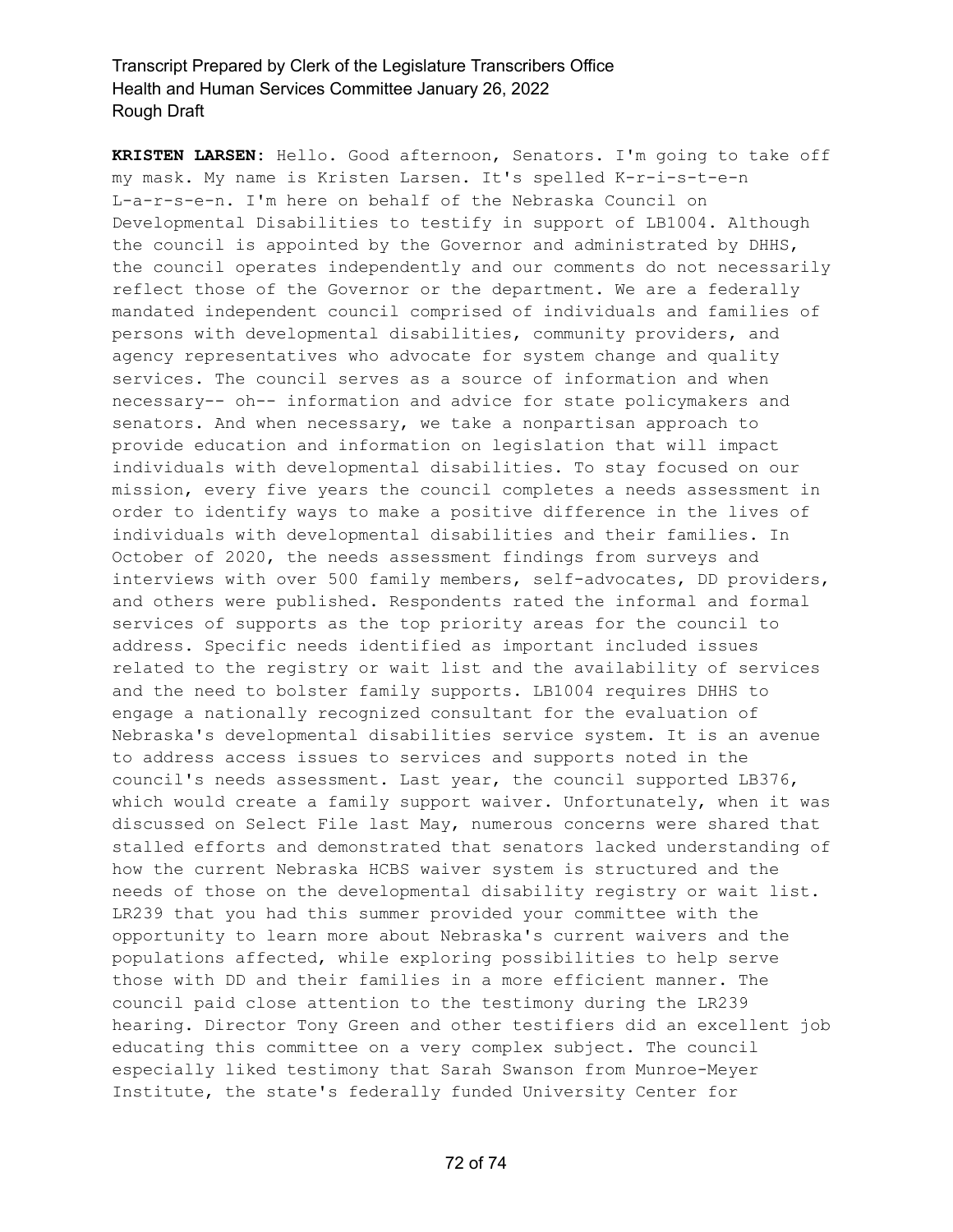## Transcript Prepared by Clerk of the Legislature Transcribers Office Health and Human Services Committee January 26, 2022 Rough Draft

Excellence in Developmental Disabilities, provided. Sarah shared information about how improving access to services within the Medicaid state plan can also provide relief for families who have children with DD who currently do not qualify for Medicaid. The council recognizes the complexity of the Medicaid state plan and the HCBS waiver system. The council supports LB1104 [SIC--LB1004] and also Senator Arch's amendment to LB376. We like that as well. It's very similar, AM1646, to hire the national subject matter expert to conduct this deeper dive evaluation that will provide HHS-- the HHS Committee, and DHHS the information that will guide policymakers to address these pressing needs. The council believes that this bill can be a catalyst for innovative, systemic changes to support people of all ages with DD and their families. Without taking the step, quality of life is compromised for those who still remain on the registry/wait list, and families continue to struggle emotionally, physically, and financially to maintain the caregiving, residential, and independence-focused supports. DHHS and the Legislature must commit to a long-term solution to meet the known and the future unknown service needs of Nebraskans with, with developmental disabilities. Thank you for your consideration.

**WILLIAMS:** Thank you, Miss Larsen. Are there questions? Seeing none, thank you for your testimony.

**KRISTEN LARSEN:** Thank you.

**WILLIAMS:** Are there any additional proponents? Is there anyone here to testify in a neutral capacity? Is anyone here to testify in opposition? There's nobody left in the room. As you're coming up, in addition to the letter submitted that Chairman Arch passed around from Tony Green, there are also 17 other letters that we received as proponents.

**ARCH:** Thank you.

**WILLIAMS:** You're welcome to close.

**ARCH:** Complex is the operative word, right? People have used that in testimony today, and I've used it. I think we all recognize that. We certainly recognized that when we sat in the LR239 this summer, or this, I guess, December. And, and so we know that this is, this is going to be a pretty heavy lift of a study. This is the complexities that we face with the, with the inter-- interaction of the waivers and, and what has, what has been our system for many years will have